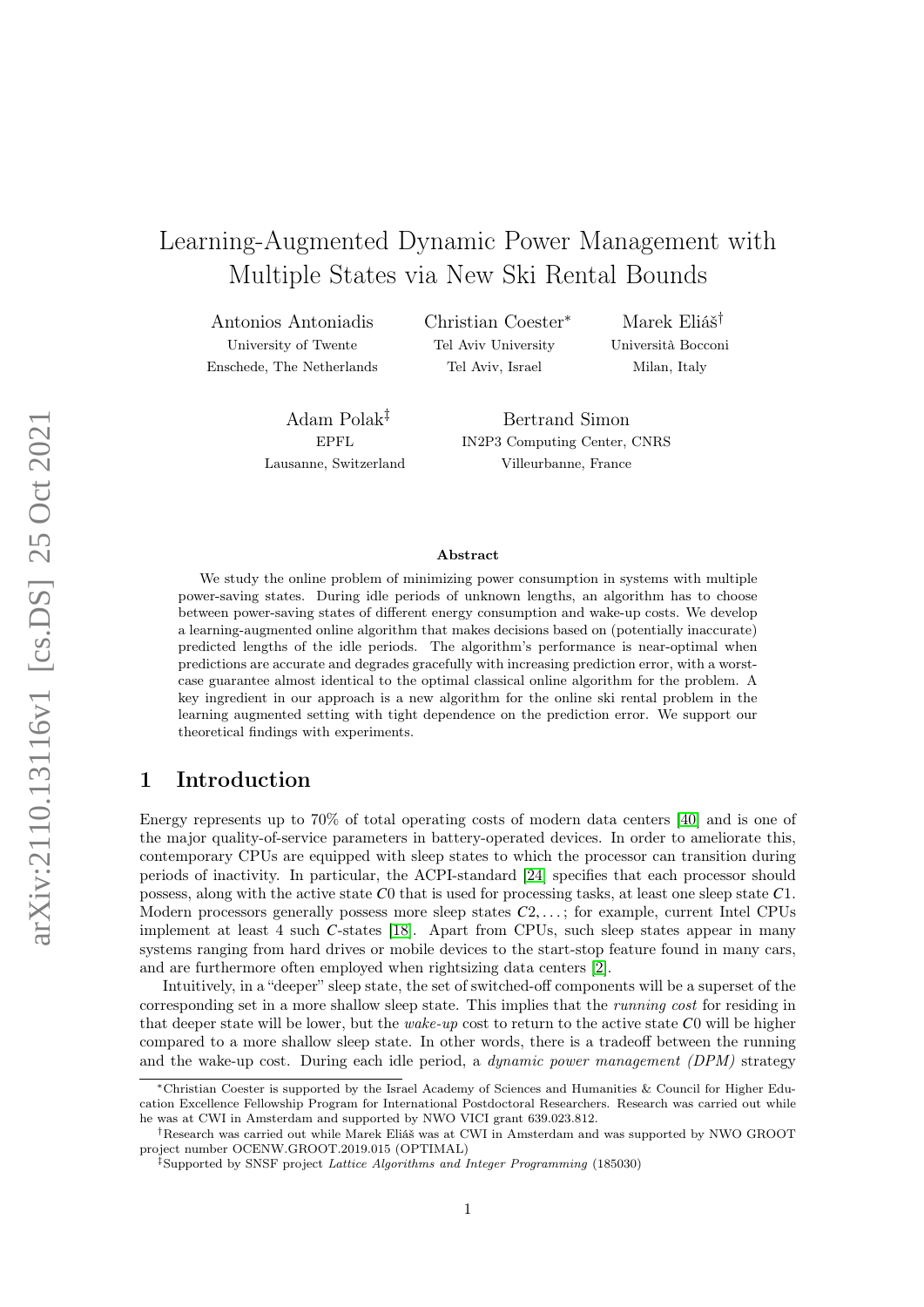has to decide in which state the system resides at each point in time, without a-priori knowledge about the duration of the idle period. Optimally managing these sleep states is a challenging problem due to its online nature. On the one hand, transitioning the system to a too deep state could be highly suboptimal if the idle period ends shortly after. On the other hand, spending too much idle time in a shallow state would accumulate high running costs. The impact of DPM strategies in practice has been studied for instance in data centers, where each machine may be put to a sleep mode if no request is expected. See the study of Lim et al. [\[33\]](#page-28-2) on multi-tier data centers.

The special case of 2-state DPM systems, i.e., when there is only a single sleep state (besides the active state), is essentially equivalent to the ski rental problem, one of the most classical problems and of central importance in the area of online optimization [\[38;](#page-28-3) [25\]](#page-28-4). This problem is defined as follows: A person goes skiing for an unknown number of days. On every day of skiing, the person must decide whether to continue renting skis for one more day or to buy skis. Once skis are bought there will be no more cost on the following days, but the cost of buying is much higher than the cost of renting for a day. It is easy to see that this captures a single idle period of DPM with a single sleep state whose running cost is 0: The rental cost corresponds to the running cost of the active state and the cost of buying skis corresponds to the wake-up cost; transitioning to the sleep state corresponds to buying skis. Given this equivalence, the known 2-competitive deterministic algorithm and  $e/(e-1) \approx 1.58$ -competitive randomized algorithm for ski rental carry over to 2-state DPM, and these competitive ratios are tight. In fact, it was shown by Irani et al. [\[27\]](#page-28-5) and Lotker et al. [\[35\]](#page-28-6) that the same competitive ratios carry over even to multi-state DPM. Ski rental, also known as rent-or-buy problem, is a fundamental problem appearing in many domains not restricted to computer hardware questions. For the AI community, this problem for example implicitly appears in expert learning with switching costs: paying the price to switch to a better expert allows to save expenses in the future.

Beyond these results for the classical online setting, [\[27\]](#page-28-5) also gave a deterministic  $e/((e-1)$ competitive algorithm for the case in which the length of the idle periods is repeatedly drawn from a fixed, and known, probability distribution. When the probability distribution is fixed but unknown they developed an algorithm that learns the distribution over time and showed that it performs well in practice. Although it is perhaps not always reasonable to assume a fixed underlying probability distribution for the length of idle periods, real-life systems do often follow periodical patterns so that these lengths can indeed be frequently predicted with adequate accuracy, see Chung et al. [\[17\]](#page-27-1) for a specific example. Nevertheless, it is not hard to see that blindly following such predictions can lead to arbitrarily bad performance when predictions are faulty. The field of learning-augmented algorithms [\[37\]](#page-28-7) is concerned with algorithms that incorporate predictions in a robust way.

In this work, we introduce multi-state DPM to the learning-augmented setting. Extending ideas of [\[27\]](#page-28-5) and [\[35\]](#page-28-6), we give a reduction from multi-state DPM to ski rental that is applicable to the learning-augmented setting. Although ski rental has been investigated through the learning-augmented algorithms lens before [\[39;](#page-28-8) [43\]](#page-29-0), earlier work has focused on the optimal tradeoff between consistency (i.e., the performance when predictions are accurate) and robustness (i.e., the worst-case performance). To apply our reduction from DPM to ski rental, we require more refined guarantees for learning-augmented ski rental. To this end we develop a new learningaugmented algorithm for ski rental that obtains the optimal trade-off between consistency and dependence on the prediction error. Our resulting algorithm for DPM achieves a competitive ratio arbitrarily close to 1 in case of perfect predictions and its performance degrades gracefully to a competitive ratio arbitrarily close to the optimal robustness of  $e/(e-1) \approx 1.58$  as the prediction error increases.

### 1.1 Formal definitions

**Problem definition.** In the problem of *dynamic power management (DPM)*, we are given  $k+1$ power states denoted by  $0, 1, \ldots, k$ , with power consumptions  $\alpha_0 > \cdots > \alpha_k \geq 0$  and wake-up costs  $\beta_0 < \cdots < \beta_k$ . For state 0, we have  $\beta_0 = 0$  and we call this the *active state*. The input is a series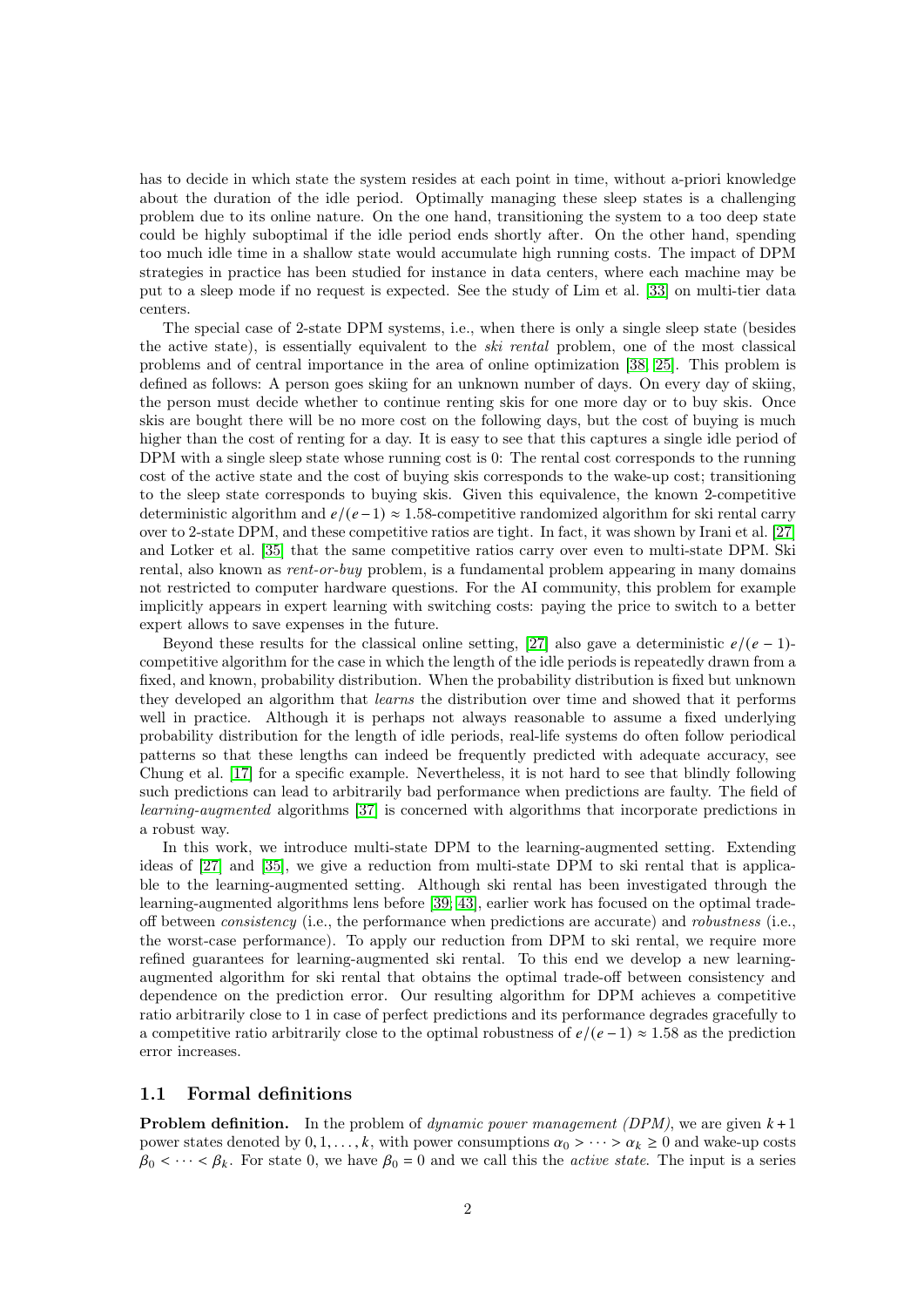of idle periods of lengths  $\ell_1, \ldots, \ell_T$  received online, i.e., the algorithm does not know the length of the current period before it ends. During each period, the algorithm can transition to states with lower and lower power consumption, paying energy cost  $x\alpha_i$  for residing in state *i* for time x. If j is the state at the end of the idle period, then it has to pay the wake-up cost  $\beta_i$  to transition back to the active state 0. The goal is to minimize the total cost.

In the learning-augmented setting, the algorithm receives at the beginning of the th idle period a prediction  $\tau_i \geq 0$  for the value of  $\ell_i$  as additional input. We define  $\eta_i := \alpha_0 |\tau_i - \ell_i|$  to be the error of the *i*th prediction, and  $\eta := \sum_i^T \eta_i$  to be the total prediction error.

(Continuous-time) ski rental is the special case of DPM with  $k = 1$ ,  $\alpha_1 = 0$  and a single idle period of some length  $\ell$ . In this case, we call  $\alpha := \alpha_0$  the rental cost,  $\beta := \beta_1$  the buying cost, and  $\ell$  the length of the ski season. In learning-augmented ski rental, we write the single prediction as  $\tau := \tau_1$ .

 $(\rho, \mu)$ -competitiveness. Classical online algorithms are typically analyzed in terms of competitive ratio. A (randomized) algorithm  $\mathcal A$  for an online minimization problem is said to be  $\rho$ -competitive (or alternatively, obtain a *competitive ratio* of  $\rho$ ) if for any input instance,

<span id="page-2-3"></span>
$$
cost(\mathcal{A}) \le \rho \cdot \text{OPT} + c,\tag{1}
$$

where  $cost(\mathcal{A})$  and OPT denote the (expected) cost of  $\mathcal{A}$  and the optimal cost of the instance and c is a constant independent of the *online* part of the input (i.e., the lengths  $\ell_i$  in case of DPM). For the ski rental problem one requires  $c = 0$ , since the trivial algorithm that buys at time 0 has constant cost  $\beta$ .

In the learning-augmented setting, for  $\rho \ge 1$  and  $\mu \ge 0$ , we say that  $\mathcal A$  is  $(\rho, \mu)$ -competitive if

<span id="page-2-4"></span>
$$
cost(\mathcal{A}) \le \rho \cdot \text{OPT} + \mu \cdot \eta \tag{2}
$$

for any instance, where  $\eta$  is the prediction error. This corresponds to a competitive ratio of  $\rho + \mu \frac{\eta}{\Omega}$  $\overline{OPT}$ (with  $c = 0$ ). While this could be unbounded as  $\eta/OPT \rightarrow \infty$ , our DPM algorithm achieves a favorable competitive ratio even in this case (see Theorem [5,](#page-3-0) where we take the minimum over a range of pairs  $(\rho, \mu)$ , including  $\mu = 0$ ).

For a  $(\rho, \mu)$ -competitive algorithm,  $\rho$  is also called the *consistency* (i.e., competitive ratio in case of perfect predictions) while  $\mu$  describes the dependence on the prediction error.

#### 1.2 Our results

Our first result is a  $(\rho, \mu)$ -competitive algorithm for ski rental that achieves the optimal  $\mu$  corresponding to the given  $\rho$ . For  $\rho \in [1, \frac{e}{e-1}]$ , let

<span id="page-2-0"></span>
$$
\mu(\rho) := \max\left\{\frac{1 - \rho \frac{e - 1}{e}}{\ln 2}, \, \rho(1 - T)e^{-T}\right\},\tag{3}
$$

where  $T \in [0,1]$  is the solution to  $T^2 e^{-T} = 1 - \frac{1}{\rho}$ . Let  $\tilde{\rho} \approx 1.16$  be the value of  $\rho$  for which both terms in the maximum yield the same value. The first term dominates for  $\rho > \tilde{\rho}$  and the second term if  $\rho < \tilde{\rho}$ . Note that  $\mu(1) = 1$  $\mu(1) = 1$  and  $\mu\left(\frac{e}{e-1}\right) = 0$ . See Figure 1 (left) for an illustration.

<span id="page-2-1"></span>**Theorem 1.** For any  $\rho \in [1, \frac{e}{e-1}]$ , there is a  $(\rho, \mu(\rho))$ -competitive randomized algorithm for learning-augmented ski rental, i.e., given a prediction with error  $\eta$ , its expected cost is at most  $\rho$  Opt + $\mu(\rho) \cdot \eta$ .

Note that  $\rho$  < 1 is impossible for any algorithm (due to the case  $\eta = 0$ ) and  $\rho > \frac{e}{e-1}$  is uninteresting since  $\rho = \frac{e}{e-1}$  already achieves the best possible value of  $\mu = 0$ .

We also prove a lower bound showing that  $\mu(\rho)$  defined in [\(3\)](#page-2-0) is the best possible.

<span id="page-2-2"></span>**Theorem 2.** For any  $\rho \in [1, \frac{e}{e-1}]$  and any (randomized) algorithm  $\mathcal{A}$ , there is a ski rental instance with some prediction error  $\eta$  such that the expected cost of A is at least  $\rho$  OPT + $\mu(\rho)\eta$ .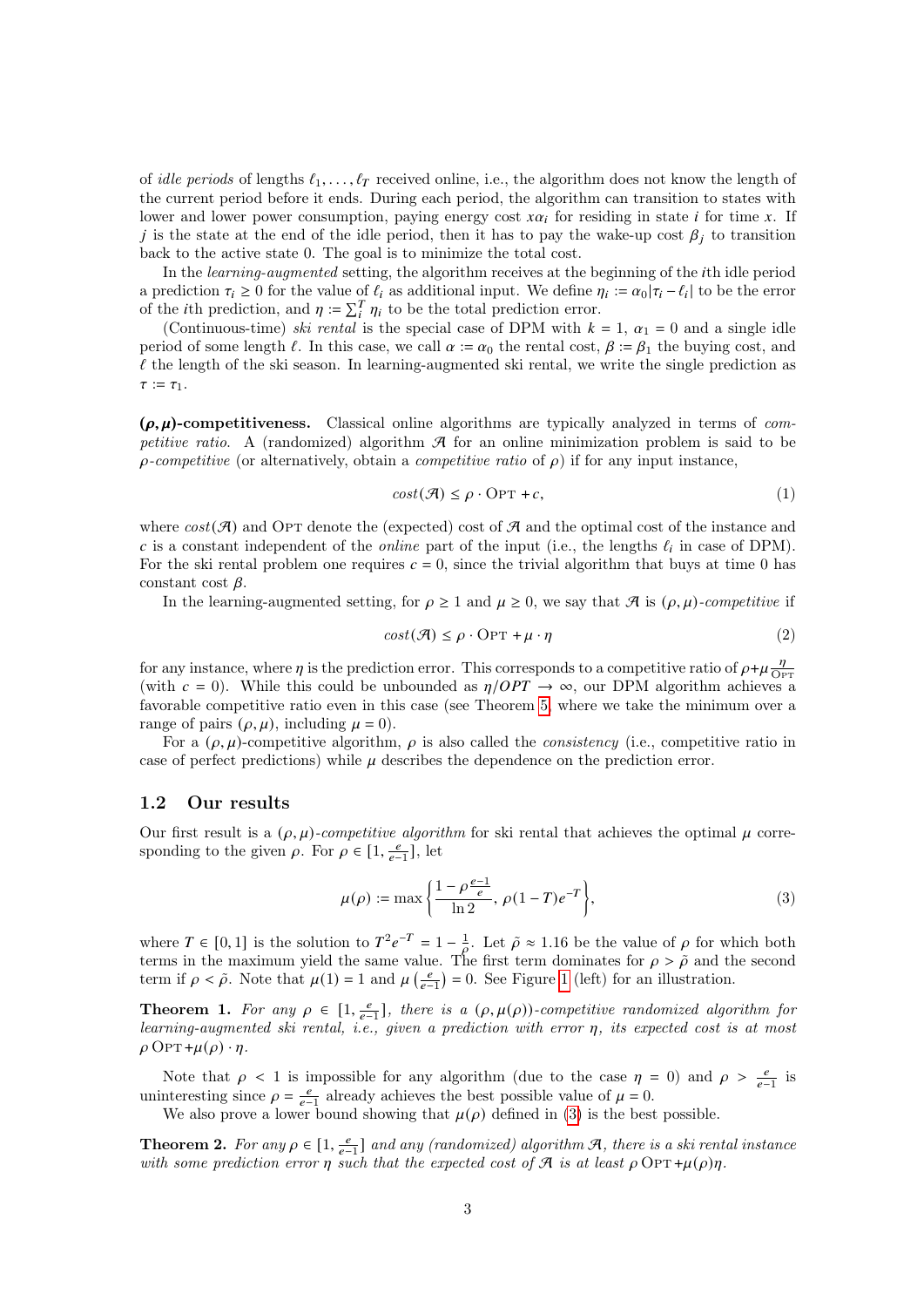<span id="page-3-1"></span>

Figure 1: Illustration of  $\mu(\rho)$  and of the resulting competitive ratio in function of  $\eta$ /Opt.

However, for most values of the prediction  $\tau$  it is possible to achieve a better  $\mu < \mu(\rho)$ , and  $\mu(\rho)$  only captures the worst case over all possible predictions  $\tau$ . The proof of Theorem [1](#page-2-1) is first sketched in Section [2](#page-5-0) for clarity, after which we provide the complete analysis while describing how to achieve the best possible  $\mu$  as a function of both  $\rho$  and  $\tau$ . Theorem [2](#page-2-2) is proved in Section [3.](#page-15-0)

In Section [4,](#page-18-0) we give a reduction from DPM to ski rental in the learning-augmented setting, provided that the ski rental algorithm satisfies a natural monotonicity property (defined formally in Section [4\)](#page-18-0):

<span id="page-3-3"></span>**Lemma 3.** If there is a monotone  $(\rho, \mu)$ -competitive ski rental algorithm, then there is a  $(\rho, \mu)$ competitive algorithm for DPM.

Since our ski rental algorithm is monotone, this directly yields a  $(\rho, \mu(\rho))$ -competitive algorithm for DPM. From the special case  $(\rho, \mu) = \left(\frac{e}{e-1}, 0\right)$ , this theorem directly implies the following result for classical DPM (without predictions), which was first proved by Lotker et al. [\[35\]](#page-28-6) for the equivalent multi-slope ski rental problem:

**Corollary 4** ([\[35\]](#page-28-6)). There is a  $\frac{e}{e-1}$ -competitive randomized online algorithm for DPM (without predictions).

Using techniques from online learning, in a way similar to [\[5\]](#page-27-2), we show in Section [5](#page-21-0) how to achieve "almost"  $(\rho, \mu(\rho))$ -competitiveness simultaneously for all  $\rho$ :

<span id="page-3-0"></span>**Theorem 5.** For any  $\epsilon > 0$ , there is a learning-augmented algorithm  $\mathcal{A}$  for dynamic power management whose expected cost can be bounded as

$$
cost(\mathcal{A}) \leq (1+\epsilon)\min\left\{\rho \, \text{OPT} + \mu(\rho) \cdot \eta \, \middle| \, \rho \in \left[1, \frac{e}{\epsilon-1}\right] \right\} + O\big(\tfrac{\beta_k}{\epsilon} \log\tfrac{1}{\epsilon}\big).
$$

The above theorem gives a competitive ratio arbitrarily close to  $\min\{\rho + \mu(\rho) \cdot \frac{\eta}{\text{Opt}}\}$ , which is equal to 1 if  $\eta = 0$  and never greater than  $\frac{e}{e-1}$ . In particular, we achieve a performance that degrades gracefully from near-optimal consistency to near-optimal robustness as the error increases.<sup>[1](#page-3-2)</sup> See Figure [1](#page-3-1) (right) for an illustration.

In Section [6,](#page-23-0) we illustrate the performance of these algorithms by simulations on synthetic datasets, where the dependence on the prediction error can be observed as expected from theoretical results.

#### 1.3 Related work

Learning-Augmented Algorithms. Learning augmented algorithms have been a very active area of research since the seminal paper of Lykouris and Vassilvitskii [\[36\]](#page-28-9). We direct the interested reader to a survey [\[37\]](#page-28-7) by Mitzenmacher and Vassilvitskii, as well as [\[7;](#page-27-3) [19;](#page-27-4) [36;](#page-28-9) [5;](#page-27-2) [41;](#page-29-1) [42;](#page-29-2) [34;](#page-28-10) [31\]](#page-28-11) for recent results on secretary problems, paging,  $k$ -server as well as scheduling problems. In the following we survey some results in the area more closely related to our work.

<span id="page-3-2"></span><sup>&</sup>lt;sup>1</sup>At first glance, our consistency and robustness might seem to contradict the lower bound of Wei and Zhang [\[43\]](#page-29-0) for ski rental. However, [43] crucially uses  $c = 0$  in the definition of competitiveness for ski rental.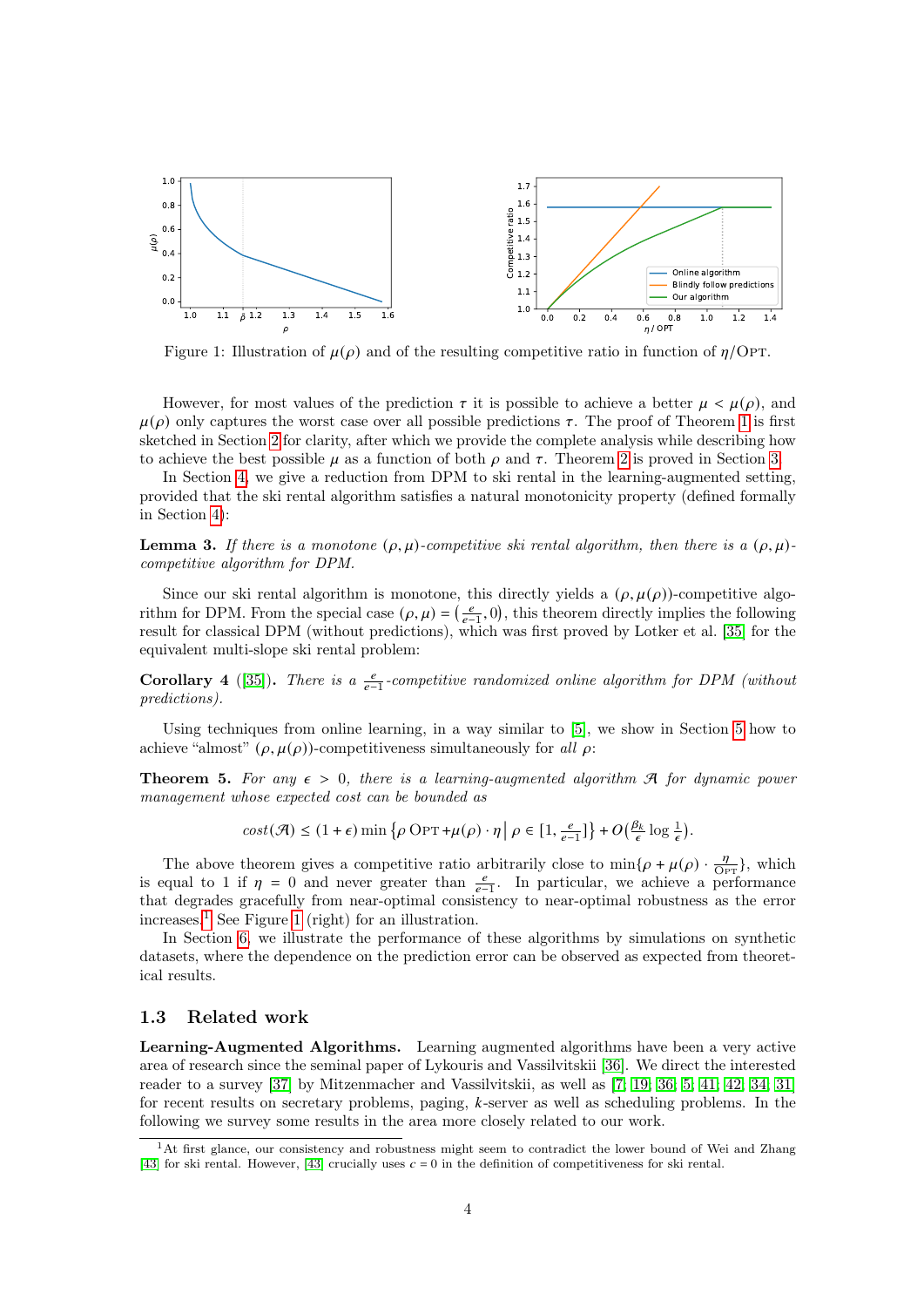The ski rental problem has already been studied within the context of learning augmented algorithms. Here, the main objective was to optimize the tradeoff between consistency and robustness (performance on perfect predictions and worst-case performance). The first results are due to Puro-hit et al. [\[39\]](#page-28-8) who propose a deterministic and a randomized algorithm. A hyperparameter allows to choose a prescribed consistency  $\rho$  and leads to a corresponding robustness. They also present a linear dependency on the error: their randomized algorithm is  $(\rho, \rho)$ -competitive for  $\rho \geq 1$ , with larger  $\rho$  allowing for better robustness. Note that such a guarantee of  $(\rho, \rho)$ -competitiveness is not valuable in our model where we do not focus on robustness as blindly following the predictions leads to a (1, 1)-competitive algorithm. Wei and Zhang [\[43\]](#page-29-0) show that the consistency / robustness tradeoff achieved by the randomized algorithm of [\[39\]](#page-28-8) is Pareto-optimal. Angelopoulos et al. [\[4\]](#page-26-1) propose a deterministic algorithm achieving a Pareto-optimal consistency / robustness tradeoff, but with no additional guarantee when the error is small. Interestingly, these algorithms not focusing on  $(\rho, \mu)$ -competitiveness are naturally monotone, so easily extend to DPM by Lemma [3,](#page-3-3) contrarily to the tight algorithm we present in this paper. Nevertheless, experimental data (Sec-tion [6\)](#page-23-0) seem to indicate that our algorithm optimizing  $(\rho, \mu)$ -competitiveness for ski rental leads to better algorithms for DPM. A variant with multiple predictions was also studied in [\[20\]](#page-27-5).

As we will see in Section [5,](#page-21-0) DPM can be cast as a problem from the class of Metrical Task Systems (MTS). Antoniadis et al. [\[5\]](#page-27-2) gave a learning-augmented algorithm for MTS that can be interpreted as (1, 4)-competitive within their prediction setup.

A different problem related to energy conservation is the classical online speed scaling problem, which was recently studied in the learning-augmented setting by Bamas et al. [\[9\]](#page-27-6).

DPM. The equivalence between 2-state DPM and ski rental is mentioned in [\[38\]](#page-28-3). Therefore the well-known 2-competitive deterministic and an  $e/(e-1)$ -competitive randomized algorithm [\[29\]](#page-28-12) for the classical ski rental problem carry over to 2-state DPM, and these bounds are known to be tight.

Irani et al. [\[27\]](#page-28-5) present an extension of the 2-competitive algorithm for two-state DPM to multi-state DPM that also achieves a competitive ratio of 2. Furthermore they give an  $e/(e-1)$ competitive algorithm for the case that the lengths of the idle periods come from a fixed probability distribution.

Lotker et al. [\[35\]](#page-28-6) consider what they call *multi-slope ski rental* which is equivalent to the DPM problem. Among other results, they show how to reduce a  $(k + 1)$ -slope ski rental instance to  $k$  classical ski rental instances. The reduction from DPM to ski rental presented in this paper is similar, but more general in order to also be applicable in the presence of predictions with the introduced  $(\rho, \mu)$ -competitiveness. They furthermore show how to compute the best possible randomized strategy for any instance of the problem.

There have been several previous approaches that try to predict the length of an idle interval (see, e.g., [\[17;](#page-27-1) [27\]](#page-28-5), and the survey of Benini et al. [\[11\]](#page-27-7)). However, the proposed approaches to use these predictions are not robust against a potentially high prediction error.

Augustine et al. [\[8\]](#page-27-8) investigate a problem generalizing DPM where transition cost is paid for going to a deeper sleep state rather than waking up and these transition costs may be non-additive (i.e., it can be cheaper to skip states). Albers [\[2\]](#page-26-0) studies the offline version of the problem with multiple, parallel devices and shows that it can be solved in polynomial time.

Irani et al. [\[28\]](#page-28-13) introduced a 2-state problem where jobs that need to be processed have a release-time, a deadline and a required processing time. This gives further flexibility to the system to schedule the jobs and create periods of inactivity so as to maximize the energy-savings by transitioning to the sleep state. For the offline version, there is an exact polynomial-time algorithm due to Baptiste et al. [\[10\]](#page-27-9). Recently, a 3-approximation algorithm for the multiprocessor-case was developed [\[6\]](#page-27-10).

Another related problem consists of deciding which components of a data-center should be powered on or off in order to process the current load on the set of active components (see, e.g., [\[3\]](#page-26-2)). A similar problem, where jobs have individual processing times for each machine, was studied in [\[30;](#page-28-14) [32\]](#page-28-15). Helmbold et al. [\[22\]](#page-27-11) considered the problem of spinning down the disk of a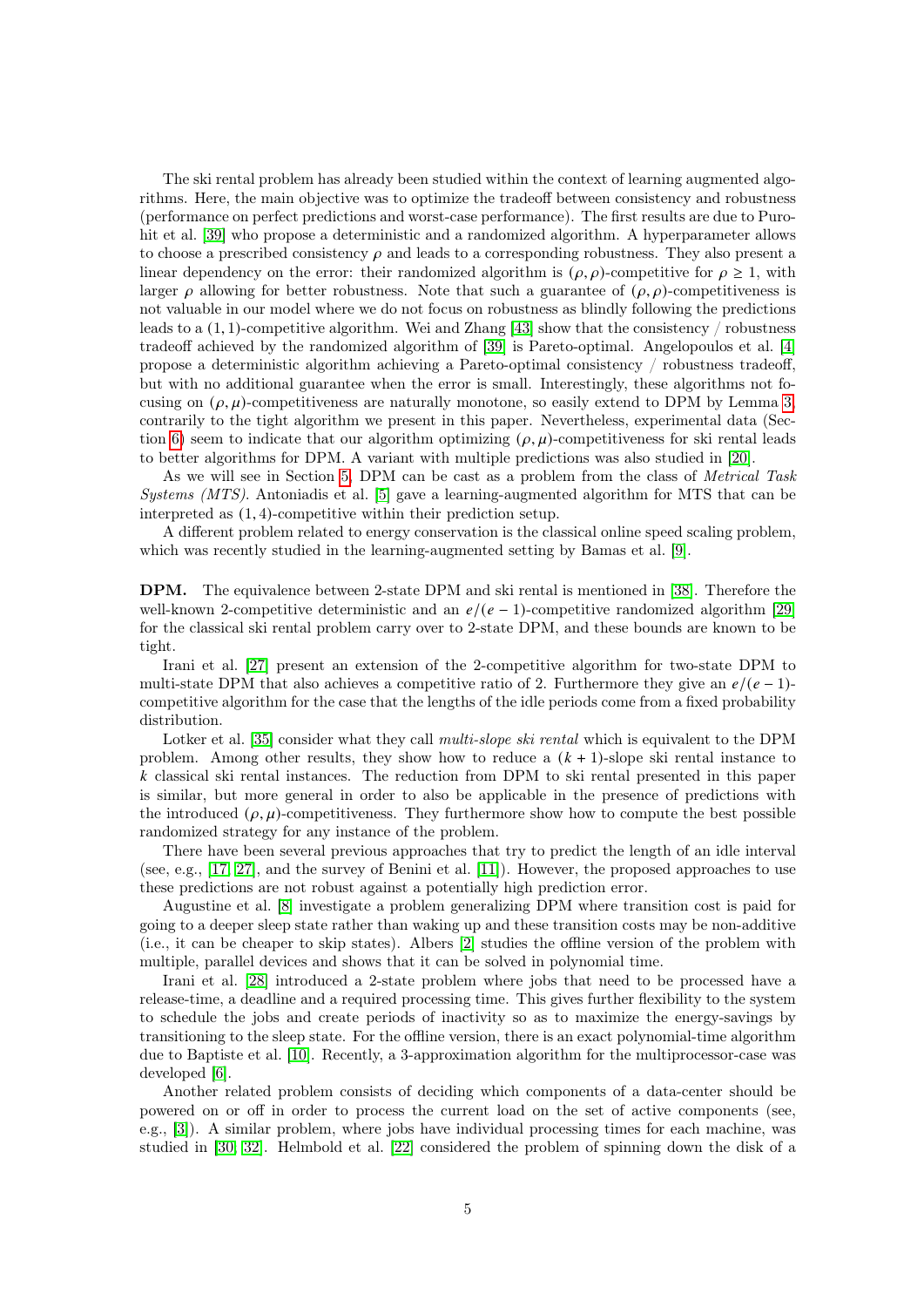mobile computer when idle times are expected, which is another instance of DPM. Several surveys cover DPM, see for example [\[11;](#page-27-7) [1;](#page-26-3) [26\]](#page-28-16).

<span id="page-5-0"></span>2 New algorithm for ski rental

For  $\rho \in [1, e/(e-1)]$ , we present a  $(\rho, \mu(\rho))$ -competitive algorithm for (learning augmented) ski rental, proving Theorem [1.](#page-2-1) The next lemma shows that it suffices to give such an algorithm for  $\alpha = \beta = 1.$ 

<span id="page-5-1"></span>**Lemma 6.** An algorithm  $\mathcal{A}'$  that is  $(\rho, \mu)$ -competitive for instances of the ski rental problem with  $\alpha = \beta = 1$  implies a  $(\rho, \mu)$ -competitive algorithm A for arbitrary  $\alpha, \beta > 0$ .

*Proof.* Given  $(\rho, \mu)$ -competitive algorithm  $\mathcal{A}'$  for unit buying and rental costs, we define an algorithm A for an instance with renting cost  $\alpha$  and buying cost  $\beta$  as follows: Given a prediction  $\tau$ , simulate A' with prediction  $\frac{\alpha}{\beta}\tau$ . If A' buys at time t', then A buys at time  $t = \frac{\beta}{\alpha}$  $\frac{\beta}{\alpha}t'$  .

Let  $c(\ell)$  and  $c'(\ell')$  denote the total expected costs of  $\mathcal A$  and  $\mathcal A'$ , respectively, with corresponding lengths of the ski season  $\ell$  and  $\ell' = \frac{a}{\beta}\ell$ . First, note that  $c(\ell) = \beta c'(\ell')$ : If  $\mathcal{A}'$  buys before  $\ell'$ , incurring cost 1, then A also buys, incurring cost  $\beta$ . Similarly, if  $\mathcal{A}'$  rents for time  $t' \leq \ell'$ , paying  $\cosh t'$ , then A rents for time  $t = \frac{\beta}{\alpha}$  $\frac{\beta}{\alpha}t'$ , paying cost  $\alpha t = \beta t'$ . Since  $\mathcal{A}'$  is  $(\rho, \mu)$ -competitive, we have

$$
c(\ell) = \beta c'(\ell') \leq \beta \big( \rho \min\{ \tfrac{\alpha}{\beta} \ell, 1 \} + \mu \big\vert \tfrac{\alpha}{\beta} \tau - \tfrac{\alpha}{\beta} \ell \big\vert \big) = \rho \, \text{OPT} + \mu \eta,
$$

where OPT = min $\{\alpha \ell, \beta\}$  is the cost of the offline optimum and  $\eta = \alpha |\tau - \ell|$  is the prediction error of the original instance.

A key difference between proving  $\rho$ -competitiveness in the classical online setting and  $(\rho, \mu)$ competitiveness in the learning-augmented setting is the following. In the online setting without predictions, the optimal competitive ratio of  $\rho = e/(e-1)$  is achieved by the greedy algorithm that at all times buys with the probability that keeps [\(1\)](#page-2-3) (for  $c = 0$ ) tight assuming the skiing season ends immediately after the current time. This crucially relies on the fact that the upper bound  $\rho \cdot \text{OPT}$  in [\(1\)](#page-2-3) is monotone (non-decreasing) and concave as a function of the length of the ski season. Neither monotonicity (if  $\tau > 1$ ) nor concavity (regardless of  $\tau$ ) are satisfied for the upper bound  $\rho \cdot \text{OPT} + \mu \cdot \eta$  in [\(2\)](#page-2-4), which substantially complicates the description and especially the analysis of our algorithm. In particular, we will use the value of the prediction  $\tau$  to determine the times when we will aim for [\(2\)](#page-2-4) to be tight.

### <span id="page-5-2"></span>2.1 Description of the algorithm

We next describe our randomized algorithm for instances with  $\alpha = \beta = 1$ , which can then be used to solve arbitrary ski rental instances using Lemma [6.](#page-5-1) Our algorithm is fully specified by the cumulative distribution function (CDF)  $F_{\tau}$  of the time when the algorithm buys skis. The algorithm then draws a  $p \in [0, 1]$  uniformly at random and buys at the earliest time  $t \in [0, \infty)$ such that  $F_{\tau}(t) \ge p$ . The CDF  $F_{\tau}$  will depend on the given prediction  $\tau \ge 0$  as well as the fixed  $\rho$ and  $\mu$ , which can be chosen as  $\mu = \mu(\rho)$ , see Equation [\(3\)](#page-2-0). Depending on the precise value of  $\tau$ , it might also be possible to choose a smaller  $\mu$  as we show later in Section [2.3.](#page-7-0)

**Definition of the CDF (see Figure [2\)](#page-6-0)** We denote by  $P_0$  the probability of buying at time 0 and, for any  $t > 0$ , we denote by  $p_t$  the probability density of buying at time t, so that the probability that the algorithm buys by time  $x$  can be expressed as

$$
F_{\tau}(x) = P_0 + \int_0^x p_t dt.
$$

For convenience, we also specify the probability  $P_{\infty} = 1 - (P_0 + \int_0^{\infty} p_t dt)$  of never buying.

To define  $P_0$  and  $p_t$ , we distinguish three cases depending on the value of the prediction  $\tau$ . Note that we always have  $0 \leq \mu \leq 1 \leq \rho \leq \frac{e}{e-1}$ .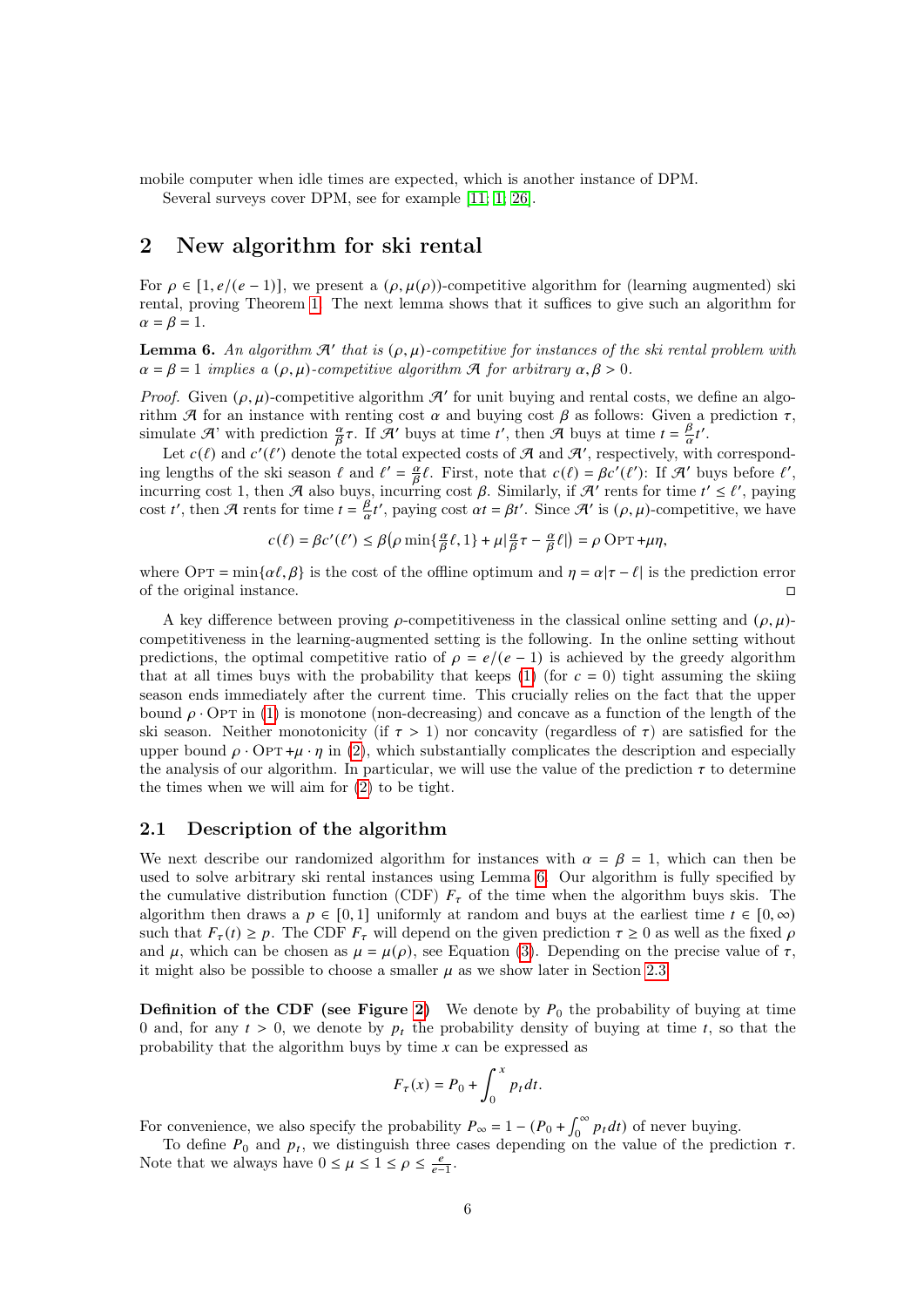<span id="page-6-0"></span>

Figure 2: Our  $(\rho, \mu)$ -competitive ski rental algorithm for  $\rho = \tilde{\rho} \approx 1.1596$  and  $\mu = \mu(\tilde{\rho}) \approx 0.3852$ . The figure presents the cumulative distribution functions of the time of buying for several prediction values  $\tau$ . Here  $\alpha = \beta = 1$ , i.e., at time  $t = 1$  buying and renting has equal costs.

Case 1:  $\mu \tau < \mu - \rho + 1$ . We choose

$$
P_0 = \frac{\tau(\rho - 1)}{1 - \tau}, \qquad p_t = \begin{cases} \rho e^{t - 1} & \text{for } t \in (b, 1] \\ 0 & \text{otherwise} \end{cases}, \qquad P_\infty = \min\{\mu, 1 - P_0\},
$$

where  $b \in [\tau, 1]$  is chosen such that  $P_0 + P_{\infty} + \int_b^1 \rho e^{t-1} dt = 1$ , in order to have the sum of probabilities equal to 1. Note that if  $P_0 \ge 1 - \mu$ , we have  $b = 1$  and  $p_t = 0$  for all  $t > 0$ .

Case 2:  $\mu - \rho + 1 \leq \mu \tau$  and  $\tau \leq 1$ . We choose

J.

$$
P_0 = \mu \tau, \qquad \qquad p_t = \begin{cases} (\mu \tau + \rho - \mu - 1)e^t & \text{for } t \le a \\ \rho e^{t-1} & \text{for } t \in (b, 1] \\ 0 & \text{otherwise} \end{cases} \qquad \qquad P_\infty = \min\{\mu, 1 - P_0\},
$$

where  $a \in [0, \tau]$  is chosen maximal such that  $P_0 + P_\infty + \int_0^a (\mu \tau + \rho - \mu - 1)e^t dt \le 1$ , and  $b \in [\tau, 1]$ is chosen so that  $P_0 + P_\infty + \int_0^a (\mu \tau + \rho - \mu - 1)e^t dt + \int_b^1 \rho e^{t-1} dt = 1$  in order to have the sum of probabilities equal to 1. In case  $\rho = \frac{e}{e-1}$ , we have  $\mu = 0$  and  $(\mu \tau + \rho - \mu - 1)e^t = (\rho - 1)e^t = \rho e^{t-1}$ , recovering the classical online algorithm of Karlin et al. [\[29\]](#page-28-12).

**Case 3:**  $\tau > 1$ . If  $\mu \tau \geq 1$ , we buy at time 0. Otherwise, we choose

$$
P_0 = \mu \tau, \qquad p_t = \begin{cases} (\mu \tau + \rho - \mu - 1)e^t & \text{if } t \le T \\ 0 & \text{if } t > T \end{cases}, \qquad P_\infty = \rho - \mu - (\mu \tau + \rho - \mu - 1)e^T,
$$

where  $T$  is the number closest to  $\tau - 1$  that satisfies

 $e^T \leq$ 

<span id="page-6-2"></span><span id="page-6-1"></span>
$$
\frac{\rho - \mu}{\mu \tau + \rho - \mu - 1}
$$
 (equivalently  $P_{\infty} \ge 0$ ) (4)

$$
e^{T} \ge \frac{\rho - 2\mu}{\mu \tau + \rho - \mu - 1}
$$
 (equivalently  $P_{\infty} \le \mu$ ). (5)

Thus, either  $T = \tau - 1$  if this choice satisfies both bounds, or T is at an endpoint of the feasible interval prescribed by [\(4\)](#page-6-1) and [\(5\)](#page-6-2).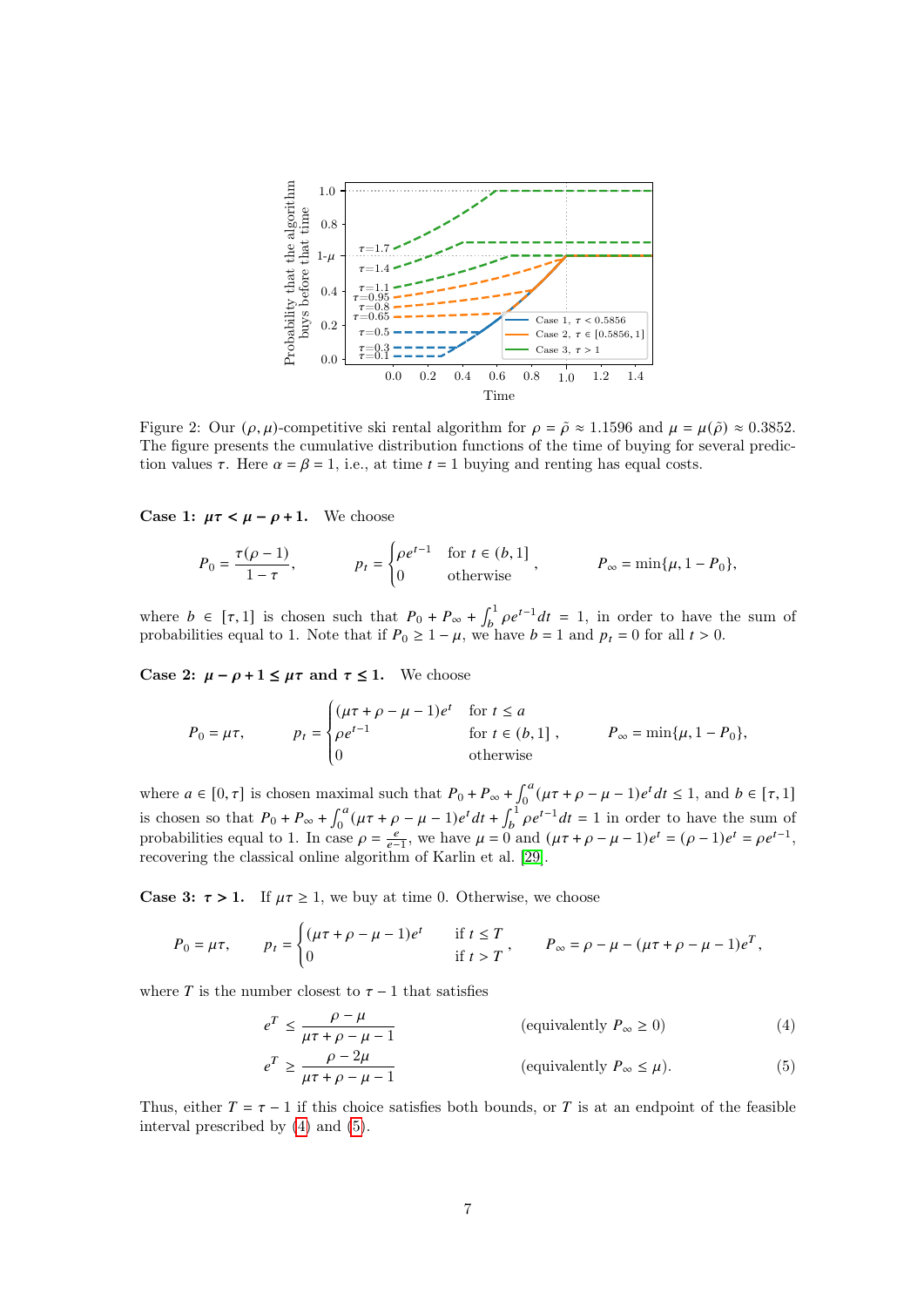#### 2.2 Sketch of the analysis

We expose the main ideas of the analysis in this section. Full analysis and the proof of Theorem [1](#page-2-1) can be found in Section [2.3.](#page-7-0)

Our algorithm is  $(\rho, \mu)$ -competitive if and only if for all  $x \geq 0$  we have

<span id="page-7-1"></span>
$$
cost(x) := P_0 + \int_0^x (1+t) p_t dt + \int_x^\infty x p_t dt + xP_\infty \le \rho \min\{x, 1\} + \mu |\tau - x|,
$$
(6)

where  $cost(x)$  denotes the expected cost of the algorithm in the case when  $\ell = x$ : If we intend to buy at some time t and  $t < x$ , we pay  $1 + t$ , otherwise we pay x. On the right hand side, min{x, 1} is the optimal cost and  $|\tau - x|$  is the prediction error, assuming  $\alpha = \beta = 1$ .

We first sketch the analysis for Case 2, and then discuss the differences in Case 1. These cases are relatively simple. Case 3 is far more involved and we will only sketch the ideas.

**Case 2:** For the algorithm to be well defined, we need to choose  $\mu$  such that a suitable  $b \in [\tau, 1]$ exists. For  $\mu = \mu(\rho)$ , this is ensured by the inequality  $\mu(\rho) \geq \frac{1-\rho \frac{\rho-1}{\rho}}{\ln 2}$  from the definition of  $\mu(\rho)$ , which implies existence of such b for any value of  $\tau$ . If  $\tau = \ln 2$ , then  $\mu = \mu(\rho)$  is in fact the smallest possible, allowing only  $b = \tau$ . For other values of  $\tau$ , suitable b exists also for smaller values of  $\mu$ . We now show that [\(6\)](#page-7-1) is satisfied.

Note that [\(6\)](#page-7-1) is tight for  $x = 0$ , with both sides equal to  $\mu\tau$ . To obtain (6) for all  $x > 0$ , it suffices to show that the derivative of the left-hand side with respect to  $x$  is at most the derivative of the right-hand side (where derivatives exist). For  $x \in (0, \infty) \setminus \{a, b, 1\}$ , we have

$$
\frac{d}{dx}\cos t(x) = (1+x)p_x + \int_x^{\infty} p_t dt - xp_x + P_{\infty} = p_x + \int_x^{\infty} p_t dt + P_{\infty}.
$$

For  $x \in (0, a)$  this yields

$$
\frac{d}{dx}\cos t(x) = p_x + 1 - P_0 - (p_x - p_0) = 1 - \mu\tau + (\mu\tau + \rho - \mu - 1)e^0 = \rho - \mu,
$$

which is equal to the derivative of the right-hand side of [\(6\)](#page-7-1). For  $x \in (a, b)$ ,  $\frac{d}{dx} cost(x)$  is even smaller because  $p_x$  is 0, and the derivative of the right-hand side of [\(6\)](#page-7-1) is  $\rho - \mu$  or  $\rho + \mu$ . For  $x \in (b, 1),$ 

$$
\frac{d}{dx}\cos t(x) = p_x + \int_x^{\infty} p_t dt + P_{\infty} = p_x + (p_1 - p_x) + P_{\infty} = \rho + P_{\infty} \le \rho + \mu,
$$

which is equal to the derivative of the right-hand side of [\(6\)](#page-7-1). Finally, for  $x > 1$  we have  $\frac{d}{dx} cost(x) =$  $P_{\infty} \leq \mu$  and the derivative of the right-hand side is also  $\mu$ .

**Case 1:** The reason we cannot define  $p_t$  in the same way as in Case 2 is that  $p_t$  would be negative for  $t \le a$  (i.e., the algorithm would try to sell skis that it bought at time 0, which is not allowed). We therefore choose  $P_0$  such that [\(6\)](#page-7-1) is tight for  $x = \tau$  if we do not buy in the interval  $(0, \tau]$ . The remainder of the proof of [\(6\)](#page-7-1) is similar to Case 2. For  $\mu = \mu(\rho)$ , the existence of  $b \in [\tau, 1]$  follows from the inequality  $\mu \ge \rho (1-T) e^{-T}$  in the definition of  $\mu(\rho)$ . Note that such  $\mu$ is the smallest possible for  $\tau = 1 - T$ .

<span id="page-7-0"></span>**Case 3:** The first step in the analysis of Case 3 is to derive an inequality involving  $\rho$ ,  $\mu$ ,  $\tau$  and T that is equivalent to the algorithm being  $(\rho, \mu)$ -competitive. Denoting by  $\mu_{\tau}(\rho)$  the minimal  $\mu$  satisfying this inequality, it suffices to show that  $\mu_{\tau}(\rho) \leq \mu(\rho)$  for all  $\tau > 1$ . However, the difficulty is that no closed-form expression for  $\mu_{\tau}(\rho)$  exists. However, we are still able to show that  $\tau \mapsto \mu_{\tau}(\rho)$  can have a local maximum only if  $T = \tau - 1$ , and therefore  $\sup_{\tau>1} \mu_{\tau}(\rho)$  is achieved either for  $\tau \to 1$  or when  $T = \tau - 1$ . This allows us to eliminate  $\tau$  from the aforementioned inequality, and we can then show that  $\mu = \mu(\rho)$  satisfies the remaining inequality (with tightness occurring for  $\rho \leq \tilde{\rho}$  and  $\tau = T + 1$ .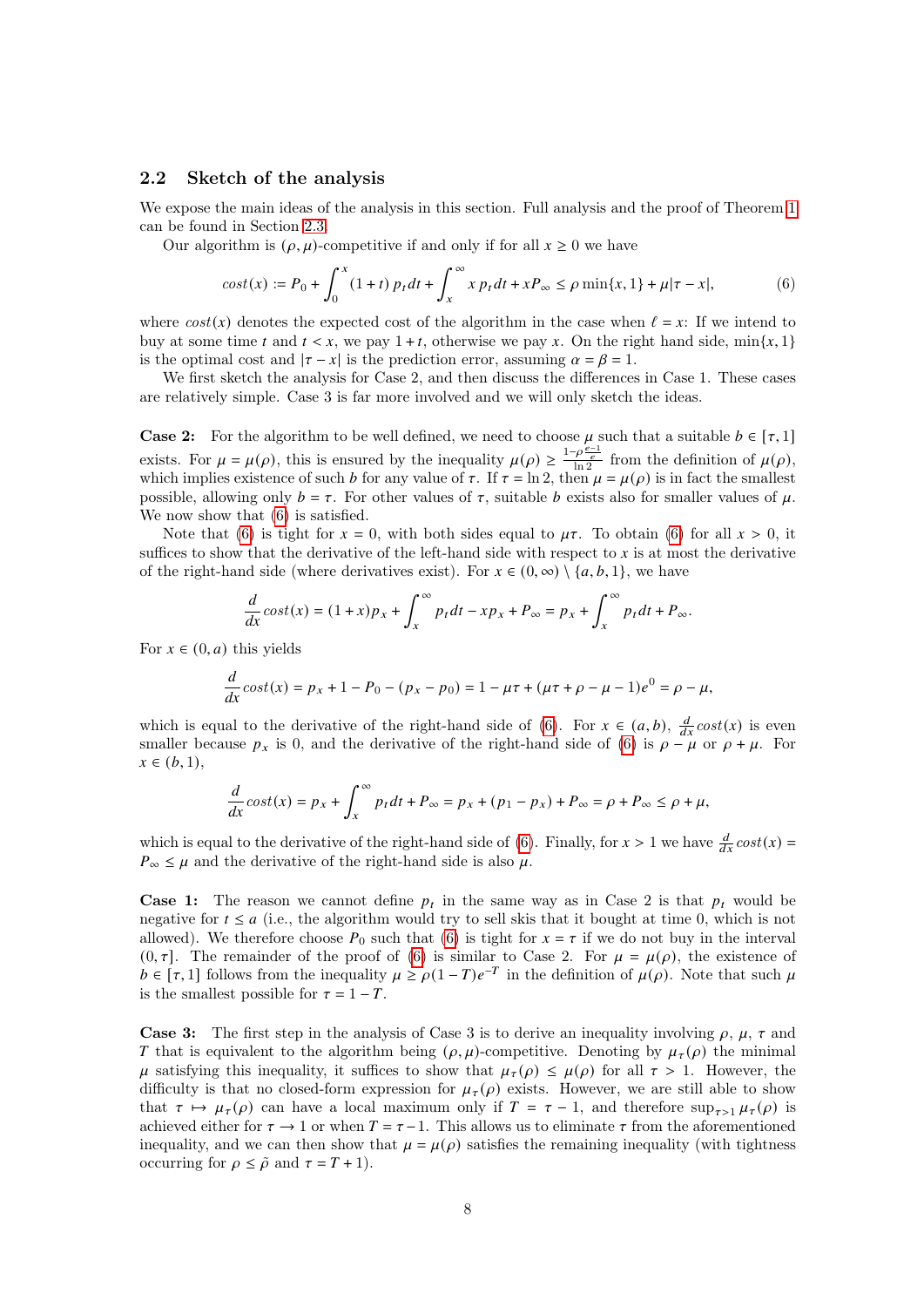<span id="page-8-0"></span>

Figure 3: Our  $(\rho, \mu)$ -competitive ski rental algorithm for  $\rho = \tilde{\rho} \approx 1.1596$  and a)  $\mu = \mu(\tilde{\rho}) \approx 0.3852$ on the left and b)  $\mu = \mu_{\tau}(\tilde{\rho})$  on the right. The figures present the cumulative distribution functions of the time of buying for several prediction values  $\tau$ .

#### 2.3 Generalization and complete analysis

We will show a stronger result than that of Theorem [1](#page-2-1) by considering a generalization of our algorithm to additional values of  $\mu$ . For fixed  $\rho \in \left[1, \frac{e}{e-1}\right]$  and a prediction  $\tau \geq 0$ , let  $\mu_{\tau}(\rho)$ denote the best value of  $\mu$  such that a  $(\rho, \mu)$ -competitive algorithm exists for instances with this particular prediction  $\tau$ . We will allow any  $\mu \in [\mu_{\tau}(\rho), 1]$  and show that the resulting algorithm is  $(\rho, \mu)$ -competitive algorithm for instances with prediction  $\tau$ . As this will include the value  $\mu = \mu(\rho)$ , Theorem [1](#page-2-1) will follow.

The benefit of this more general algorithm is that it achieves two goals at once: On the one hand, choosing  $\mu = \mu_{\tau}(\rho)$  yields the best possible guarantee for any given prediction  $\tau$ . On the other hand, choosing  $\mu = \mu(\rho)$  independently of  $\tau$ , we achieve an algorithm that satisfies the monotonicity property required by our reduction from DPM to ski rental (Section [4\)](#page-18-0). Although a more specialized algorithm description only for the case  $\mu = \mu_{\tau}(\rho)$  would suffice to prove Theorem [1](#page-2-1) (since  $\mu_{\tau}(\rho) \leq \mu(\rho)$ ), we remark that this algorithm would fail to be monotone, see Figure [3.](#page-8-0)

The definition of the more general algorithm is verbatim as in Section [2.1,](#page-5-2) except we no longer fix  $\mu = \mu(\rho)$  but instead consider arbitrary  $\mu \in [\mu_{\tau}(\rho), 1]$  for  $\mu_{\tau}(\rho)$  as defined in the next subsection.

## <span id="page-8-5"></span>2.3.1 Definition of  $\mu_\tau(\rho)$

For  $\tau \leq 1$ , define

$$
\mu_{\tau}(\rho) := \begin{cases}\n-\frac{\rho - 1}{1 - \tau} + \rho e^{\tau - 1} & \text{if } (1 - \tau)e^{\tau - 1} > 2 - \frac{2}{\rho} \\
\frac{e^{\tau}(1 - \rho \frac{e - 1}{e})}{2 - (1 - \tau)e^{\tau}} & \text{if } (1 - \tau)e^{\tau - 1} \le 2 - \frac{2}{\rho}.\n\end{cases} (7)
$$

Note that the denominators in both expressions are strictly positive, since  $\tau < 1$  in the first case and  $e^{\tau}(1-\tau) \leq 1$  for all  $\tau \in \mathbb{R}$ .

For  $\tau > 1$ , we define  $\mu_{\tau}(\rho) = \min{\{\mu \mid (\mu, T) \in M_{\tau}(\rho) \text{ for some } T\}}$ , where  $M_{\tau}(\rho)$  is the set of all pairs  $(\mu, T) \in \mathbb{R}^2$  satisfying the following constraints:

<span id="page-8-3"></span><span id="page-8-2"></span>
$$
\rho \tau + (T - \tau)(\mu \tau + \rho - \mu - 1)e^{T} \le \rho \tag{8}
$$

<span id="page-8-4"></span>
$$
\rho - 2\mu \le (\mu \tau + \rho - \mu - 1)e^T \le \rho - \mu \tag{9}
$$

Note that  $(1/\tau, 0) \in M_{\tau}(\rho)$ , and therefore  $\mu_{\tau}(\rho) \leq 1/\tau$ .

<span id="page-8-1"></span>**Lemma 7.** For each  $\rho \in \left[1, \frac{e}{e-1}\right]$  and  $\tau \geq 0$ , we have  $\mu_{\tau}(\rho) \leq \mu(\rho)$ .

*Proof sketch*. The two cases for  $\tau \leq 1$  are simple: If  $(1 - \tau)e^{\tau-1} > 2 - \frac{2}{\rho}$ , the upper bound can be found by substituting  $T = 1 - \tau$  and computing the derivative with respect to T. If  $(1-\tau)e^{\tau-1} \leq 2-\frac{2}{\sigma}$ ,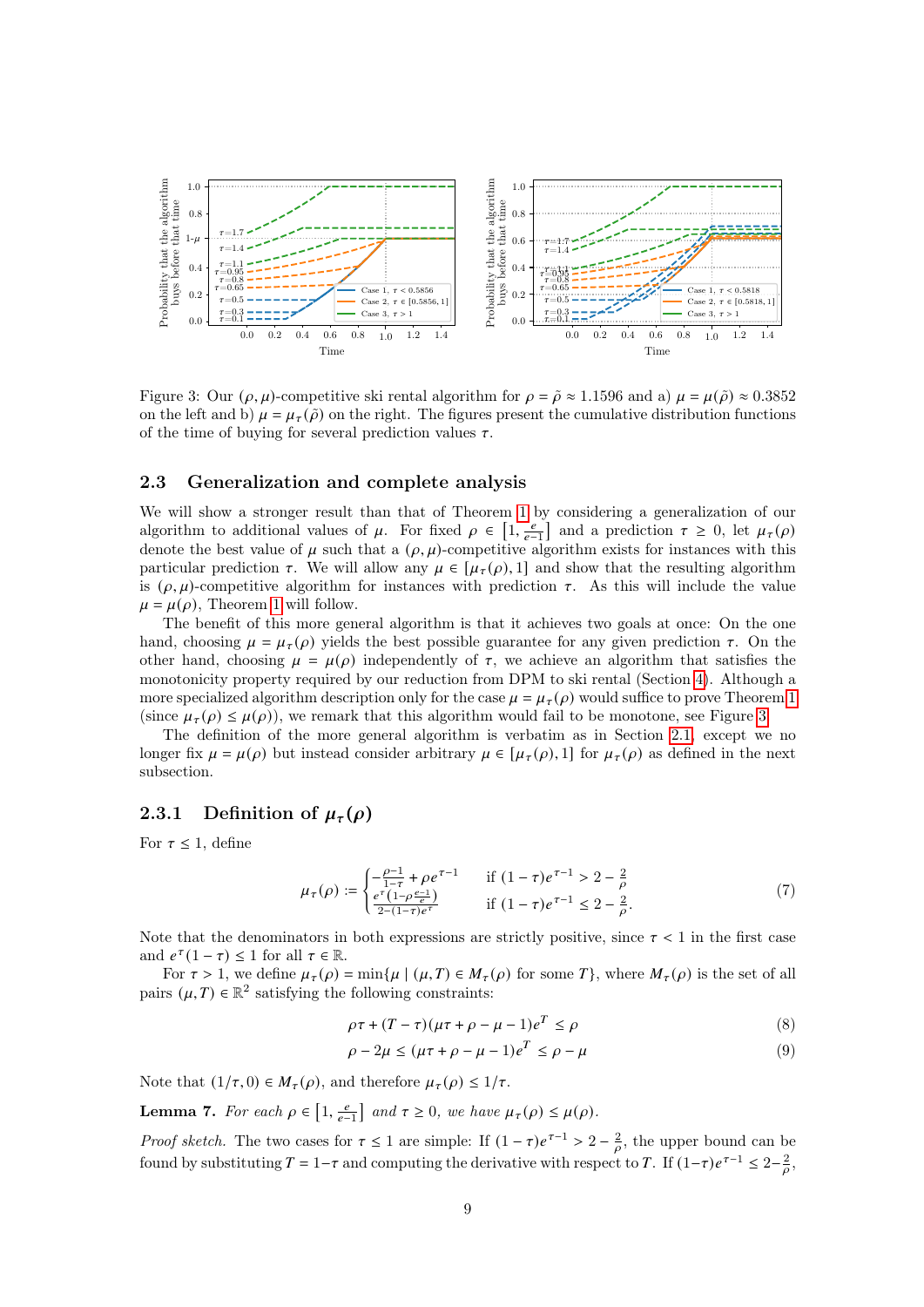the upper bound can be found by taking derivatives with respect to  $\tau$ . This case is tight if  $\tau = \ln 2$ . The proof for the case  $\tau > 1$  is more involved and given in Section [2.3.6.](#page-13-0)

For  $\rho \in [1, \frac{e}{e-1}]$ ,  $\tau \geq 0$  and  $\mu \in [\mu_{\tau}(\rho), 1]$ , we denote by  $\mathcal{A}_{\rho,\mu,\tau}$  the algorithm described in Section [2.1](#page-5-2) for ski rental instances with prediction  $\tau$ , except we no longer require  $\mu = \mu(\rho)$ . Our goal is to prove the following theorem, which combined with Lemma [7](#page-8-1) yields Theorem [1.](#page-2-1)

**Theorem 8.** For any  $\rho \in \left[1, \frac{e}{e-1}\right]$ ,  $\tau \geq 0$  and  $\mu \in [\mu_{\tau}(\rho), 1]$ , algorithm  $\mathcal{A}_{\rho,\mu,\tau}$  is well-defined and  $(\rho, \mu)$ -competitive for ski rental instances with prediction  $\tau$ .

The following lemma shows that for  $\tau \leq 1$ , we can essentially replace the two conditions in the definition of  $\mu_{\tau}(\rho)$  by the conditions of Case 1 and Case 2 from the definition of our algorithm.

<span id="page-9-2"></span>**Lemma 9.** If  $\tau \leq 1$  and  $\mu \geq \mu_{\tau}(\rho)$ , then

$$
\mu \ge \begin{cases}\n-\frac{\rho - 1}{1 - \tau} + \rho e^{\tau - 1} & \text{if } \mu \tau < \mu - \rho + 1 \ (Case \ 1) \\
\frac{e^{\tau} (1 - \rho \frac{e - 1}{e})}{2 - e^{\tau} (1 - \tau)} & \text{if } \mu - \rho + 1 \le \mu \tau \ (Case \ 2).\n\end{cases} \tag{10}
$$

*Proof.* Case 1 ( $\mu \tau < \mu - \rho + 1$ ): Suppose that [\(10\)](#page-9-0) fails. Then

$$
\rho - 1 < \mu(1 - \tau) \le -\rho + 1 + \rho(1 - \tau)e^{\tau - 1},
$$

where the first inequality uses the condition of Case 1 and the second inequality uses  $\tau \leq 1$  and the assumption that [\(10\)](#page-9-0) fails. Rearranging, we get

<span id="page-9-0"></span>
$$
2 - \frac{2}{\rho} < (1 - \tau)e^{\tau - 1},
$$

but this is precisely the first condition in [\(7\)](#page-8-2). Thus, the premise  $\mu \ge \mu_\tau(\rho)$  implies inequality [\(10\)](#page-9-0).

Case  $2(\mu - \rho + 1 \leq \mu \tau)$ : If  $(1 - \tau)e^{\tau - 1} \leq 2 - \frac{2}{\rho}$ , then [\(10\)](#page-9-0) follows immediately from  $\mu \geq \mu_{\tau}(\rho)$ . So suppose  $(1 - \tau)e^{\tau - 1} > 2 - \frac{2}{\rho}$ . Our goal is to derive a contradiction. We have

$$
\rho - 1 \ge \mu(1 - \tau) \ge \mu_{\tau}(\rho)(1 - \tau) = -\rho + 1 + \rho(1 - \tau)e^{\tau - 1},
$$

where the first inequality uses the condition of Case 2, the second inequality uses  $\tau \leq 1$  and  $\mu \geq \mu_{\tau}(\rho)$ , and the equation uses our assumption  $(1 - \tau)e^{\tau - 1} > 2 - \frac{2}{\rho}$  and the definition of  $\mu_{\tau}(\rho)$ . Rearranging, we get

$$
2 - \frac{2}{\rho} \ge (1 - \tau)e^{\tau - 1},
$$

yielding the desired contradiction.

#### 2.3.2 Condition for competitiveness

For given  $\tau$ , the algorithm achieves the desired  $(\rho, \mu)$ -competitiveness if and only if for all  $x \ge 0$ we have

<span id="page-9-1"></span>
$$
cost(x) := P_0 + \int_0^x (1+t) p_t dt + \int_x^\infty x p_t dt + xP_\infty \le \rho \min\{x, 1\} + \mu |\tau - x|,
$$
 (11)

where  $cost(x)$  denotes the expected cost of the algorithm in the case when  $\ell = x$ : If we intend to buy at some time  $t$  and  $t < x$ , we pay  $1 + t$ , otherwise we pay x. On the right hand side,  $\min\{x, 1\}$  is the optimal cost and  $|\tau - x|$  is the prediction error, assuming  $\alpha = \beta = 1$ . We denote by  $rhs(x) := \rho \min\{x, 1\} + \mu |\tau - x|$  the right hand side of [\(11\)](#page-9-1).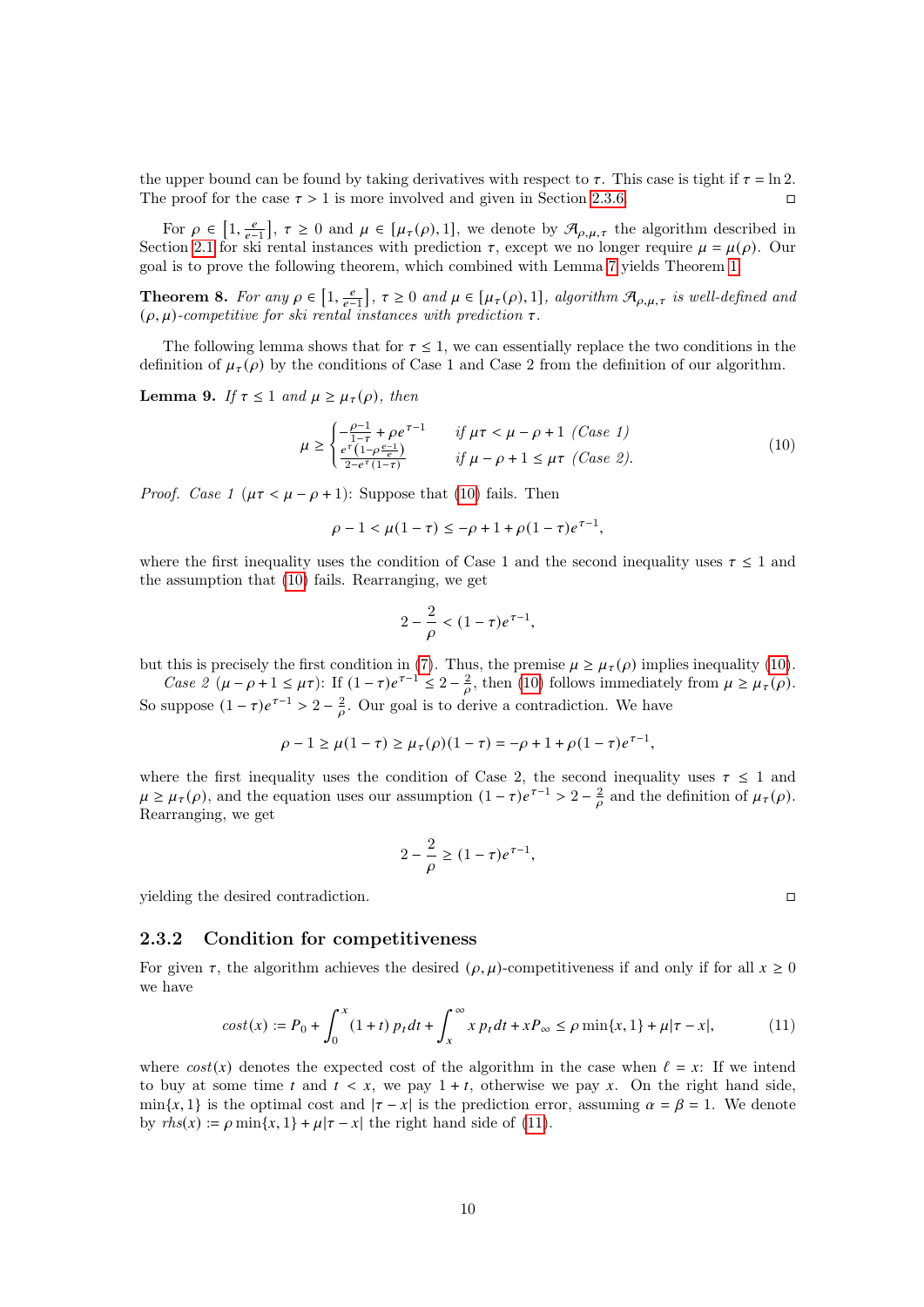The following identity will be useful. It holds for almost all  $x > 0$  (excluding only those x where  $p_x$  is discontinuous):

$$
\frac{d}{dx}\cos t(x) = (1+x)p_x + \int_x^{\infty} p_t d_t + P_{\infty} - xp_x
$$

$$
= p_x + \int_x^{\infty} p_t d_t + P_{\infty}
$$
(12)

<span id="page-10-2"></span><span id="page-10-0"></span>
$$
= p_x + 1 - P_0 - \int_0^x p_t d_t,
$$
\n(13)

where the last equation uses the fact that probabilities add up to 1.

## 2.3.3 Case 1 ( $\mu \tau < \mu - \rho + 1$ )

Note that  $\tau < 1$  in this case.

Well-definedness. We need to argue that  $P_0 \leq 1$  and that  $b \in [\tau, 1]$  as stated in the algorithm description exists. By the condition of Case 1, we have  $\rho - 1 \leq \mu(1 - \tau)$  and therefore  $P_0 = \frac{\tau(\rho-1)}{1-\tau}$  $\frac{(\rho-1)}{1-\tau} \leq$  $\mu\tau \leq 1$ , where the last inequality uses  $\mu \leq 1$  and  $\tau < 1$ .

Regarding existence of b, if  $P_{\infty} = 1 - P_0$  then clearly  $b = 1$ . Otherwise, we choose

$$
b=1+\ln\frac{\mu+\frac{\rho-1}{1-\tau}}{\rho}.
$$

Then

$$
P_0 + P_{\infty} + \int_b^1 \rho e^{t-1} dt = \frac{\tau(\rho - 1)}{1 - \tau} + \mu + \rho - \rho e^{b-1}
$$

$$
= \frac{\tau(\rho - 1)}{1 - \tau} + \rho - \frac{\rho - 1}{1 - \tau}
$$

$$
= 1,
$$

as required by the definition of b. Note that  $b \leq 1$  since otherwise the integral would be negative, and hence the left hand side would be less than 1 since  $P_{\infty} \leq 1 - P_0$ . Moreover, by Lemma [9](#page-9-2) we have  $b \geq \tau$ . So indeed  $b \in [\tau, 1]$ , i.e., the algorithm is well-defined in Case 1.

Competitiveness. We need to show that [\(11\)](#page-9-1) is satisfied. First note that

$$
cost(\tau) = P_0 + \int_{\tau}^{\infty} \tau p_t dt + \tau P_{\infty} = P_0 + \tau (1 - P_0) = (1 - \tau) \frac{\tau(\rho - 1)}{1 - \tau} + \tau = \rho \tau,
$$

making [\(11\)](#page-9-1) tight for  $x = \tau$ . To conclude (11) for all x, it suffices to show the following equivalence for all  $x \in (0, \tau) \cup (\tau, b) \cup (b, 1) \cup (1, \infty)$ :

<span id="page-10-1"></span>
$$
\frac{d}{dx}\cos t(x) \le \frac{d}{dx}r\hbar s(x) \iff x \ge \tau.
$$
\n(14)

For  $x < b$ , from [\(13\)](#page-10-0) we get

$$
\frac{d}{dx}\cos t(x) = 1 - P_0 = 1 - \frac{\tau(\rho - 1)}{1 - \tau} = \frac{1 - \tau\rho}{1 - \tau}.
$$

If  $x < \tau$ , using the condition of Case 1 we conclude  $\frac{d}{dx} cost(x) > \rho - \mu = \frac{d}{dx} rhs(x)$ . For  $x \in (\tau, b)$ , [\(14\)](#page-10-1) follows from

$$
\frac{d}{dx}cost(x) = \frac{1-\tau\rho}{1-\tau} \leq \rho + \mu = \frac{d}{dx}rhs(x).
$$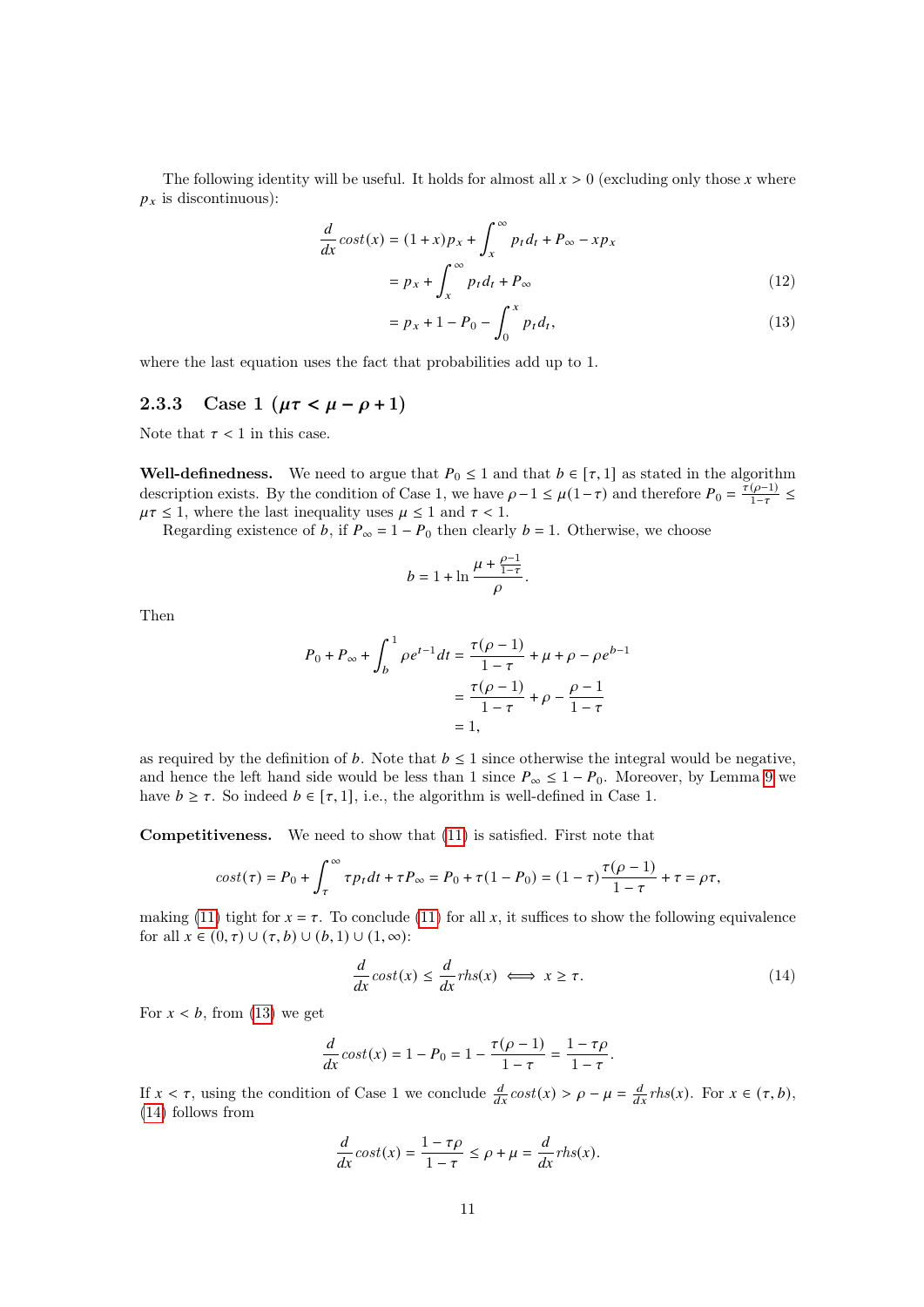For  $x \in (b, 1)$ , [\(12\)](#page-10-2) shows

$$
\frac{d}{dx}\cos t(x) = p_x + \int_x^{\infty} p_t dt + P_{\infty} = p_x + (p_1 - p_x) + P_{\infty} = \rho + P_{\infty} \le \rho + \mu \le \frac{d}{dx} \text{rhs}(x).
$$

Finally, for  $x > 1$  we have  $\frac{d}{dx} \cos t(x) = P_{\infty} \leq \mu = \frac{d}{dx} r h s(x)$ .

We note the following observation, which will be useful later when we prove the lower bound.

<span id="page-11-0"></span>**Observation 10.** In Case 1, if  $b = \tau$  and  $P_{\infty} = \mu$ , then [\(11\)](#page-9-1) is tight for all  $x \geq \tau$ .

## 2.3.4 Case 2  $(\mu - \rho + 1 \leq \mu \tau \text{ and } \tau \leq 1)$

Well-definedness. The only non-trivial part is to argue about the existence of b. If  $a < \tau$  or  $P_{\infty} = 1 - P_0$ , then  $b = 1$ . Otherwise,  $a = \tau$  and  $P_{\infty} = \mu$  and we choose

$$
b = 1 + \ln \frac{\mu (2 - (1 - \tau) e^{\tau}) + e^{\tau} (\rho - 1)}{\rho}.
$$

Then

$$
P_0 + P_\infty + \int_0^a (\mu \tau + \rho - \mu - 1)e^t dt + \int_b^1 \rho e^{t-1} dt
$$
  
=  $\mu \tau + \mu + (\mu \tau + \rho - \mu - 1)(e^{\tau} - 1) + \rho - \rho e^{b-1}$   
=  $2\mu + 1 + (\mu \tau + \rho - \mu - 1)e^{\tau} - \mu (2 - (1 - \tau)e^{\tau}) - e^{\tau} (\rho - 1)$   
= 1

as required by the definition of b. We have  $b \leq 1$  since otherwise the left hand side would be less than 1 (by definition of  $a$ ). Moreover, by Lemma [9,](#page-9-2)

$$
b \ge 1 + \ln \frac{e^{\tau} \left(1 - \rho \frac{e-1}{e}\right) + e^{\tau} (\rho - 1)}{\rho} = \tau.
$$

So  $b \in [\tau, 1]$ , as required.

**Competitiveness.** Note that [\(11\)](#page-9-1) is tight for  $x = 0$ , with both sides equal to  $\mu\tau$ . To obtain (11) for all  $x > 0$ , it suffices to show that  $\frac{d}{dx} \cos t(x) \leq \frac{d}{dx} r h s(x)$  whenever both derivatives exist.

For  $x \in (0, a)$ , from [\(13\)](#page-10-0) we get

$$
\frac{d}{dx}cost(x) = p_x + 1 - P_0 - \int_0^x p_t dt = 1 - \mu\tau + (\mu\tau + \rho - \mu - 1)e^0 = \rho - \mu = \frac{d}{dx}rhs(x).
$$

For  $x \in (a, b)$ ,  $\frac{d}{dx} cost(x)$  is even smaller because  $p_x$  is 0, and  $\frac{d}{dx} rhs(x) \in {\rho - \mu, \rho + \mu}.$  For  $x \in (b, 1) \cup (1, \infty)$ , the proof of  $\frac{d}{dx} cost(x) \leq \frac{d}{dx} rhs(x)$  is identical to Case 1.

<span id="page-11-1"></span>Observation 11. In Case 2, if  $a = b = \tau$  and  $P_{\infty} = \mu$ , then [\(11\)](#page-9-1) is tight for all  $x \ge 0$ .

## <span id="page-11-3"></span>2.3.5 Case 3  $(\tau > 1)$

The case  $\mu \tau \geq 1$  is trivial, so we assume throughout this section that  $\mu < 1/\tau$ .

Well-definedness. The existence of T follows from  $\mu < 1/\tau < 1$ . We only need to check that probabilities add up to 1:

$$
P_0 + P_{\infty} + \int_0^{\infty} p_t d_t = \mu \tau + \rho - \mu - (\mu \tau + \rho - \mu - 1)e^{T} + (\mu \tau + \rho - \mu - 1)(e^{T} - 1) = 1,
$$

where the first equation uses positivity of  $T$ :

<span id="page-11-2"></span>Fact 12.  $T > 0$ .

*Proof.* We either have  $T \ge \tau - 1 > 0$  or the upper bound [\(4\)](#page-6-1) is tight. In the latter case,  $T =$ ln  $\frac{\rho-\mu}{\mu\tau+\rho-\mu-1}$  > ln 1 = 0 since  $\mu\tau$  < 1.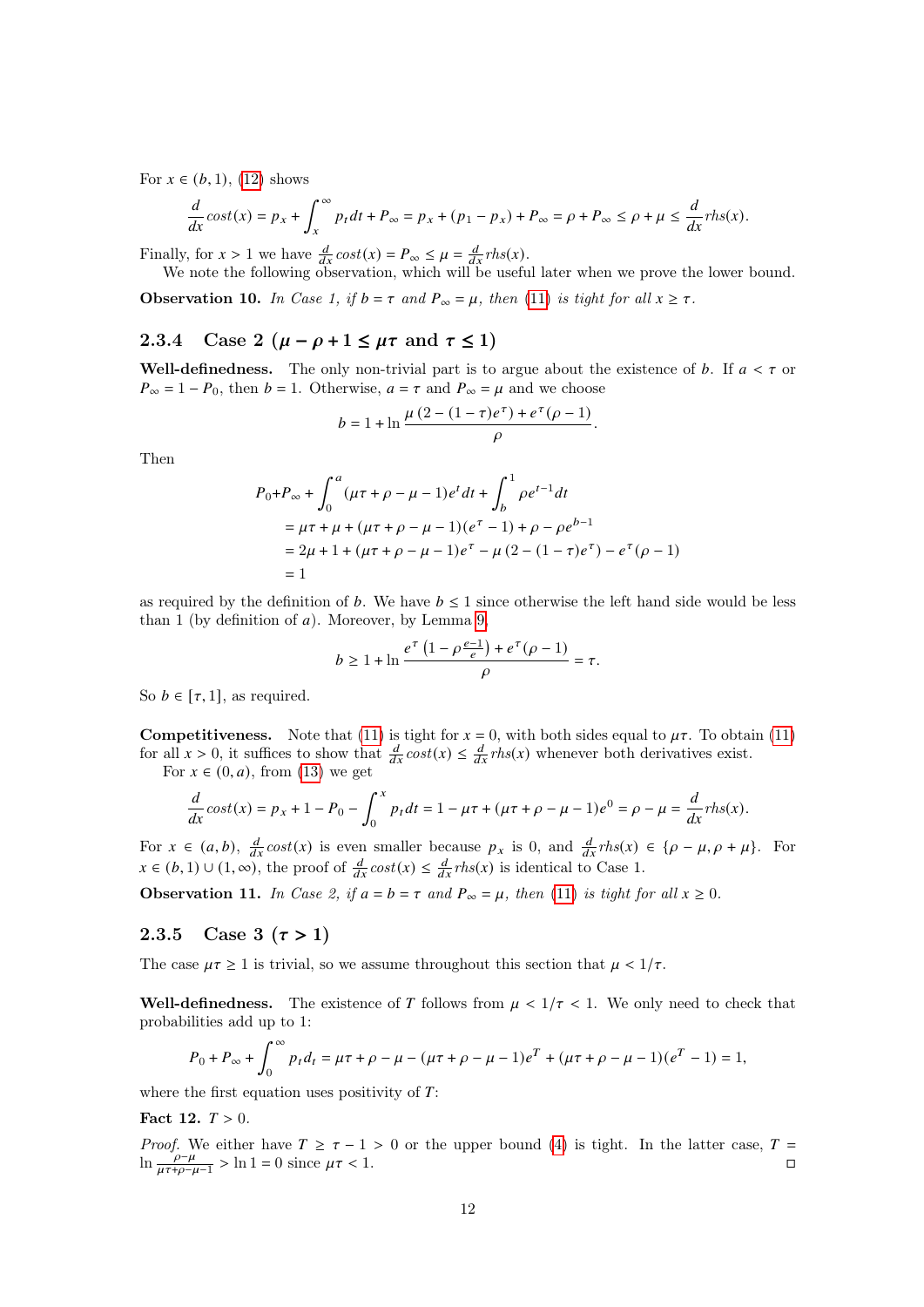**Competitiveness.** For  $\tau > 1$  and  $\mu \in [\mu_{\tau}(\rho), 1/\tau)$ , denote by  $T(\tau, \mu)$  the corresponding value of T chosen by the algorithm. We may drop  $\tau$  in the notation when it is clear from the context.

<span id="page-12-0"></span>**Lemma 13.**  $T(\tau, \mu)$  is a non-increasing function of  $\mu$ .

*Proof.* It suffices to show that  $e^{T(\mu)}$  is non-increasing in  $\mu$ . By definition,  $e^{T(\mu)}$  is the projection of  $e^{\tau-1}$  onto the interval

$$
\left[\frac{\rho-2\mu}{\mu\tau+\rho-\mu-1},\frac{\rho-\mu}{\mu\tau+\rho-\mu-1}\right].
$$

Since both endpoints of the interval are decreasing functions of  $\mu$  (since  $\tau > 1$ ), it follows that  $T(\mu)$  is non-increasing in  $\mu$ .

<span id="page-12-1"></span>Lemma 14.  $T(\tau, \mu) < \tau$  for every  $\mu \in [\mu_{\tau}(\rho), 1/\tau)$ . Moreover, if  $\mu = \mu_{\tau}(\rho)$ , then  $(\mu, T(\tau, \mu)) \in$  $M_{\tau}(\rho)$ .

*Proof.* If the second statement holds, then since  $\tau > 1$ , constraint [\(8\)](#page-8-3) implies that  $T(\mu_{\tau}(\rho)) < \tau$ . By Lemma [13,](#page-12-0) this implies the first statement. It remains to show the second statement.

Let  $\mu = \mu_{\tau}(\rho)$  and observe that there exists T such that  $(\mu, T) \in M_{\tau}(\rho)$ .

By taking derivatives, one can see that the left-hand side of [\(8\)](#page-8-3) is concave in T for  $T < \tau - 2$ and convex in T for  $T > \tau - 2$ , with a local minimum at  $T = \tau - 1$ . Since constraint [\(8\)](#page-8-3) is violated for  $T \to -\infty$ , but there exists T such that  $(\mu, T) \in M_{\tau}(\rho)$ , we conclude that  $T = \tau - 1$  is a global minimum of the left-hand side of [\(8\)](#page-8-3) and  $(\mu, T(\mu)) \in M_{\tau}(\rho)$  by definition of  $T(\mu)$ .

<span id="page-12-3"></span>**Lemma 15.** For every fixed  $\tau > 1$  and  $\mu \in [\mu_{\tau}(\rho), 1/\tau)$ , the following statements are equivalent:

- 1. The algorithm is  $(\rho, \mu)$ -competitive for instances with prediction  $\tau$ .
- 2.  $cost(\tau) \leq \rho$ .
- 3. Constraint [\(8\)](#page-8-3) is satisfied for  $T = T(\tau, \mu)$ .

In the positive case,  $T \leq 1$ .

Proof. The implication from the first to the second statement is immediate.

Using [\(13\)](#page-10-0) and [\(12\)](#page-10-2), we observe that the cost is a piecewise linear function of x:

$$
\frac{d}{dx}\cos t(x) = \begin{cases} 1 - \mu\tau + (\mu\tau + \rho - \mu - 1) \left[ e^x - \int_0^x e^t dt \right] &= \rho - \mu & \text{if } x < T \\ P_\infty & \text{if } x > T \end{cases} \tag{15}
$$

Since  $T < \tau$  by Lemma [14,](#page-12-1) this yields

$$
cost(\tau) = cost(0) + (\rho - \mu)T + (\tau - T)P_{\infty}
$$
  
=  $\mu\tau + (\rho - \mu)T + (\tau - T) [\rho - \mu - (\mu\tau + \rho - \mu - 1)e^{T}]$   
=  $\rho\tau + (\tau - T)(\mu\tau + \rho - \mu - 1)e^{T}$ 

Thus,  $cost(\tau)$  is precisely the left-hand side of [\(8\)](#page-8-3), which shows the equivalence of the second and third statement.

It remains to show that the second and third statement imply  $T \leq 1$  and that [\(11\)](#page-9-1) holds for all  $x$ .

We must have  $T \leq 1$  since otherwise we get a contradiction to the second statement via

$$
cost(\tau) > cost(1) = \mu \tau + \rho - \mu \ge \rho.
$$

For  $x = 0$ , [\(11\)](#page-9-1) is satisfied with equality. For  $x \in (0, T)$ , by [\(15\)](#page-12-2) and since  $T \le 1 < \tau$  we have  $\frac{d}{dx}$ cost(x) =  $\frac{d}{dx}$ rhs(x), so [\(11\)](#page-9-1) is tightly satisfied for all  $x \in [0,T]$ . By assumption we also satisfy it for  $x = \tau$ . Since  $cost(x)$  is linear in x for  $x > T$  and  $rhs(x)$  is concave for  $x \in [T, \tau]$  (linearly increasing for  $x \in [T, 1]$  and linearly decreasing for  $x \in [1, \tau]$ , this shows that [\(11\)](#page-9-1) also holds for  $x \in [T, \tau]$ . For  $x > \tau$ , we have  $\frac{d}{dx} cost(x) = P_{\infty} \leq \mu = \frac{d}{dx} rhs(x)$  (where the inequality uses [\(5\)](#page-6-2)), so [\(11\)](#page-9-1) holds there as well. See Figure [4](#page-13-1) for an illustration of these functions.

<span id="page-12-2"></span> $\Box$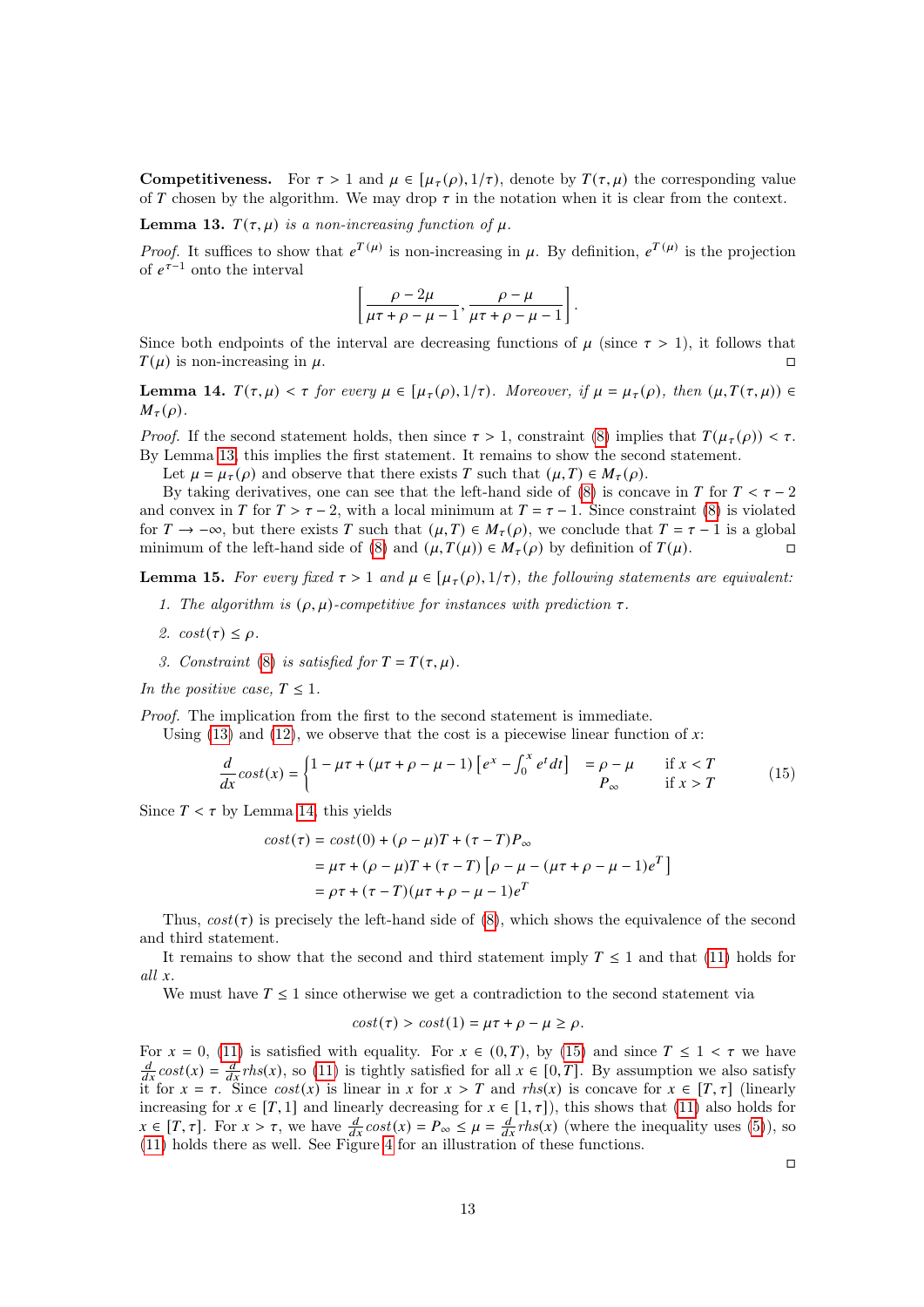<span id="page-13-1"></span>

Figure 4: Evolution of cost and rhs in function of the time, for  $\rho = 1.1$ ,  $\mu = \mu(\rho)$ ,  $\tau = 1.5$ , so  $T = 0.5.$ 

The following observation is immediate from the proof of Lemma [15.](#page-12-3)

<span id="page-13-5"></span>**Observation 16.** Let  $\tau > 1$  and  $\mu \in [\mu_{\tau}(\rho), 1/\tau)$ . Then [\(11\)](#page-9-1) is tight for all  $x \in [0, T]$ . If  $P_{\infty} = \mu$ and [\(11\)](#page-9-1) is tight for  $x = \tau$ , then it is tight for all  $x \geq \tau$ .

For  $\tau > 1$  and  $\mu \in [\mu_{\tau}(\rho), 1/\tau)$ , we may write  $cost(\tau, \mu)$  instead of  $cost(\tau)$  to emphasize the additional dependence on  $\mu$ . By (the proof of) Lemma [15,](#page-12-3)  $cost(\tau, \mu)$  is equal to the left-hand side of [\(8\)](#page-8-3), i.e.,

<span id="page-13-2"></span>
$$
cost(\tau, \mu) = \rho \tau + (T(\tau, \mu) - \tau)(\mu \tau + \rho - \mu - 1)e^{T(\tau, \mu)}
$$
\n(16)

It remains to argue that the equivalent statements of Lemma [15](#page-12-3) are indeed true for all  $\mu \in$  $[\mu_{\tau}(\rho), 1/\tau]$ . For  $\mu = \mu_{\tau}(\rho)$ , this follows from  $(\mu, T(\mu) \in M_{\tau}(\rho))$  as shown in Lemma [14.](#page-12-1) The following lemma implies that this remains true for larger  $\mu$ .

<span id="page-13-3"></span>**Lemma 17.** For every  $\tau > 1$ , the function  $\mu \mapsto cost(\tau, \mu)$  is decreasing.

*Proof.* Consider first the effect of increasing  $\mu$  within some interval I such that one of the bounds [\(4\)](#page-6-1) or [\(5\)](#page-6-2) is tight for all  $\mu \in I$ . This means that the total probability of buying before time  $\tau$  is the same for all  $\mu \in I$ , and thus the buying cost contribution to  $cost(\tau, \mu)$  is the same for all  $\mu \in I$ . However, increasing  $\mu$  means that the algorithm buys more aggressively (i.e., earlier), which leads to a decrease in the expected rent cost. Thus, increasing  $\mu$  in *I* leads to a decrease of  $cost(\tau, \mu)$ .

Now, consider the effect of increasing  $\mu$  within an interval I where neither [\(4\)](#page-6-1) nor [\(5\)](#page-6-2) is tight. Then  $T(\tau, \mu) = \tau - 1$  is constant for all  $\mu \in I$ . In this case, due to [\(16\)](#page-13-2) and since  $\tau > 1$ ,  $cost(\tau, \mu)$ is again decreasing in  $\mu$ .

## <span id="page-13-0"></span>2.3.6 Bounding  $\mu_{\tau}(\rho)$  in Case 3

The goal of this section is to prove the following Lemma:

<span id="page-13-4"></span>**Lemma 18.** For any  $\rho \in \left[1, \frac{e}{e-1}\right]$  and  $\tau > 1$ ,

$$
\mu_\tau(\rho) \leq \max\left\{\frac{\rho+e-\rho e}{2}, \rho(1-T)e^{-T}\right\},
$$

where  $T \in [0, 1]$  is the solution to  $T^2 e^{-T} = 1 - \frac{1}{\rho}$ .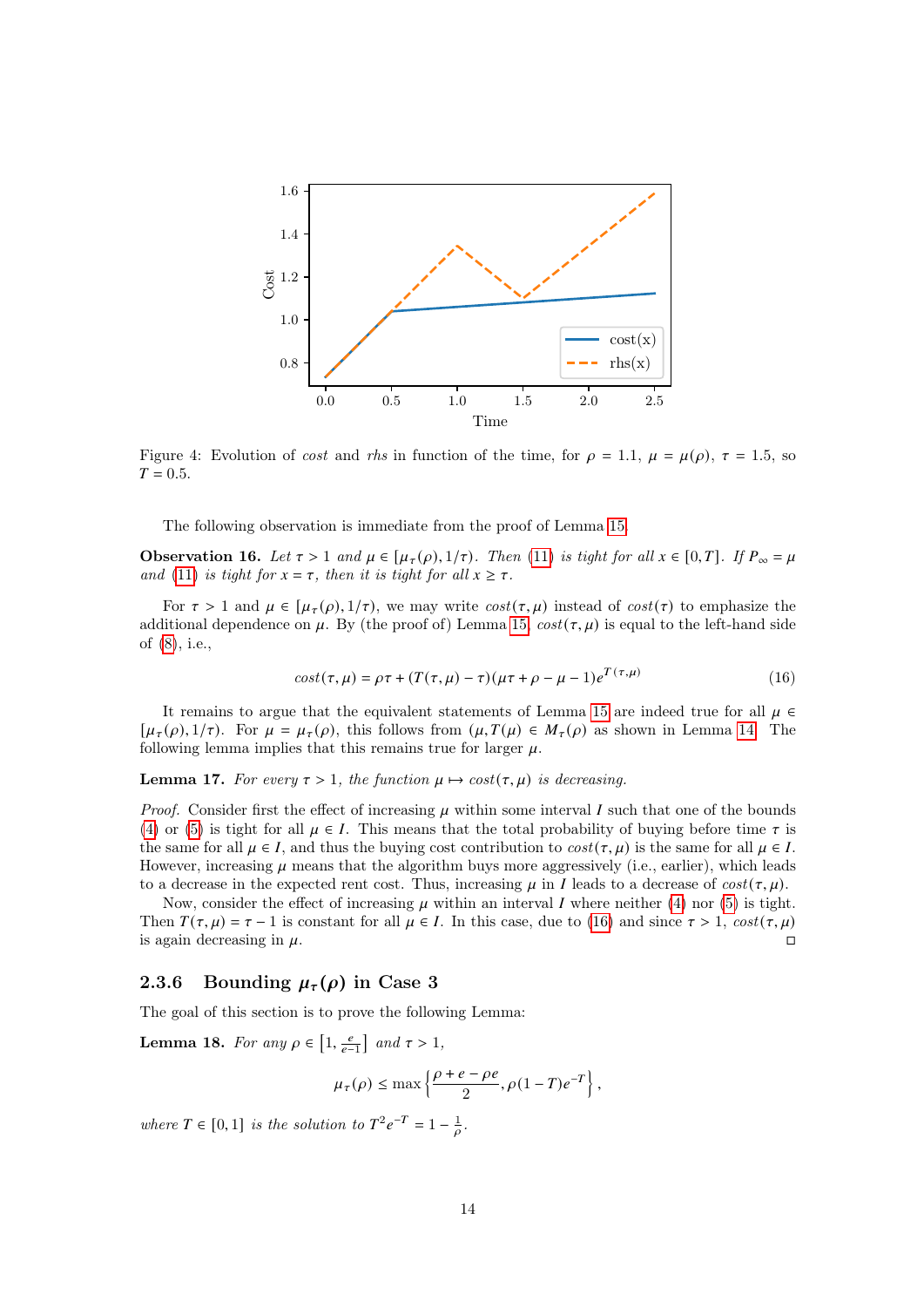<span id="page-14-0"></span>

Figure 5:  $\mu_{\tau}(\rho)$  as a function of  $\tau$  for  $\rho = 1.1$ . The vertical lines separate the five cases of interest. From left to right, we distinguish Case 1, Case 2, and three subcases of Case 3 ( $\tau > 1$ ) where:  $P_{\infty} = \mu$ ;  $0 < P_{\infty} < \mu$ ;  $P_{\infty} = 0$ .

Since  $2 > e \ln(2)$ , this will complete the proof of Lemma [7.](#page-8-1)

The difficulty in this case, compared to upper bounding  $\mu_{\tau}(\rho)$  in Cases 1 and 2, arises from the fact that there exists no closed-form expression for  $\mu_{\tau}(\rho)$ .

The lemma is trivial for  $\rho = 1$  since  $\mu_{\tau}(1) \leq 1/\tau < 1$  and due to the solution  $T = 0$ . Therefore, assume throughout the remainder of this section that  $\rho > 1$ . Since we view  $\rho$  as fixed, we may write  $\mu_{\tau}$  instead of  $\mu_{\tau}(\rho)$ .

By the next Lemma, the interval  $[\mu_{\tau}, 1/\tau)$  is indeed non-empty and constraint [\(8\)](#page-8-3) is tight for  $\mu = \mu_T$  and  $T = T(\tau, \mu)$ .

## <span id="page-14-1"></span>**Lemma 19.** For all  $\tau > 1$ , we have  $\mu_{\tau} < 1/\tau$  and  $cost(\tau, \mu_{\tau}) = \rho$ .

*Proof.* The inequality  $\mu_{\tau} < 1/\tau$  can be seen by noting that for  $\mu < 1/\tau$ , we have  $(\mu, 0) \in M_{\tau}(\rho)$ provided that  $\mu$  is close enough to  $1/\tau$ . Recall that we assumed  $\rho > 1$ .

For the other statement, the direction " $\leq$ " is immediate from the fact that  $cost(\tau, \mu)$  is the left-hand side of [\(8\)](#page-8-3). For the other direction, consider first the case  $\mu_{\tau} = 0$ . Then  $(\mu \tau + \rho - \mu - 1)e^{T(\tau,\mu)} =$  $\rho$  by definition of  $T(\tau, \rho)$ , so  $cost(\tau, \mu) = \rho T(\tau, \rho) = \rho \ln \frac{\rho}{\rho-1} \ge \rho$ , where the last inequality uses  $\rho \leq \frac{e}{e-1}$ .

Consider now  $\mu_{\tau} > 0$ . If constraint [\(8\)](#page-8-3) were strict for  $T = T(\tau, \mu_{\tau})$ , then by continuity of the constraints [\(8\)](#page-8-3) and [\(9\)](#page-8-4) one could find a pair  $(\mu, T) \in M_{\tau}(\rho)$  with  $\mu < \mu_{\tau}$ , contradicting the minimality of  $\mu_{\tau}$ .

As we will see in the next lemma,  $\tau \mapsto \mu_{\tau}$  can have a maximum for  $\tau > 1$  only if  $T(\tau, \mu_{\tau}) = \tau - 1$ . In fact, there can be at most one local maximum for  $\tau > 1$  (cf. Figure [5\)](#page-14-0).

<span id="page-14-2"></span>**Lemma 20.** Suppose  $\tau \mapsto \mu_{\tau}$  has a maximum at  $\tau^* > 1$ , and write  $\mu^* := \mu_{\tau^*} = \max_{\tau} \mu_{\tau}$ . Then  $T(\tau^*, \mu^*) = \tau^* - 1.$ 

*Proof.* Suppose towards a contradiction that  $T(\tau^*, \mu^*) \neq \tau^* - 1$ . We will show that there exists  $\tau \neq \tau^*$  such that  $cost(\tau, \mu^*)$  >  $cost(\tau^*, \mu^*)$ . Combined with the fact that  $cost(\tau^*, \mu^*) = \rho$ cost( $\tau, \mu_{\tau}$ ) (Lemma [19\)](#page-14-1), we get  $cost(\tau, \mu^*)$  >  $cost(\tau, \mu_{\tau})$ . But then Lemma [17](#page-13-3) implies that  $\mu^* < \mu_{\tau}$ , contradicting the choice of  $\mu^*$ .

Since  $T(\tau^*, \mu^*) \neq \tau^* - 1$  this means that one of the bounds [\(4\)](#page-6-1) or [\(5\)](#page-6-2) would be violated by the choice  $T = \tau^* - 1$ . Since the bound is continuous in  $\tau$ , there is some open interval I around  $\tau^*$  such that for all  $\tau \in I$ , the same bound [\(4\)](#page-6-1) or [\(5\)](#page-6-2) would still be violated by the choice  $T = \tau - 1$ . So for all  $\tau \in I$ , the according bound is tight, i.e.,

$$
T(\tau, \mu^*) = \ln \frac{\rho - i\mu^*}{\mu^* \tau + \rho - \mu^* - 1} \qquad \text{for all } \tau \in I,
$$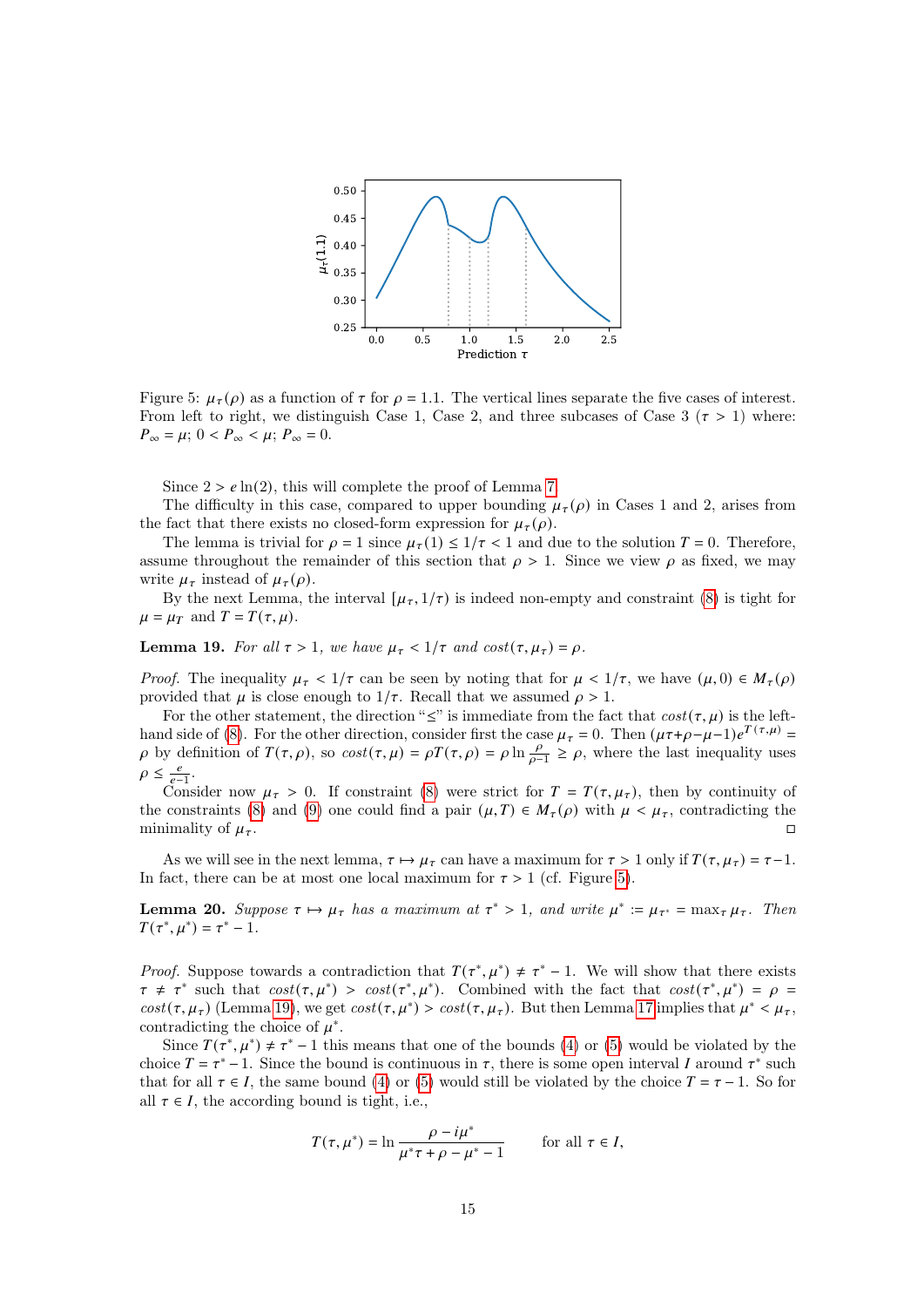with  $i = 1$  or  $i = 2$  depending on which of the two bounds would have been violated. Using [\(16\)](#page-13-2) we get

$$
cost(\tau, \mu^*) = \rho \tau + (T(\tau, \mu^*) - \tau)(\rho - i\mu^*)
$$
  
=  $i\mu^* \tau + T(\tau, \mu^*) \cdot (\rho - i\mu^*)$  for all  $\tau \in I$ .

We next compute the derivatives with respect to  $\tau$ :

$$
\frac{d}{d\tau}T(\tau,\mu^*) = \frac{-\mu^*}{\mu^*\tau + \rho - \mu^* - 1} \qquad \text{for all } \tau \in I
$$

and therefore

$$
\frac{d}{d\tau}\cos t(\tau,\mu^*) = i\mu^* - \frac{\mu^*}{\mu^*\tau + \rho - \mu^* - 1} \cdot (\rho - i\mu^*)
$$
\n
$$
= \frac{i\mu^*}{\mu^*\tau + \rho - \mu^* - 1} \left(\mu^*\tau + \frac{i - 1}{i}\rho - 1\right) \qquad \text{for all } \tau \in I.
$$

Thus, inside I, we see that  $cost(\tau, \mu^*)$  is decreasing in  $\tau$  for  $\tau < (1 - \frac{i-1}{i}\rho) / \mu^*$  and increasing in  $\tau$  for  $\tau > (1 - \frac{i-1}{i} \rho) / \mu^*$ . In particular,  $cost(\tau, \mu^*)$  is maximized when  $\tau$  approaches one of the two boundaries of *I*. So we can find  $\tau \in I$  with  $cost(\tau, \mu^*) > cost(\tau^*, \mu^*)$ , as desired.

To obtain an upper bound on  $\mu_{\tau}$ , the previous lemma now allows us to eliminate  $\tau$  from our equations by either replacing it by  $T - 1$  or letting it tend towards 1.

*Proof of Lemma [18.](#page-13-4)* For  $\mu = \mu_{\tau}$  and  $T = T(\tau, \mu_{\tau})$ , we get from Lemma [19](#page-14-1) and equation [\(16\)](#page-13-2) that

$$
\rho = \rho \tau - (\tau - T)(\mu \tau + \rho - \mu - 1)e^{T}.
$$

Rearranging to isolate  $\mu$ , we get

$$
\mu = \frac{\rho(\tau - 1) - (\tau - T)(\rho - 1)e^{T}}{(\tau - T)(\tau - 1)e^{T}}
$$

$$
= \frac{\rho}{(\tau - T)e^{T}} - \frac{\rho - 1}{\tau - 1}.
$$
(17)

Since  $\mu \ge 0$ , it must be the case that  $T(\tau, \mu_{\tau}) \to 1$  as  $\tau \to 1$ , so the lower bound [\(5\)](#page-6-2) is tight for  $\tau$ close to 1. Writing [\(5\)](#page-6-2) with equality and plugging in the limit values  $\tau = T = 1$ , this shows that

<span id="page-15-1"></span>
$$
\frac{\rho - 2\mu_{\tau}}{\rho - 1} \to e \qquad \text{as } \tau \to 1,
$$

so

$$
\mu_{\tau} \to \frac{\rho + e - \rho e}{2} \qquad \text{as } \tau \to 1.
$$

If  $\mu_{\tau}$  is not maximized when  $\tau \to 1$ , then let  $\tau > 1$  be such that  $\mu_{\tau} = \max_{\tau > 1} \mu_{\tau}$ . By Lemma [20,](#page-14-2) we then have  $\tau = T + 1$ . Plugging this into [\(17\)](#page-15-1), we get

$$
\mu_{\tau} = \frac{\rho}{e^{T}} - \frac{\rho - 1}{T}.
$$

<span id="page-15-0"></span>Taking derivatives shows that the right hand side is maximized when  $T \in (0, 1]$  is the solution to  $T^2 e^{-T} = \frac{\rho - 1}{\rho}$ . Then the  $\frac{\rho - 1}{T}$  term is equal to  $\rho T e^{-T}$ , so that overall  $\mu \le \rho (1 - T) e^{-T}$ .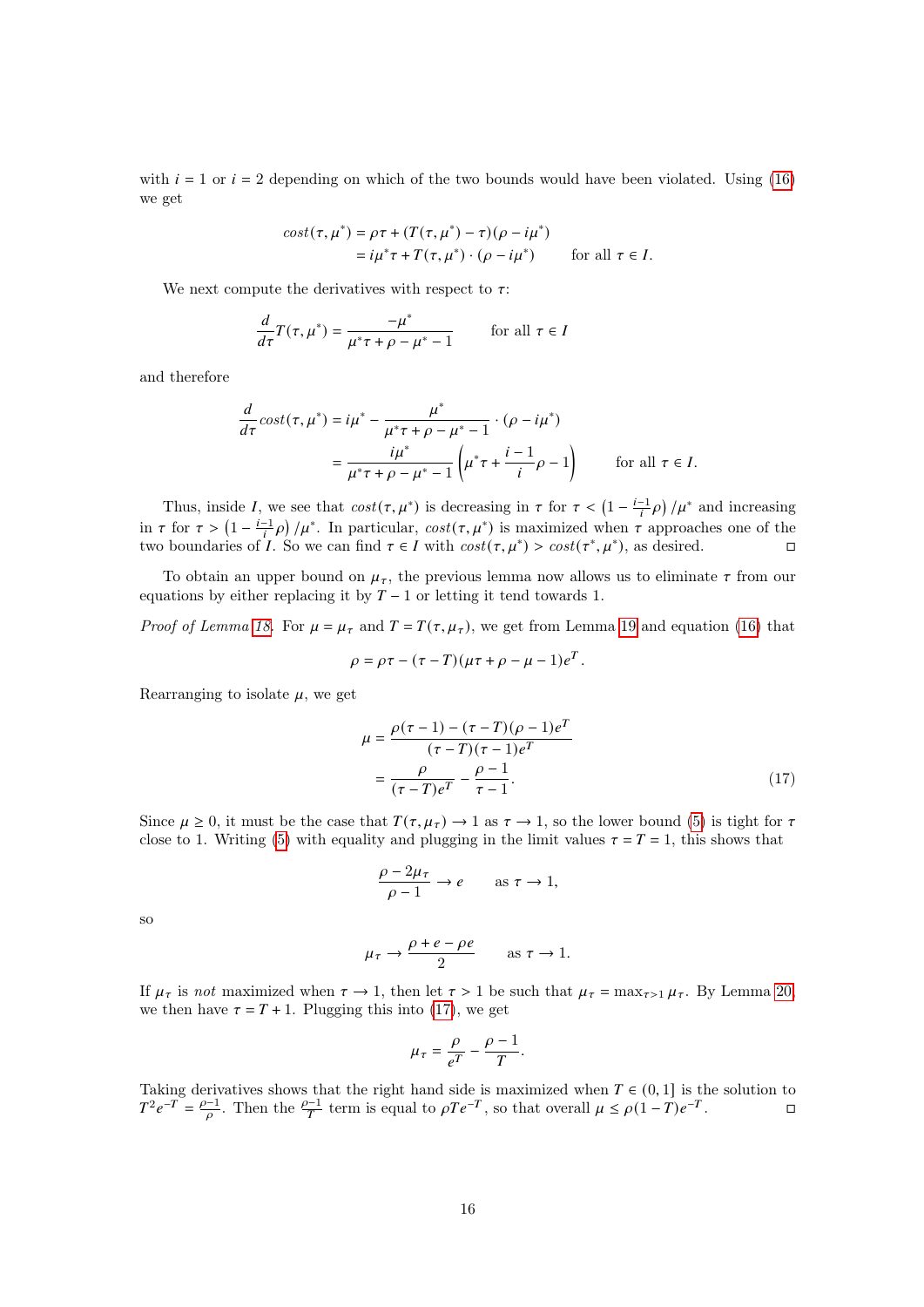## 3 Proof of Theorem [2:](#page-2-2) Lower bound for ski rental

We will show for any fixed  $\tau$  that one cannot be better than  $(\rho, \mu_{\tau}(\rho))$ -competitive (with  $\mu_{\tau}$  as defined in Section [2.3.1\)](#page-8-5). This will imply Theorem [2](#page-2-2) due to the following lemma:

<span id="page-16-0"></span>**Lemma 21.** For any  $\rho \in \left[1, \frac{e}{e-1}\right]$  there exists  $\tau \geq 0$  such that  $\mu_{\tau}(\rho) = \mu(\rho)$ .

*Proof.* Note that the two expressions in the definition [\(3\)](#page-2-0) of  $\mu(\rho)$  yield the same value for  $\tilde{\rho} \approx 1.16$ .

Whenever  $\rho \geq \tilde{\rho}$ , the first term in the definition [\(3\)](#page-2-0) dominates. In this case, we choose  $\tau = \ln 2$ . Such  $\tau$  belongs to the second case of the definition [\(7\)](#page-8-2) of  $\mu_{\tau}(\rho)$  whenever  $(1 - \tau)e^{\tau-1} \leq 2 - \frac{2}{\rho}$ . This is equivalent to  $\rho \geq \frac{e}{e^{-1} \ln 2} \approx 1.127$ , which is in fact smaller than  $\tilde{\rho}$ . Therefore, for any  $\rho \geq \tilde{\rho} > 1.127$ , we have

$$
\mu_{\tau}(\rho) = \frac{e^{\tau}(1 - \rho \frac{e-1}{e})}{2 - (1 - \tau)e^{\tau}} = \frac{1 - \rho \frac{e-1}{e}}{\ln 2} = \mu(\rho).
$$

Now, consider  $\rho < \tilde{\rho}$ . Here, the second term in the definition [\(3\)](#page-2-0) of  $\mu(\rho)$  dominates. For such  $\rho$ , there is a (unique)  $T \in [0, \frac{1}{2})$  such that  $T^2 e^{-T} = 1 - \frac{1}{\rho}$ . We choose  $\tau = 1 - T$ . This belongs to the first case of the definition [\(7\)](#page-8-2) of  $\mu_{\tau}(\rho)$ , since  $(1 - \tau)e^{\tau - 1} > 2 - \frac{2}{\rho}$  is equivalent to  $1 - \frac{1}{\rho} > T(2 - \frac{2}{\rho})$ . which is satisfied since  $T < \frac{1}{2}$ . Thus,

$$
\mu_{\tau}(\rho) = -\frac{\rho - 1}{1 - \tau} + \rho e^{\tau - 1}
$$

$$
= \rho \left( -\frac{T^2 e^{-T}}{T} + e^{-T} \right)
$$

$$
= \rho (1 - T) e^{-T}
$$

$$
= \mu(\rho),
$$

where the second equation uses the definition of  $T$  and the choice of  $\tau$ .

The goal in the remainder of this section is to prove the following theorem, which combined with Lemma [21](#page-16-0) yields Theorem [2.](#page-2-2)

<span id="page-16-1"></span>**Theorem 22.** For all  $\rho \in [1, \frac{e}{e-1}]$ ,  $\tau \ge 0$  and  $\hat{\mu} < \mu_{\tau}(\rho)$ , there exists no  $(\rho, \hat{\mu})$ -competitive algorithm for also readed instances with production  $\tau$ algorithm for ski rental instances with prediction  $\tau$ .

Let  $\rho \in (1, \frac{e}{e-1}]$  and a prediction  $\tau \geq 0$  be fixed for the remainder of this section and write  $\mu_{\tau} = \mu_{\tau}(\rho)$ . Note that by continuity, it suffices to show the theorem for  $\rho > 1$ .

The idea to prove Theorem [22](#page-16-1) is to show that any algorithm must have at least the same expected cost as our algorithm on some instance for which the analysis of our algorithm is tight. Denote by  $cost(x)$  the expected cost of our algorithm for  $\mu = \mu_{\tau}$  when the skiing season ends at time x, and denote by  $\text{OPT}(x) = \min\{x, 1\}$  the optimal cost and by  $\eta(x) = |\tau - x|$  the prediction error. The following lemma summarizes the cases for which the analysis of our algorithm is tight.

<span id="page-16-2"></span>**Lemma 23.** For  $\mu = \mu_{\tau}$ , our algorithm satisfies  $cost(x) = \rho \text{OPT}(x) + \mu_{\tau} \eta(x)$  in the following cases:

- In Case 1 for all  $x \geq \tau$ .
- In Case 2 for all  $x \geq 0$ .
- In Case 3 for all  $x \in [0, T] \cup \{\tau\}$ , and if  $P_\infty = \mu$ , then also for all  $x > \tau$ .

*Proof.* Case 1: By Observation [10,](#page-11-0) it suffices to show that  $b = \tau$  and  $P_{\infty} = \mu$ . By definition of  $\mu = \mu_{\tau}$ , we have

$$
P_0 + \mu + \int_{\tau}^{1} \rho e^{t-1} dt = \frac{\tau(\rho - 1)}{1 - \tau} - \frac{\rho - 1}{1 - \tau} + \rho e^{\tau - 1} + \rho - \rho e^{\tau - 1}
$$

$$
= 1.
$$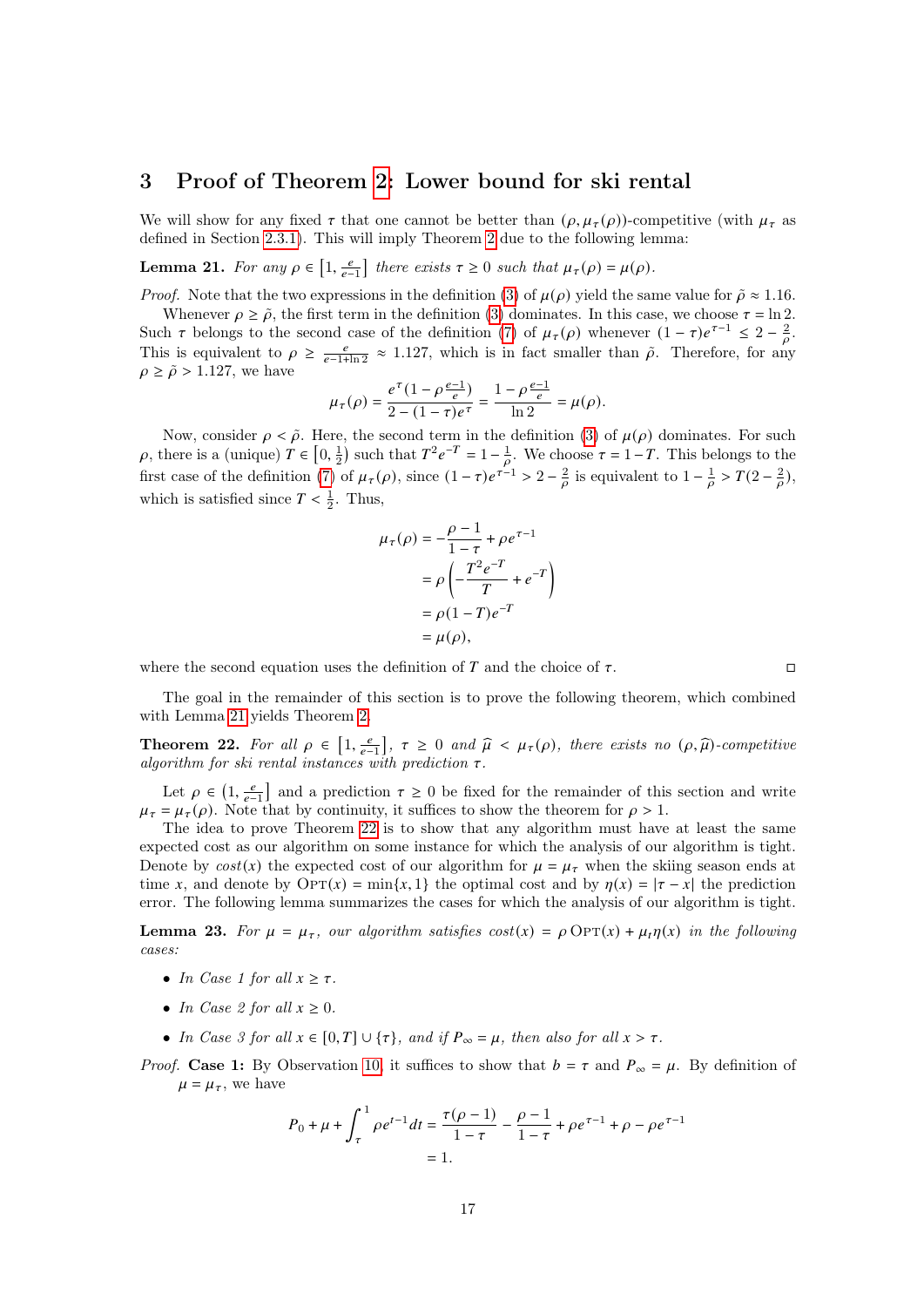This implies  $P_{\infty} = \mu$  since otherwise we would have  $1 = P_0 + P_{\infty} < P_0 + \mu \le 1$ , a contradiction. By definition of *b*, this also yields  $b = \tau$ .

**Case 2:** By Observation [11,](#page-11-1) it suffices to show that  $a = b = \tau$  and  $P_{\infty} = \mu$ . We have

$$
P_0 + \mu + \int_0^{\tau} (\mu \tau + \rho - \mu - 1)e^t dt + \int_{\tau}^1 \rho e^{t-1} dt = \mu \tau + \mu + (\mu \tau + \rho - \mu - 1)(e^{\tau} - 1) + \rho - \rho e^{\tau - 1} dt
$$
  

$$
= \mu (2 + (\tau - 1)e^{\tau})) + 1 + e^{\tau} (\rho - 1 - \rho/e)
$$
  

$$
= e^{\tau} \left(1 - \rho \frac{e - 1}{e}\right) + 1 + e^{\tau} (\rho - 1 - \rho/e)
$$
  

$$
= 1,
$$

implying  $P_{\infty} = \mu$  by the same argument as before, and therefore also  $a = b = \tau$  by definition of  $a$  and  $b$ .

Case 3: Follows from Observation [16](#page-13-5) and Lemma [19.](#page-14-1)

$$
\qquad \qquad \Box
$$

Let A denote our algorithm (for prediction  $\tau$  and  $\mu = \mu_{\tau}$ ) and F its CDF for the time of buying. Note that  $F$  is continuous.

Suppose that a  $(\rho, \hat{\mu})$ -competitive algorithm  $\hat{\mathcal{A}}$  for instances with prediction  $\tau$  exists for some  $\hat{\mu} < \mu_{\tau}(\rho)$ , and denote by F its CDF. We may assume without loss of generality that  $\hat{F}$  is continuous (otherwise,  $\tilde{F}$  can be approximated arbitrarily well by a continuous CDF whose corresponding algorithm is  $(\rho, \hat{\mu}')$ -competitive for  $\hat{\mu}'$  arbitrarily close to  $\hat{\mu}$ ). Denote by  $\widehat{cost}(x)$  the expected cost of  $\widehat{\mathcal{A}}$  when the skiing season has length x. To prove Theorem [22,](#page-16-1) it suffices to show that there exists x for which  $cost(x)$  is tight (as per Lemma [23\)](#page-16-2) and  $\widehat{cost}(x) > cost(x)$ .

Let  $y = \inf\{t \geq 0: \widehat{F}(t) \neq F(t)\}\)$ . Note that  $y < \infty$  must exist, since otherwise  $\widehat{\mathcal{A}}$  is the same as A, which cannot achieve  $\hat{\mu} < \mu_{\tau}(\rho)$  by Lemma [23.](#page-16-2) By continuity of  $\hat{F}$  and F, we either have  $y = 0$ or  $\widehat{F}(t) = F(t)$  for all  $t \le y$ . Also by continuity, there exists  $y' > y$  such that either  $\widehat{F}(t) > F(t)$  for all  $t \in (y, y']$  or  $\widehat{F}(t) < F(t)$  for all  $t \in (y, y']$ . We may assume  $y' < y + 1$ .

<span id="page-17-0"></span>**Lemma 24.** If  $\widehat{F}(t) > F(t)$  for all  $t \in (y, y']$ , then there exists  $z > y$  such that  $\widehat{cost}(z) > cost(z)$ .

*Proof.* If  $y = 0$  and  $\widehat{F}(0) > F(0)$ , then  $\widehat{cost}(0) > cost(0)$  and the desired  $z > 0$  must exist by continuity of *cost* and  $\widehat{cost}$ .

Otherwise,  $\widehat{F}(t) = F(t)$  for all  $t \leq y$  and therefore the expected cost incurred until time y is the same for both algorithms. Let  $z = \arg \max_{z \in (y, y']} {\{\widehat{F}(z) - \overline{F}(z)\}}$ . In the time interval  $(y, z]$ , the expected buying cost incurred by  $\hat{\mathcal{A}}$  is precisely  $\hat{F}(z) - F(z)$  greater than that of  $\mathcal{A}$ , and the rental cost saved by  $\widehat{\mathcal{A}}$  compared to  $\mathcal{A}$  is at most  $(z-y)(\widehat{F}(z) - F(z))$ . Since  $z - y \leq y' - y < 1$ , this saving in rental cost cannot make up for the greater buying cost, and therefore  $\widehat{cost}(z) > cost(z)$ .

<span id="page-17-1"></span>**Lemma 25.** If  $\widehat{F}(t) < F(t)$  for all  $t \in (y, y']$ , then there is  $z > y$  such that  $\widehat{cost}(z) > cost(z)$ . In particular, we can choose  $z = \min\{z > y \mid F(z) = F(z)\}\$ if it exists. Otherwise, z can be chosen very large so that, e.g.,  $z > \tau$ .

*Proof.* If  $\widehat{F}(t) \leq F(t)$  for all  $t > v$ , then for z large enough it holds that  $\widehat{cost}(z) > cost(z)$ , since  $\mathcal{\hat{A}}$ 's greater rental cost will eventually outweigh its smaller buying cost. Clearly, if we choose z sufficiently large, we also get the additional property that  $z > \tau$ .

Otherwise, by continuity we can choose  $z = \min\{z > y | \widehat{F}(z) = F(z)\}\)$ . Since  $\widehat{F}(z) = F(z)$ , the expected buying cost is the same for both algorithms. On the other hand, since  $\widehat{F}(t) < F(t)$  for all  $t \in (y, z)$ , i.e.,  $\widehat{\mathcal{A}}$  is delaying buying, the expected rental cost of  $\widehat{\mathcal{A}}$  is higher than that of  $\mathcal{A}$ .

To complete the proof of Theorem [22,](#page-16-1) we will show that in each of the three cases from the definition of our algorithm, there exists an  $x$  satisfying the condition of Lemma [23](#page-16-2) and such that  $\widehat{cost}(x) > cost(x)$  or, when  $x \neq \tau$  (so that  $\eta > 0$ ),  $\widehat{cost}(x) \geq cost(x)$ .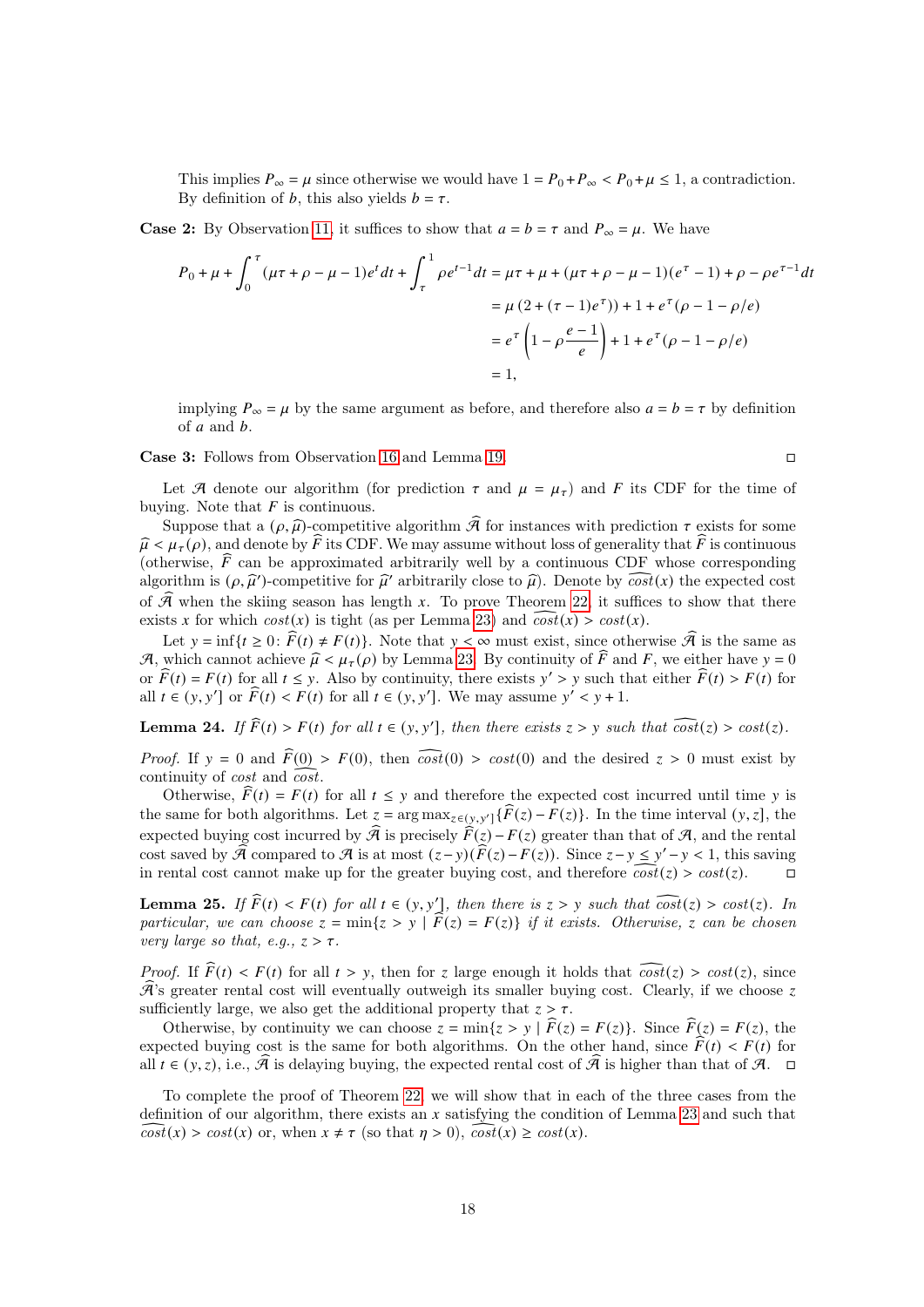**Case 1:** By Lemma [23,](#page-16-2)  $cost(x)$  is tight for all  $x \ge \tau$ .

Recall from the definition of our algorithm that  $F(0) = F(\tau)$ .

If  $\widehat{F}(\tau) > F(0) = F(\tau)$ , then  $\widehat{\mathcal{A}}$ 's expected buying cost up until time  $\tau$  exceeds that of  $\mathcal A$  by exactly  $\widehat{F}(\tau) - F(0)$ , and its reduction in renting cost is at most  $\tau(\widehat{F}(\tau) - F(0))$ . Since  $\tau < 1$ in Case 1, the reduction cannot make up for the excess and we get  $\widehat{cost}(\tau) > cost(\tau)$ .

Otherwise,  $\widehat{F}(\tau) \leq F(\tau)$ . Lemmas [24](#page-17-0) and [25](#page-17-1) give us z such that  $\widehat{cost}(z) > cost(z)$ . If  $z \geq \tau$ , we are done. Otherwise, we have

$$
\widehat{cost}(\tau) \ge \widehat{cost}(z) + (\tau - z)(1 - \widehat{F}(\tau)) > \cos t(z) + (\tau - z)(1 - F(\tau)) = \cos t(\tau),
$$

since  $\widehat{cost}(z) > cost(z)$  and  $\widehat{F}(\tau) \leq F(\tau)$ .

**Case 2:** By Lemma [23,](#page-16-2)  $cost(x)$  is tight for all  $x \ge 0$ . Thanks to Lemmas [24](#page-17-0) and [25,](#page-17-1) we are done.

**Case 3:** By Lemma [23,](#page-16-2)  $cost(x)$  is tight for all  $x \in [0, T] \cup \{\tau\}$ , and if  $P_\infty = \mu$ , then also for all  $x > \tau$ .

If  $\widehat{F}(0) \ge F(0)$ , then we choose  $x = 0 \ne \tau$ , noting that  $\widehat{cost}(0) = \widehat{F}(0) \ge F(0) = cost(0)$ .

Otherwise  $\widehat{F}(0) < F(0)$ . Lemma [25](#page-17-1) gives us z such that  $\widehat{cost}(z) > cost(z)$ . Recall that T is chosen within the interval defined by [\(4\)](#page-6-1) and [\(5\)](#page-6-2) as close as possible to  $\tau - 1$ . Thus, we observe that  $T < \tau - 1$  only if [\(4\)](#page-6-1) is tight and  $P_{\infty} = 0$ . Similarly,  $T > \tau - 1$  only if [\(5\)](#page-6-2) is tight and  $P_{\infty} = \mu$ . We consider two cases.

•  $\widehat{F}(\tau) \geq F(\tau)$ . By continuity of  $\widehat{F}$  and Lemma [25,](#page-17-1) we have  $z \leq \tau$  and  $\widehat{F}(z) = F(z)$ . If  $z \in [0, T] \cup \{\tau\}$ , we are done, so we may assume that  $T < z < \tau$ . By definition of T, either  $P_{\infty} = 0$  or  $\tau - T \le 1$ . If  $P_{\infty} = 0$ , then  $\widehat{F}(t) = F(t) = 1$  for any  $t \ge z$  and we have  $\widehat{cost}(\tau) = \widehat{cost}(z) > cost(z) = cost(\tau)$ . Otherwise, by considering the additional buying and rental cost after time  $z$ , we have

$$
\overline{cost}(\tau) \ge \overline{cost}(z) + (\widehat{F}(\tau) - \widehat{F}(z)) + (\tau - z)(1 - \widehat{F}(\tau))
$$
  
> 
$$
\cos t(z) + (\tau - z)(\widehat{F}(\tau) - \widehat{F}(z)) + (\tau - z)(1 - \widehat{F}(\tau))
$$
  
= 
$$
\cos t(z) + (\tau - z)(1 - F(\tau))
$$
  
= 
$$
\cos t(\tau),
$$

where the strict inequality follows from  $\widehat{cost}(z) > cost(z)$  and  $\tau - z < \tau - T < 1$ , and the equations use  $\widehat{F}(z) = F(z) = F(\tau)$ , recalling that our algorithm does not buy after time  $T_{\rm L}$ 

•  $\widehat{F}(\tau) < F(\tau)$ . If there exists  $t \in [0, T]$  such that  $\widehat{F}(t) = F(t)$ , then  $z \in [0, T]$  by Lemma [25](#page-17-1) and we are done. Otherwise, using  $\widehat{F}(\tau) < F(\tau)$ , monotonicity and continuity of the CDFs, and the fact that  $F(t)$  is constant for  $t \geq T$ , we get that  $\widehat{F}(t) < F(t)$  for all  $t \in [0, \tau]$ . Then  $z > \tau$  by Lemma [25.](#page-17-1) If  $P_{\infty} = \mu$ , then  $cost(z)$  is tight and therefore it is enough to consider the case  $P_{\infty} < \mu$ , where  $\tau - T \ge 1$  by definition of T. In this case, we choose  $x = \tau$ . To compare  $\widehat{cost}(\tau)$  and  $cost(\tau)$ , we will separately consider the contribution coming from buying cost, rental cost in the interval  $[0, T)$ and rental cost in the interval  $[T, \tau]$ . Since  $\widehat{F}(t) \leq \widehat{F}(\tau) < F(\tau) = F(t)$  for all  $t \in$  $[T, \tau]$ , the rental cost of  $\widehat{\mathcal{A}}$  in the time interval  $[T, \tau]$  exceeds that of  $\mathcal A$  by at least  $(\tau-T)\left(F(\tau)-\widehat{F}(\tau)\right) \geq F(\tau)-\widehat{F}(\tau)$ , where the inequality is due to  $\tau-T \geq 1$ . The benefit in buying cost of  $\widehat{\mathcal{A}}$  compared to  $\mathcal{A}$ , which amounts to  $F(\tau) - \widehat{F}(\tau)$ , can at best make up for this. Since  $\widehat{F}(t) < F(t)$  for all  $t \in [0, \tau]$ , the rental cost of  $\widehat{\mathcal{A}}$  in the remaining time interval  $[0, T)$  is strictly greater than that of A, so that overall  $\overline{cost}(\tau) > cost(\tau)$ . Here, we used that  $T > 0$  by Fact [12.](#page-11-2)<sup>[2](#page-18-1)</sup>

<span id="page-18-1"></span><span id="page-18-0"></span><sup>&</sup>lt;sup>2</sup>This implicitly assumes that  $\rho > 1$ , since in Section [2.3.5](#page-11-3) we assumed  $\mu < 1/\tau$ , which in Section [2.3.6](#page-13-0) was proved to be true for  $\mu = \mu_{\tau}$  assuming  $\rho > 1$ . However, by continuity Theorem [22](#page-16-1) also extends to the case  $\rho = 1$ . Alternatively, we can get strict inequality even for  $T = 0$  by noting that then  $\tau - T = \tau > 1$ .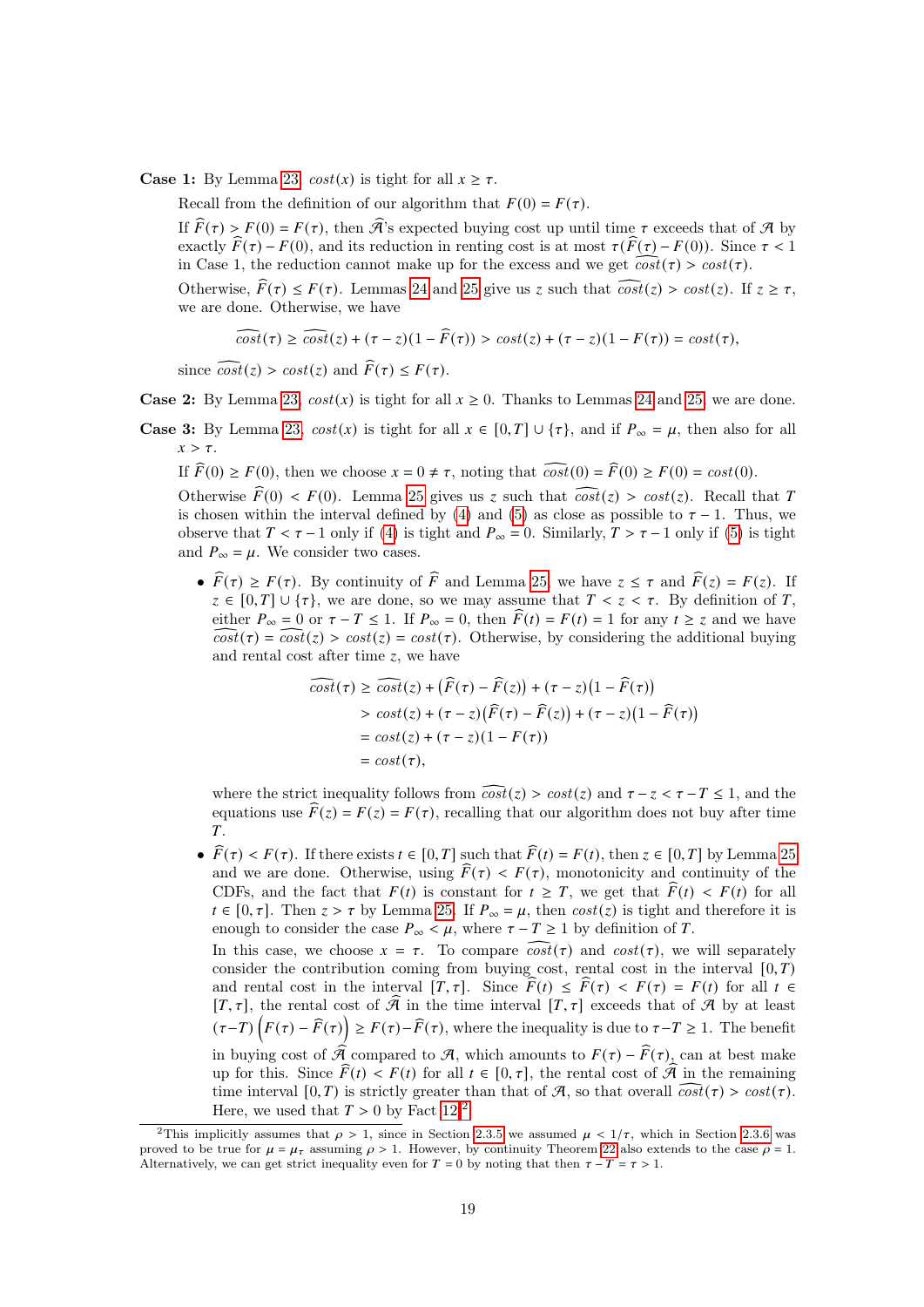## 4 Reduction from DPM to ski rental

We now give a reduction from DPM to ski rental in the learning-augmented setting (Lemma [3\)](#page-3-3), provided that the ski rental algorithm satisfies the following monotonicity property: We say that a ski rental algorithm for rental cost  $\alpha = 1$  and buying cost  $\beta = 1$  is monotone if its CDF  $F_{\tau}$  for the buying time when given prediction  $\tau$  satisfies

$$
F_{\tau}(t) \le F_{\tau'}(t) \qquad \text{for all } t \ge 0 \text{ and } \tau < \tau'.
$$

Intuitively, this property is very natural: The longer the predicted duration of skiing, the greater should be our probability of buying. Indeed, our algorithm satisfies this property:

<span id="page-19-0"></span>**Lemma [2](#page-5-0)6.** For  $\mu = \mu(\rho)$ , the  $(\mu, \rho)$ -competitive ski rental algorithm from Section 2 is monotone, *i.e.*, its CDF  $F_{\tau}$  when given prediction  $\tau$  satisfies  $F_{\tau}(t) \leq F_{\tau'}(t)$  for all  $t \geq 0$  and  $\tau < \tau'$ .

Proof. One can verify that at the boundary between adjacent cases of the algorithm, both cases define the same probability distribution (i.e.,  $\tau = 1 - \frac{\rho - 1}{\mu}$  as the boundary between Case 1 and Case 2, and  $\tau = 1$  as the boundary between Case 2 and Case 3). In particular, for  $\tau = 1$  this can be seen by separately considering  $\mu \geq 1/2$  (where Case 3 would give  $T = 0$ ) and  $\mu < 1/2$  (which makes [\(5\)](#page-6-2) tight, so that Case 3 would give  $P_{\infty} = \mu$ ). It remains to show that  $F_{\tau}(t)$  is non-decreasing as  $\tau$ increases within one of the three cases.

**Cases 1 and 2** ( $\tau \le 1$ ). Here,  $P_0$  is increasing in  $\tau$  and so is  $(\tau \mu + \rho - \mu - 1)e^t$ . Therefore,  $F_{\tau}(t) = P_0 + \int_0^t p_t dt$  is increasing in  $\tau$  as long as  $t \leq b$ . If  $F_{\tau}(\tau) \geq 1 - \mu$ , then  $p_t = 0$  for each  $t > \tau$ and we are done. Otherwise, note that  $F_{\tau}(t) = 1 - \mu$  for any  $t \ge 1$ . And, going backwards in time,  $F_{\tau}(t)$  has the same value for any  $\tau$  until it reaches  $F_{\tau}(b)$  at  $t = b$ .

**Case 3** ( $\tau > 1$ ). Both  $P_0$  and  $(\tau \mu + \rho - \mu - 1)e^t$  are increasing in  $\tau$ , therefore  $F_\tau(t)$  is increasing in  $\tau$  until it reaches  $1 - P_{\infty}$  at  $t = T$ . Therefore, it is enough to show that  $P_{\infty}$  is non-increasing in  $\tau$ . Either one of [\(4\)](#page-6-1) and [\(5\)](#page-6-2) is tight, or we have  $T = \tau - 1$ . In the first case,  $P_{\infty}$  is equal to 0 or  $\mu$ , i.e., independent on  $\tau$ . Otherwise,  $T = \tau - 1$  implies that  $e^T$  is increasing in  $\tau$ , and therefore  $P_{\infty}$ is decreasing in  $\tau$ .

As mentioned earlier, for many  $\tau$  one could actually achieve a better  $\mu_{\tau}(\rho) < \mu(\rho)$ . However, somewhat surprisingly the optimal such algorithm would *not* be monotone. The monotonicity of our algorithm therefore crucially relies on our specific description (in particular the choice of a and b), which only aims for  $(\rho, \mu(\rho))$ -competitiveness with  $\mu(\rho) = \sup_{\tau} \mu_{\tau}(\rho)$ .

Combining Theorem [1,](#page-2-1) Lemma [3](#page-3-3) and Lemma [26,](#page-19-0) we get:

## <span id="page-19-1"></span>Corollary 27. For every  $\rho \in [1, \frac{e}{e-1}]$ , there is a  $(\rho, \mu(\rho))$ -competitive algorithm for DPM.

To prove Lemma [3,](#page-3-3) it suffices to describe a  $(\rho, \mu)$ -competitive algorithm for the special case of DPM with a single idle period: Running such an algorithm for each individual period yields a  $(\rho, \mu)$ -competitive algorithm for DPM with any number of idle periods, since we can simply sum inequality [\(2\)](#page-2-4) over all periods to obtain the corresponding inequality for the entire instance.

Consider now a single idle period of length  $\ell$  for DPM. We first recall some observations of Irani et al. [\[27\]](#page-28-5) about the optimal *offline* algorithm: It is easy to see that the optimal offline algorithm would transition to some state  $j$  only once at the beginning of the period and remain there throughout the period, paying cost  $\alpha_i \ell + \beta_j$ . Thus, state j is preferred over state  $j-1$  if and only if  $\alpha_{j-1}\ell + \beta_{j-1} > \alpha_j \ell + \beta_j$ , or equivalently  $\ell > t_j := \frac{\beta_j - \beta_{j-1}}{\alpha_{j-1} - \alpha_j}$  $\frac{\rho_j - \rho_{j-1}}{\alpha_{j-1} - \alpha_j}$ . We may assume without loss of generality that  $t_1 < \cdots < t_k$ : Indeed, suppose  $t_{j+1} \leq t_j$ , then state j is redundant because whenever *j* is preferred over  $j - 1$ , then  $j + 1$  is preferred over *j*. Defining  $t_0 := 0$  and  $t_{k+1} := +\infty$ , we get a partition  $[0, +\infty) = \bigcup_{j=0}^{k} I_j$ , where  $I_j = [t_j, t_{j+1})$ . We can then express the cost of the offline optimum as

$$
OPT = \alpha_{i^*} \ell + \beta_{i^*}, \text{ with } j^* \text{ such that } \ell \in I_{i^*}. \tag{18}
$$

In the online setting, we of course do not know  $\ell$ . The idea of our algorithm (similar to [\[35\]](#page-28-6)) is to simulate k ski rental algorithms  $\mathcal{A}_1, \ldots, \mathcal{A}_k$  in parallel, where the task of  $\mathcal{A}_j$  is to decide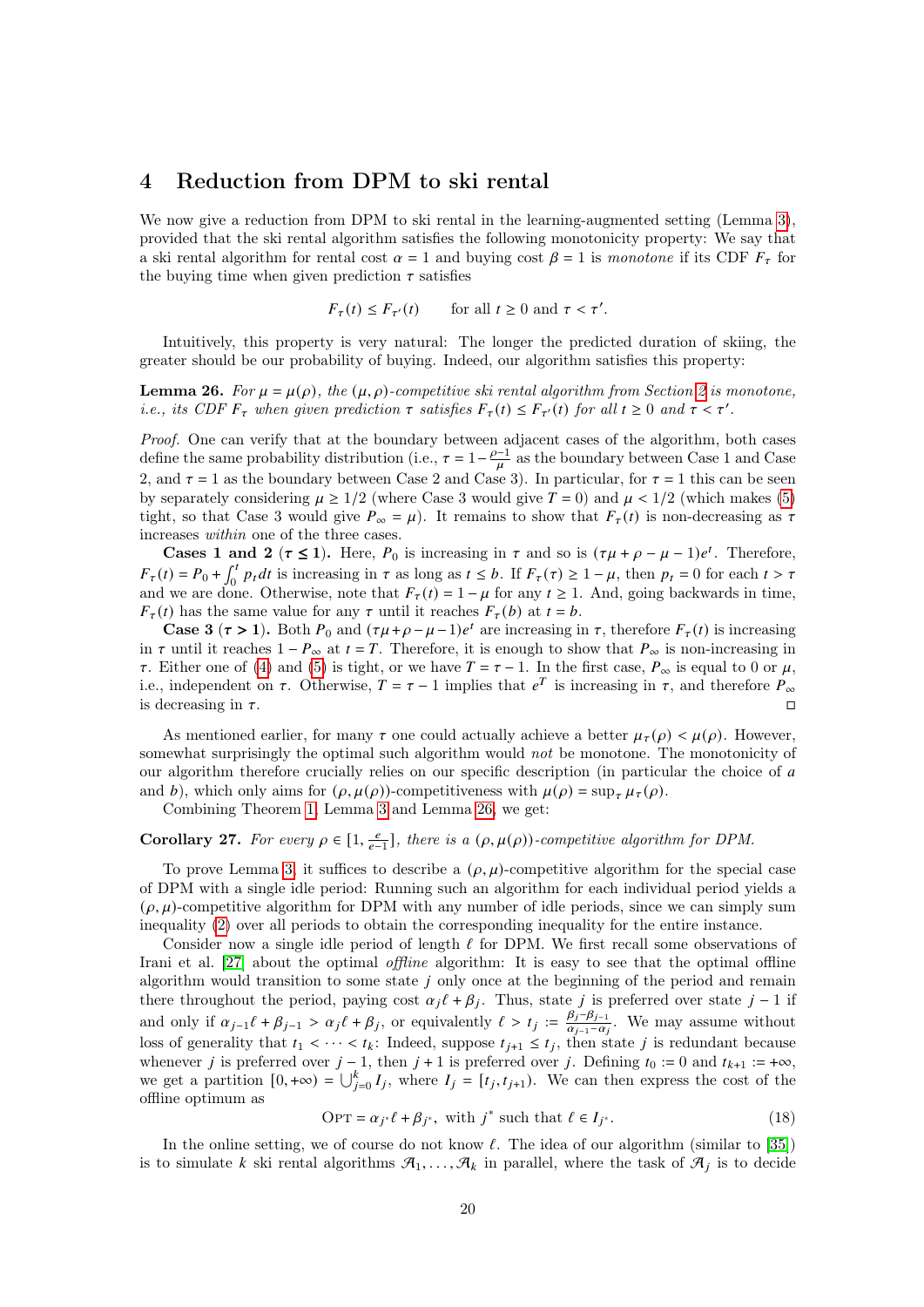whether it is time to transition from the state  $j-1$  to  $j$ . For this, we choose  $\mathcal{A}_j$  to be an algorithm for ski rental with rental cost  $\alpha_{j-1} - \alpha_j$  and buying cost  $\beta_j - \beta_{j-1}$ . Let  $F_\tau$  be the CDF of the buying time of a *monotone* ski rental algorithm (for  $\alpha = \beta = 1$ ) when given prediction  $\tau$ . Recalling our reduction from arbitrary  $\alpha$  and  $\beta$  to the case  $\alpha = \beta = 1$  in Lemma [6,](#page-5-1) the CDF of  $\mathcal{A}_i$  is given by

<span id="page-20-1"></span>
$$
F^{j}(t) := F_{\tau/t_{i}}\left(t/t_{j}\right). \tag{19}
$$

An outline of our algorithm is given in Algorithm [1.](#page-20-0)

<span id="page-20-0"></span>

| <b>Algorithm 1:</b> DPM with a single idle period                                            |
|----------------------------------------------------------------------------------------------|
| for $j=1,\ldots,k$ do                                                                        |
| Let $F^j$ be as defined by (19), induced by a monotone $(\rho, \mu)$ -competitive ski rental |
| algorithm;                                                                                   |
| Choose $p \in [0,1]$ uniformly at random;                                                    |
| At any time <i>t</i> : choose state $j = \max\{j : F^j(t) \ge p\};$                          |

**Proof of Lemma [3.](#page-3-3)** We now show that Algorithm [1](#page-20-0) is  $(\rho, \mu)$ -competitive for DPM instances with a single idle period, completing the proof of Lemma 3.

Denote by  $A_i := \inf\{t \mid F^j(t) \geq p\}$  the random variable for the time when  $\mathcal{A}_i$  triggers the transition to state  $j$ . As shown in Lemma [26,](#page-19-0) the monotonicity of the ski rental algorithm yields  $F^{j-1}(t) \geq F^j(t)$  for all t. Therefore,  $A_1 \leq \cdots \leq A_k$ .

For a prediction  $\tau$  and an idle period of length  $x = \ell$ , let

$$
cost_j = (\beta_j - \beta_{j-1}) \cdot 1_{A_j \le x} + (\alpha_{j-1} - \alpha_j) \cdot \min\{A_j, x\}
$$

be the random variable for the cost of  $\mathcal{A}_i$ . Since  $\mathcal{A}_i$  is  $(\rho, \mu)$ -competitive, its expected cost is at most

$$
E(\text{cost}_j) \le \rho \cdot \min\{(\alpha_{j-1} - \alpha_j)x, \beta_j - \beta_{j-1}\} + \mu \cdot (\alpha_{j-1} - \alpha_j) \cdot |\tau - x|.
$$

Let  $\overline{J}$  be the maximal  $\overline{J}$  such that  $A_j \leq x$ . Writing  $A_0 := 0$  and  $A_{k+1} := \infty$ , the cost of Algorithm [1](#page-20-0) is

$$
cost = \beta_{\bar{j}} + \sum_{j=1}^{\bar{j}} (A_j - A_{j-1}) \alpha_{j-1} + (x - A_{\bar{j}}) \alpha_{\bar{j}}
$$
  
= 
$$
\sum_{j=1}^{k} (\beta_j - \beta_{j-1}) \cdot 1_{A_j \le x} + \sum_{j=1}^{k+1} (\min\{A_j, x\} - \min\{A_{j-1}, x\}) \alpha_{j-1}
$$
  
= 
$$
\sum_{j=1}^{k} (\beta_j - \beta_{j-1}) \cdot 1_{A_j \le x} + \sum_{j=1}^{k} (\alpha_{j-1} - \alpha_j) \min\{A_j, x\} + \alpha_k x,
$$

which is precisely  $\alpha_k x + \sum_{j=1}^k cost_j$ . Taking expectations, we get

$$
E(\cos t) \le \alpha_k x + \rho \sum_{j=1}^k \min \left\{ (\alpha_{j-1} - \alpha_j) x, \beta_j - \beta_{j-1} \right\} + \mu \cdot |\tau - x| \sum_{j=1}^k (\alpha_{j-1} - \alpha_j)
$$
  
=  $\alpha_k x + \rho \left( (\alpha_{j^*} - \alpha_k) x + \beta_{j^*} - \beta_0 \right) + \mu \cdot |\tau - x| \cdot (\alpha_0 - \alpha_k),$ 

where  $j^*$  denotes the optimal state such that  $\text{OPT} = \alpha_{j^*} x + \beta_{j^*}$ . The equality holds since

$$
\beta_j-\beta_{j-1}\leq x\cdot(\alpha_{j-1}-\alpha_j)\iff t_j\leq x\iff j\leq j^*.
$$

<span id="page-20-2"></span>The theorem now follows since  $\beta_0 = 0$ ,  $\alpha_k \ge 0$  and  $1 \le \rho$ .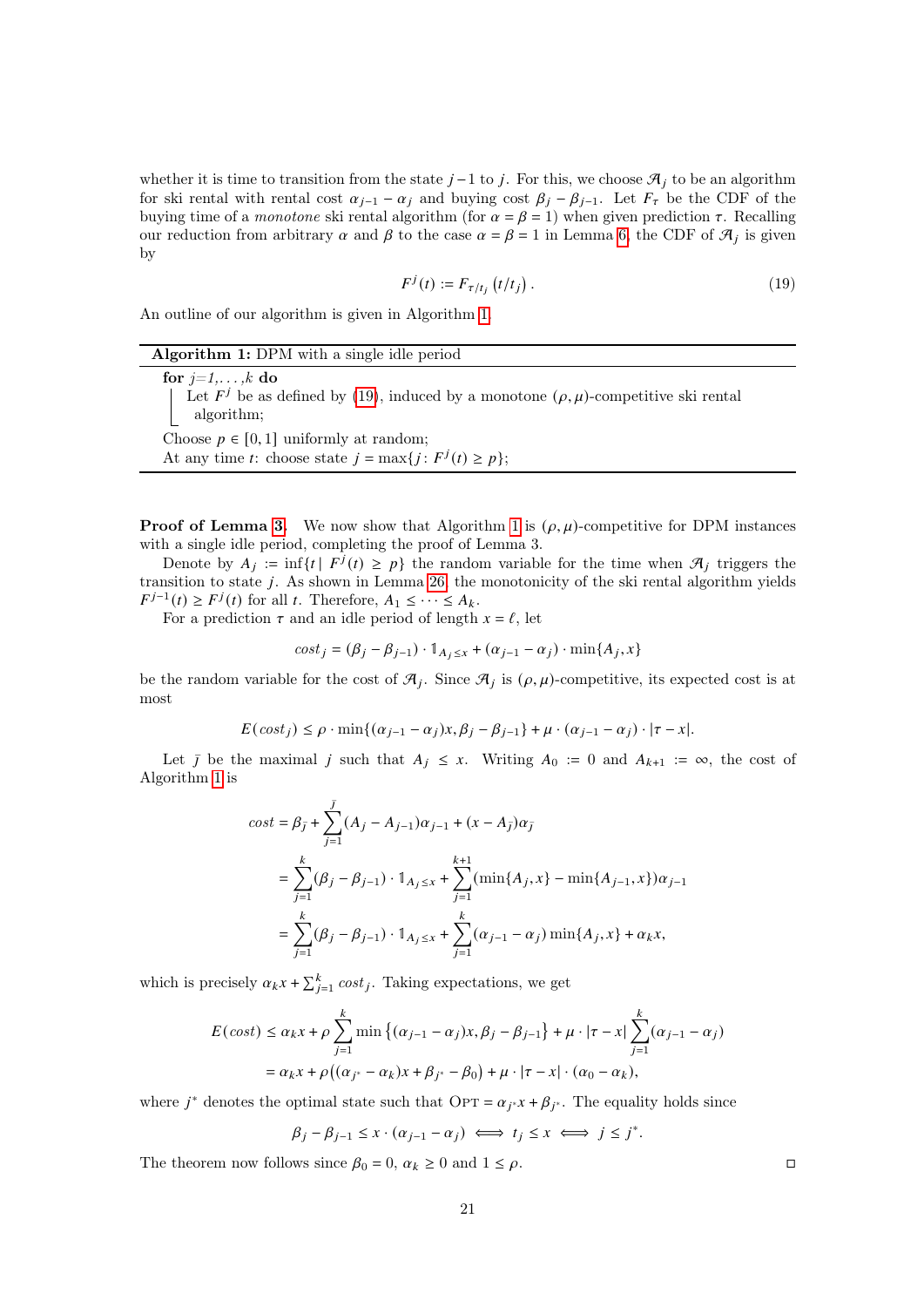#### 4.1 Conversion to a prudent algorithm

It was shown by Lotker et al. [\[35\]](#page-28-6) that any DPM algorithm can be converted (online) into one that assigns a non-zero probability to at most two adjacent power states, and the resulting algorithm can only have smaller expected cost than the original algorithm. More precisely, for a given time, denote by  $p_i$  the probability that the algorithm is in power state i. We call the probability vector  $(p_0, \ldots, p_k)$  prudent if it is of the form  $(0, \ldots, 0, p_{i-1}, p_i, 0, \ldots, 0)$  for some  $i = 1, \ldots k$ . A DPM algorithm is prudent if its probability vector is prudent at all times. Note that our DPM algorithm is not prudent: Indeed, our ski rental algorithm typically buys with non-zero probability already at time 0, and thus the DPM algorithm obtained via the above reduction assigns non-zero probability to all power states at time 0. Since conversion to a prudent algorithm using the method of [\[35\]](#page-28-6) reduces an algorithm's cost, any implementation should apply this conversion, which we now describe.

To make the DPM algorithm prudent, we need to convert each non-prudent probability vector  $p = (p_0, \ldots, p_k)$  into a prudent one  $\tilde{p}$ . Let  $B_p = \sum_i p_i \beta_i$  be the expected wake-up cost of vector p, and let  $m = \max\{i \mid \beta_i \leq B_p\}$  be the deepest state whose wake-up cost is at most  $B_p$ . Note that if  $m = k$ , then  $p = (0, \ldots, 0, 1)$  is already prudent. Otherwise,  $m \leq k$  and define

$$
\tilde{p}_i = \begin{cases} \frac{\beta_{m+1}-B_p}{\beta_{m+1}-\beta_m} \quad & i=m \\ 1-\tilde{p}_m \quad & i=m+1 \\ 0 \quad & otherwise. \end{cases}
$$

It was shown in [\[35,](#page-28-6) Theorem 4.2] that when replacing any non-prudent vector  $p$  by a prudent vector  $\tilde{p}$  in this way, the resulting algorithm pays the same expected wake-up cost but less running cost than the original non-prudent algorithm.

J.

## <span id="page-21-0"></span>5 Finding the best trade-off online

Our goal is to design an algorithm whose performance almost matches that of Corollary [27](#page-19-1) simultaneously for all  $\rho$ , proving Theorem [5.](#page-3-0) It will be useful to view DPM as a Metrical Task System.

Metrical Task Systems (MTS). Metrical Task Systems (MTS), introduced by Borodin et al. [\[13\]](#page-27-12), is a broad class of online problems containing many other problems as special cases. In MTS, we are given a metric space M of states. We start at a predefined initial state  $x_0$ . At each time  $t = 1, 2, \ldots, T$ , we are presented with a cost function  $c_t : M \to \mathbb{R}_+$ . Then, we have to choose our new state  $x_t$  and pay dist $(x_{t-1}, x_t) + c_t(x_t)$ , where dist $(x_{t-1}, x_t)$  is the distance between  $x_{t-1}$  and  $x_t$ in  $M$ . The objective is to minimize the overall cost incurred over time.

To formulate DPM as a Metrical Task System, we choose states  $0, 1, \ldots, k$  corresponding to the power states, with distances  $dist(i, j) = \frac{1}{2} |\beta_i - \beta_j|$ , so that the cost of switching from the state 0 to *j* and back is  $\beta_i$ . We choose 0 as the initial state. We discretize time in the DPM instance using time steps of some small length  $\delta > 0$ . At each time step belonging to some idle period, we issue a cost function c such that  $c(j) = \delta \alpha_j$  for each  $j = 0, \ldots, k$ . At the end of each idle period, we issue a cost function where  $c(0) = 0$  and  $c(j) = +\infty$  for  $j = 1, \ldots, k$ , which forces any algorithm to move back to the active state.

We use the result of Blum and Burch [\[12\]](#page-27-13) to combine multiple instances of our algorithm with different parameters  $\rho$ .

<span id="page-21-1"></span>**Theorem 28** (Blum and Burch  $[12]$ ). There is an algorithm which, given N online algorithms  $A_1, \ldots A_N$  for an MTS with diameter D and  $\epsilon_1 < 1/2$ , achieves expected cost at most

$$
(1+\epsilon_1)\cdot\min_i\{\cos t(A_i)\}+O(D/\epsilon_1)\ln N.
$$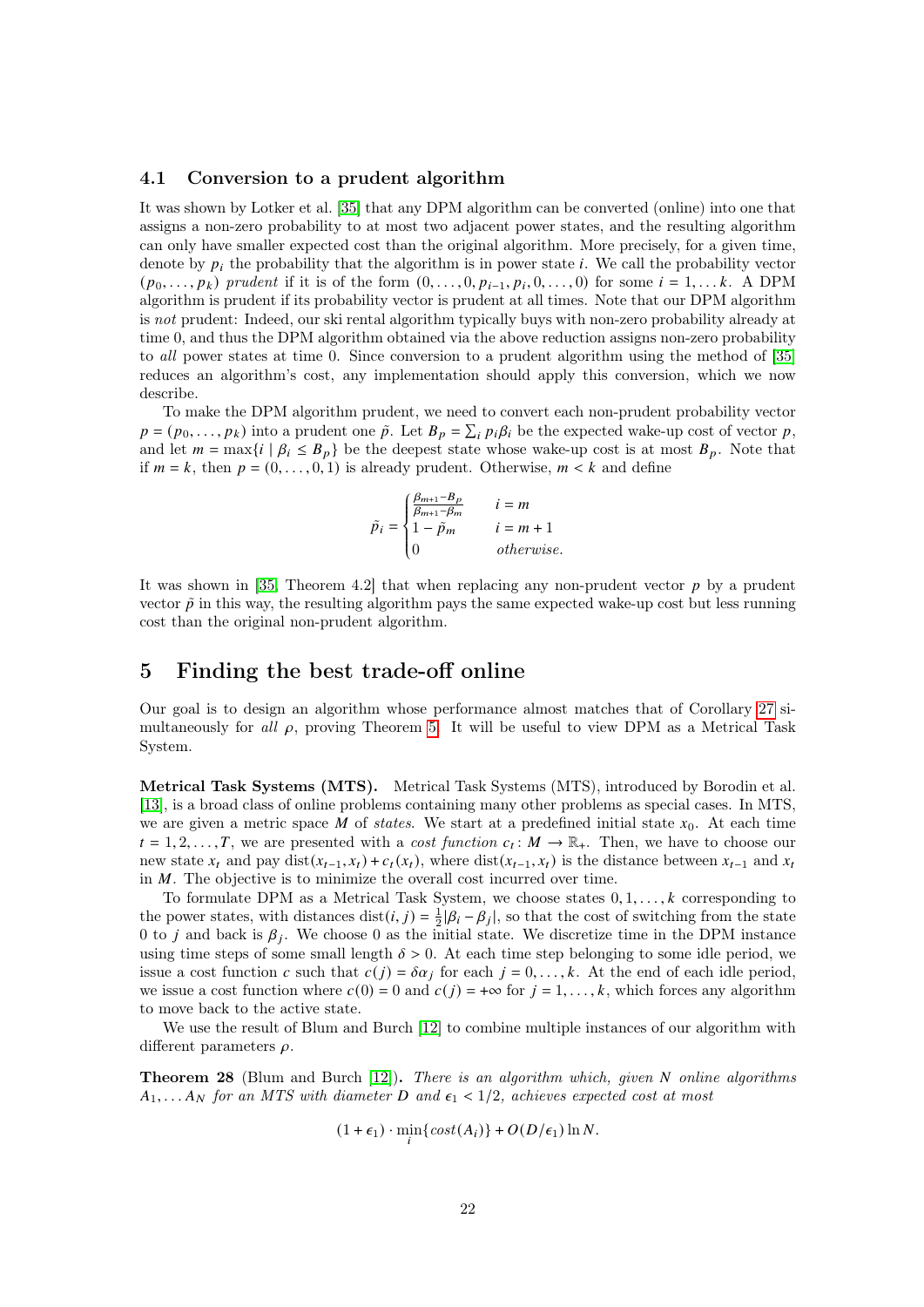**Proof of Theorem [5](#page-3-0)** For  $\epsilon_2 > 0$ , we choose a set  $P \subset [1, \frac{e}{e-1}]$  of  $O(1/\epsilon_2)$  values of  $\rho$  as follows:

$$
P:=\left\{1,\tilde\rho,\frac{e}{e-1}\right\}\cup\left\{\rho_i\,\middle|\, \mu(\rho_i)=(1+i\epsilon_2)\mu(\tilde\rho), \text{ where } i=1,\ldots,\left\lfloor\frac{1-\mu(\tilde\rho)}{\mu(\tilde\rho)\epsilon_2}\right\rfloor\right\},
$$

where  $\tilde{\rho} \approx 1.16$  is as defined below equation [\(3\)](#page-2-0). We claim that

$$
\min_{\rho \in P} \{\rho \, {\rm OPT} + \mu(\rho) \eta\} \leq (1+\epsilon_2) \min_{\rho \in [1,e/(e-1)]} \{\rho \, {\rm OPT} + \mu(\rho) \eta\}.
$$

If the minimizer  $\rho$  of the right-hand side lies in  $\left[\tilde{\rho}, \frac{e}{e-1}\right]$ , then it is one of the endpoints  $\rho \in \left\{\tilde{\rho}, \frac{e}{e-1}\right\}$ since  $\mu(\rho)$  is linear in this interval. If the minimizer is  $\rho \in [1,\tilde{\rho})$ , then there exists *i* such that  $\rho_- \le \rho \le \rho_i$ , where  $\rho_- = \rho_{i+1}$  if it exists and  $\rho_- = 1$  otherwise. Here, we have  $\mu(\rho_-) \le (1+\epsilon_2)\mu(\rho_i) \le$  $(1 + \epsilon_2)\mu(\rho)$ , since  $\mu$  is a decreasing function. Thus,  $\rho$ -OPT + $\mu(\rho)$   $\eta \leq \rho$ OPT + $(1 + \epsilon_2)\mu(\rho)\eta$ .

Combining our  $(\rho, \mu(\rho))$ -competitive algorithms for DPM for  $\rho \in P$  using Theorem [28,](#page-21-1) the resulting algorithm has cost at most

$$
(1+\epsilon_1)(1+\epsilon_2)\min_{\rho\in[1,e/(e-1)]}\big\{\rho\:\mathrm{OPT}+\mu(\rho)\eta\big\}+O\Bigg(\frac{\beta_k}{\epsilon_1}\cdot\ln\frac{1}{\epsilon_2}\Bigg),
$$

since  $D = \beta_k/2$  in our case. This concludes the proof.

#### 5.1 Remarks on shifting/dynamic regret

Instead of the connection to MTS and the result of Blum and Burch [\[12\]](#page-27-13), we could also use other online learning techniques. In particular, we could change the parameter  $\rho$  of a variant of our algorithm with bounded cost per iteration (see Section [5.1.1](#page-22-0) below) in the beginning of each idle period based on any algorithm for the experts problem with vanishing regret, see [\[14\]](#page-27-14) for reference. Under a mild assumption that the average length of the idle periods is a positive number independent of the number of idle periods, this would also lose only a factor  $(1 + \epsilon)$  compared to the best  $\rho$ .

Of special interest are the results on shifting/dynamic regret, see work of Chen et al. [\[16\]](#page-27-15), Cesa-Bianchi et al. [\[15\]](#page-27-16), and Hall and Willett [\[21\]](#page-27-17). They allow us to reach a cost comparable not only to the algorithm with the best fixed  $\rho$ , but also to the best strategy of switching between multiple values of  $\rho$  a bounded number of times. For example, the additive regret of Fixed Share Forecaster [\[23\]](#page-28-17) with respect to a strategy with  $m$  switches, is at most

$$
O\big(\sqrt{mT\ln\frac{1}{\epsilon_2}\ln\frac{m}{T}}\big),\,
$$

when  $T$  is the number of idle periods.

This kind of result can be very useful in scenarios where well-predictable parts of the input are interleaved with unpredictable or adversarial sequences which make the total prediction error high, forcing any static strategy to use large  $\rho$ . The shifting regret approach allows us to make use of the good predictions outside of the adversarial parts of the sequence.

#### <span id="page-22-0"></span>5.1.1 Bounded cost per iteration

The cost of Algorithm [1](#page-20-0) in one iteration may be arbitrary high (in case of an infinite prediction error), making it hard to use with some of the online learning techniques mentioned above. However, we can make sure that the cost of Algorithm [1](#page-20-0) is bounded in each iteration at a small cost. In fact, it is enough to ensure bounded cost for the ski rental algorithm from Section [2](#page-5-0) used in the construction of Algorithm [1.](#page-20-0) Note that if  $P_{\infty} > 0$ , then our algorithm might never buy skis, thus leading to unbounded cost. We can achieve bounded cost on the expense of worsening  $\mu(\rho)$  by a factor of  $(1 + \epsilon)$  in the following way. For  $t < u = \frac{\beta}{\alpha}$  $\frac{\beta}{\alpha}(3 + 1/\epsilon)$ , we define  $F_{\tau}(t)$  as for our ski rental algorithm from Section [2](#page-5-0) (for general  $\alpha$  and  $\beta$ ), and  $F_{\tau}(t) = 1$  for any  $t \ge u$ , making sure no more costs are incurred in times  $t > u$ .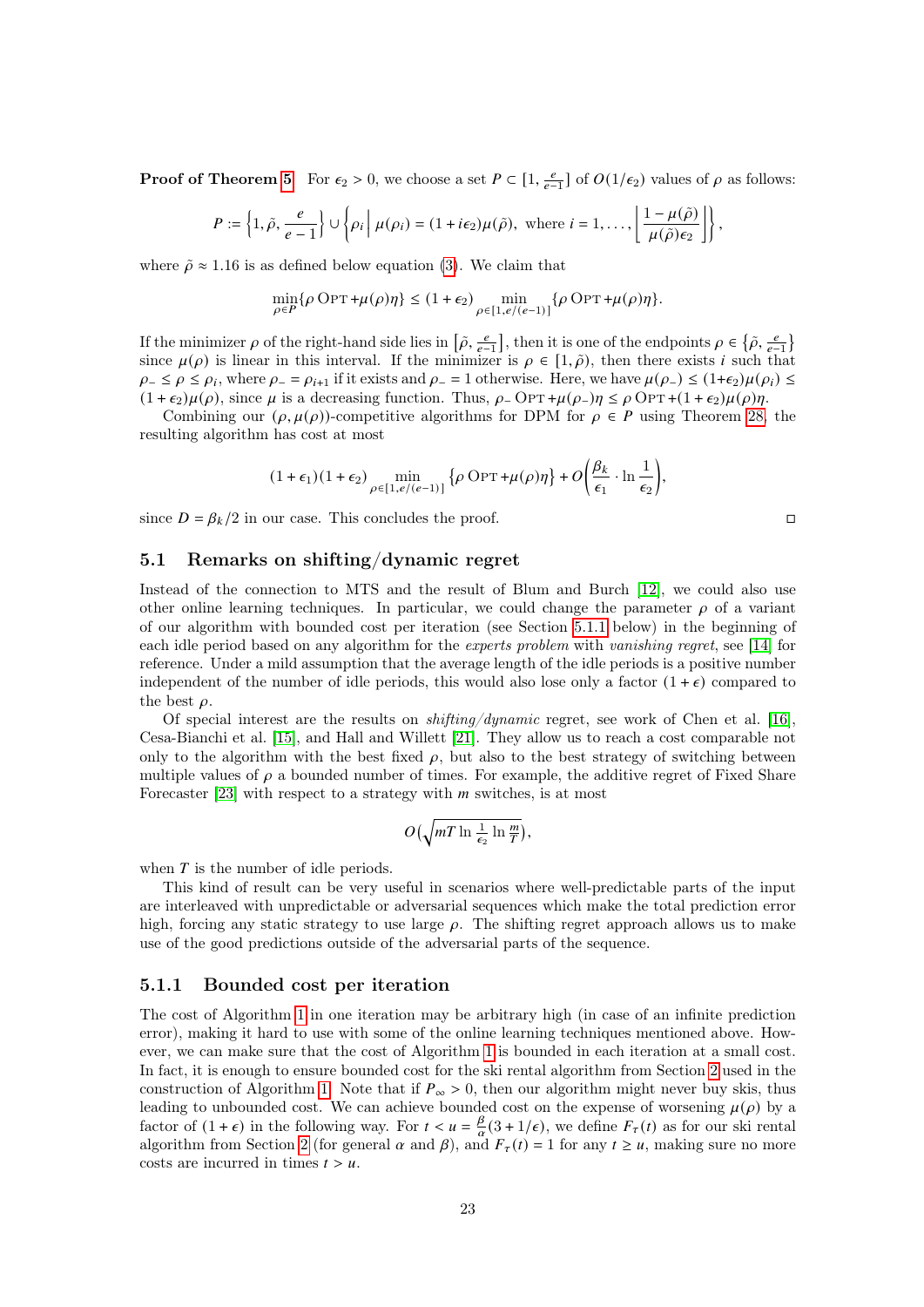**Claim 29.** The algorithm with modified  $F_{\tau}$  is  $(\rho, (1+\epsilon)\mu(\rho))$ -competitive and its cost is never larger than  $\beta(4 + 1/\epsilon)$ .

*Proof.* The bound on the cost is easy to see: In the worst case, we buy at time u, paying  $\alpha \cdot \frac{\beta}{\alpha}$  $\frac{\beta}{\alpha}(3+1/\epsilon)$ for renting until  $u$  and additional  $\beta$  for buying.

We will show that the algorithm is  $(\rho, (1+\epsilon)\mu(\rho))$ -competitive under the assumption  $\alpha = \beta = 1$ . The result for general  $\alpha$  and  $\beta$  then follows from Lemma [6.](#page-5-1)

First case:  $\tau \leq 3$ . Here,  $cost(x) \leq \rho \text{OPT} + \mu(\rho) \cdot \eta$  for any  $x \leq u$  since the modified algorithm has the same behaviour as the one in Section [2.](#page-5-0) If  $x \ge u$ , we pay an additional cost of  $P_{\infty}$  for buying at time  $u$ :

$$
cost(x) \le \rho \text{ OPT} + \mu(\rho) \cdot |\tau - x| + P_{\infty}
$$
  
\n
$$
\le \rho \text{ OPT} + \mu(\rho) \cdot \left(1 + \frac{1}{|\tau - x|}\right) |\tau - x|
$$
  
\n
$$
\le \rho \text{ OPT} + \mu(\rho) (1 + \epsilon) \cdot |\tau - x|,
$$

since  $P_{\infty} \leq \mu(\rho), \tau \leq 3$  and  $x \geq 3 + 1/\epsilon$ .

Second case:  $\tau > 3$ . Here, we claim that  $P_{\infty} = 0$  and therefore  $F_{\rho,\tau}(1) = 1$ , i.e., no modification is needed. Note that  $P_{\infty} = 0$  whenever [\(4\)](#page-6-1) is tight, i.e.,

<span id="page-23-1"></span>
$$
e^{\tau - 1} \ge \frac{\rho - \mu}{\rho - \mu + \tau \mu - 1}.\tag{20}
$$

If we have  $\mu > \mu(\tilde{\rho}) \approx 0.36$ , then  $\tau\mu - 1 > 0$  for any  $\tau > 3$ , making the right-hand side of [\(20\)](#page-23-1) smaller than 1. Otherwise,  $\mu(\rho) = \frac{1-\rho \frac{e-1}{e}}{\ln 2} > 1 - \rho \frac{e-1}{e}$ , and we have

$$
\frac{\rho-\mu}{\rho-\mu+\tau\mu-1}\leq \frac{\rho}{\rho+(\tau-1)\mu-1}<\frac{\rho}{\rho-\rho\frac{e-1}{e}}=e.
$$

making the right-hand side of [\(20\)](#page-23-1) smaller than  $e$ , while  $e^{\tau-1} > e$ .

## <span id="page-23-0"></span>6 Experiments

In this section, we present an experimental evaluation of our algorithms compared to existing learning-augmented ski rental algorithms for the ski rental and DPM problems<sup>[3](#page-23-2)</sup>. We use a synthetic dataset, which was introduced by Purohit et al. [\[39\]](#page-28-8), and a real-world dataset, which is based on smartphone traces from  $[44]$ . The results of our experiments<sup>[4](#page-23-3)</sup> suggest that the performance of learning-augmented algorithms indeed degrades smoothly when the error increases, providing solutions which are better, for medium errors, than naive algorithms trusting the predictions and online (predictionless) algorithms. In the experiments, the performance of our algorithms degrades more smoothly when the prediction error increases than previous learning-augmented online algorithms do. This is expected, since consistency-robustness trade-offs of previous algorithms optimize the two extreme scenarios of perfect predictions and adversarially bad predictions, whereas the notion of  $(\rho, \mu)$ -competitiveness also captures the case of useful but imperfect predictions.

For the ski rental problem, in addition to the classical  $e/(e-1)$ -competitive online algorithm, we consider the following algorithms: FTP, which blindly follows the prediction (i.e., it either buys at time 0 or never); PSK, the randomized algorithm from [\[39\]](#page-28-8); and ADJKR, the deterministic algorithm from  $[4]$ . As three algorithms – PSK, ADJKR, and ours – each depend on a hyperparameter, we set them in such a way that we obtain the same consistency  $(\rho)$  in the notation of this paper). For example, the consistency of  $\rho = 1.216$  corresponds to the parameter  $\lambda \approx \ln(3/2)$  for PSK, as selected in [\[39\]](#page-28-8).

<span id="page-23-3"></span><span id="page-23-2"></span><sup>3</sup>We run prior ski rental algorithms on DPM using Lemma [3](#page-3-3) and Theorem [28,](#page-21-1) as discussed in Sections [4](#page-18-0) and [5.](#page-21-0) <sup>4</sup>The code and datasets we used to run our experiments are available at <https://github.com/adampolak/dpm>.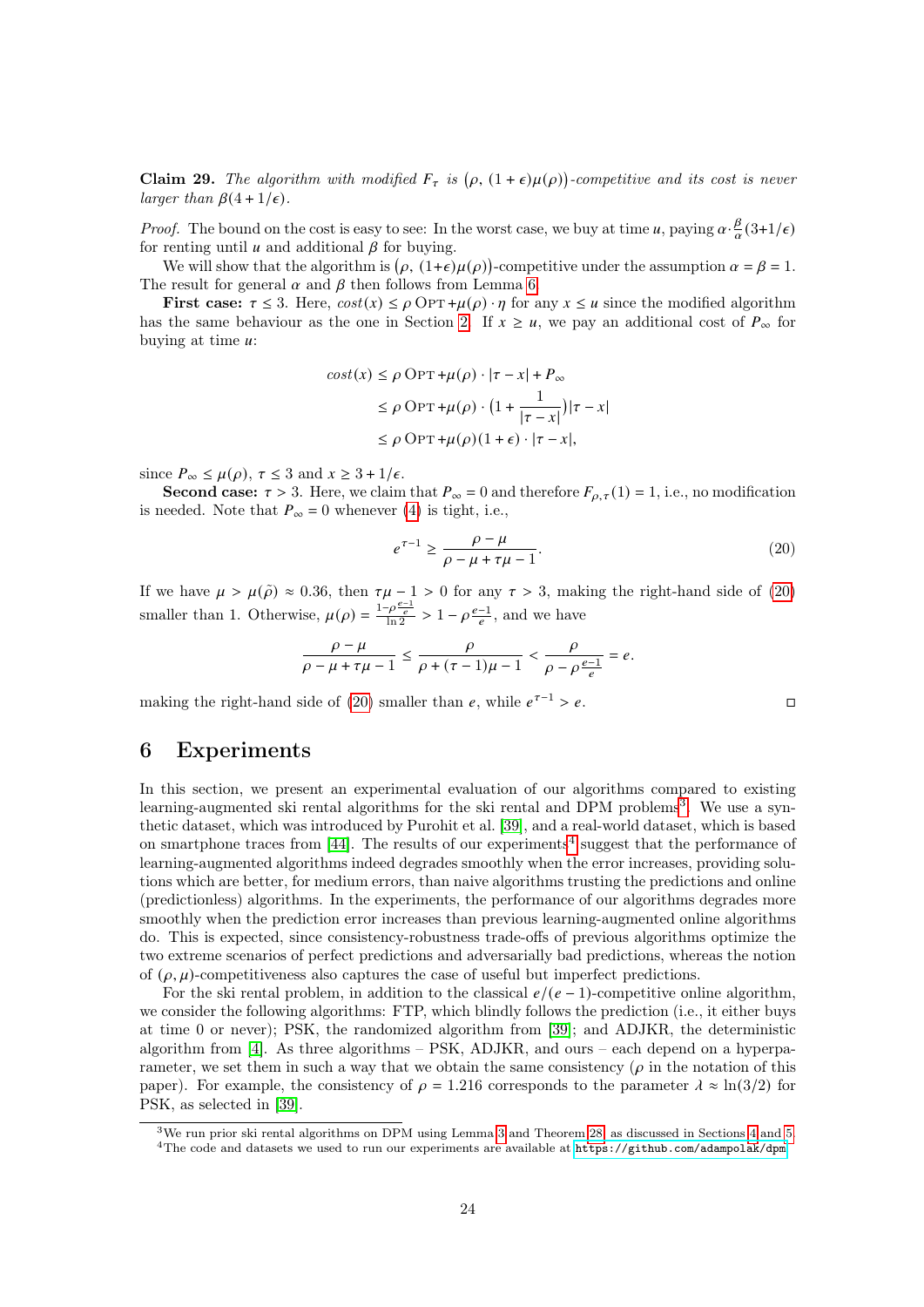<span id="page-24-0"></span>

(a) Algorithms with fixed consistency  $\rho$ .

(b) Combined algorithms utilising Theorem [28.](#page-21-1)

Figure 6: Performance achieved for the two-state DPM (i.e., ski rental) problem on the synthetic dataset PSK4. Each synthetic prediction is equal to the exact request plus a random noise drawn from a normal distribution of mean 0 and standard deviation  $\sigma$ .

We consider either two power states (of respective power consumption  $\{0, 1\}$  and wake-up costs  $\{1,0\}$ , which correspond to ski rental) or four power states, whose respective power consumption are  $\{1, 0.47, 0.105, 0\}$  and wake-up costs are  $\{0, 0.12, 0.33, 1\}$ , values corresponding to the *active*, idle, stand-by and sleep states of an IBM mobile hard-drive [\[27\]](#page-28-5). For four power states, we convert algorithms initially designed for two power states (i.e., multi-round ski rental) using Lemma [3](#page-3-3) and convert the resulting algorithms to their prudent variants as discussed in Section [4.1.](#page-20-2)

We either run algorithms with fixed values of  $\rho$ , handling each idle period independently from the past ones, or we use Theorem [28](#page-21-1) to let the algorithms adjust the value of  $\rho$  across multiple idle periods. For randomized algorithms (i.e., PSK and ours) we use  $\rho \in \{1, 1.1, 1.16, 1.3, 1.4, 1.5, \frac{e}{e-1}\}$ ; values 1 and  $\frac{e}{e-1}$  correspond to FTP and the classical randomized  $e/(e-1)$ -competitive online algorithm. For the deterministic ADJKR algorithm, we do not combine it with the randomized  $e/((e-1)$ -competitive algorithm; instead, we additionally use  $\rho \in \{1.6, 1.7, 1.8, 1.9, 2\}$ , where  $\rho = 2$ corresponds to the classical deterministic 2-competitive online algorithm. Finally, for FTP, we combine it only with the classical randomized online algorithm. The value of the parameter  $\epsilon_1$  is set to 0.1.

We repeated each experiment 10 times. As the maximum standard deviation was smaller than 0.025, we do not print error bars on the charts and only display the average result.

Synthetic scenario. For the synthetic dataset, we generate both the input data and predictions following the approach proposed by Purohit et al. [\[39\]](#page-28-8). We use two datasets, each composed of 10 000 independently generated durations (of the idle periods/ski seasons). For the first dataset PSK4, durations are drawn uniformly from [0, 4] as originally proposed in [\[39\]](#page-28-8). For the second dataset  $PSK_8$ , durations are drawn uniformly from  $[0, 8]$ , in order to offer instances in which also the deepest power state might be chosen by the optimal offline algorithm. We feed the learningaugmented algorithms with synthetic predictions generated as follows: each prediction is equal to the exact request plus a random noise drawn from a normal distribution of mean 0 and standard deviation  $\sigma$  (rounding any negative predictions to 0). The performance is shown as the competitive ratio observed in function of  $\sigma$ .

In Figure [6a,](#page-24-0) we plot the results for two values of the consistency  $\rho$  for the two-state DPM problem (i.e., for multi-round ski rental; however the algorithms in that figure have fixed values of  $\rho$  and do not carry any information between consecutive rounds). Figure [6b](#page-24-0) shows the performance of the algorithms with Theorem [28](#page-21-1) applied to automatically adjust the value of  $\rho$ . We can observe that for low error the algorithms perform equally well (because they quickly determine that  $\rho = 1$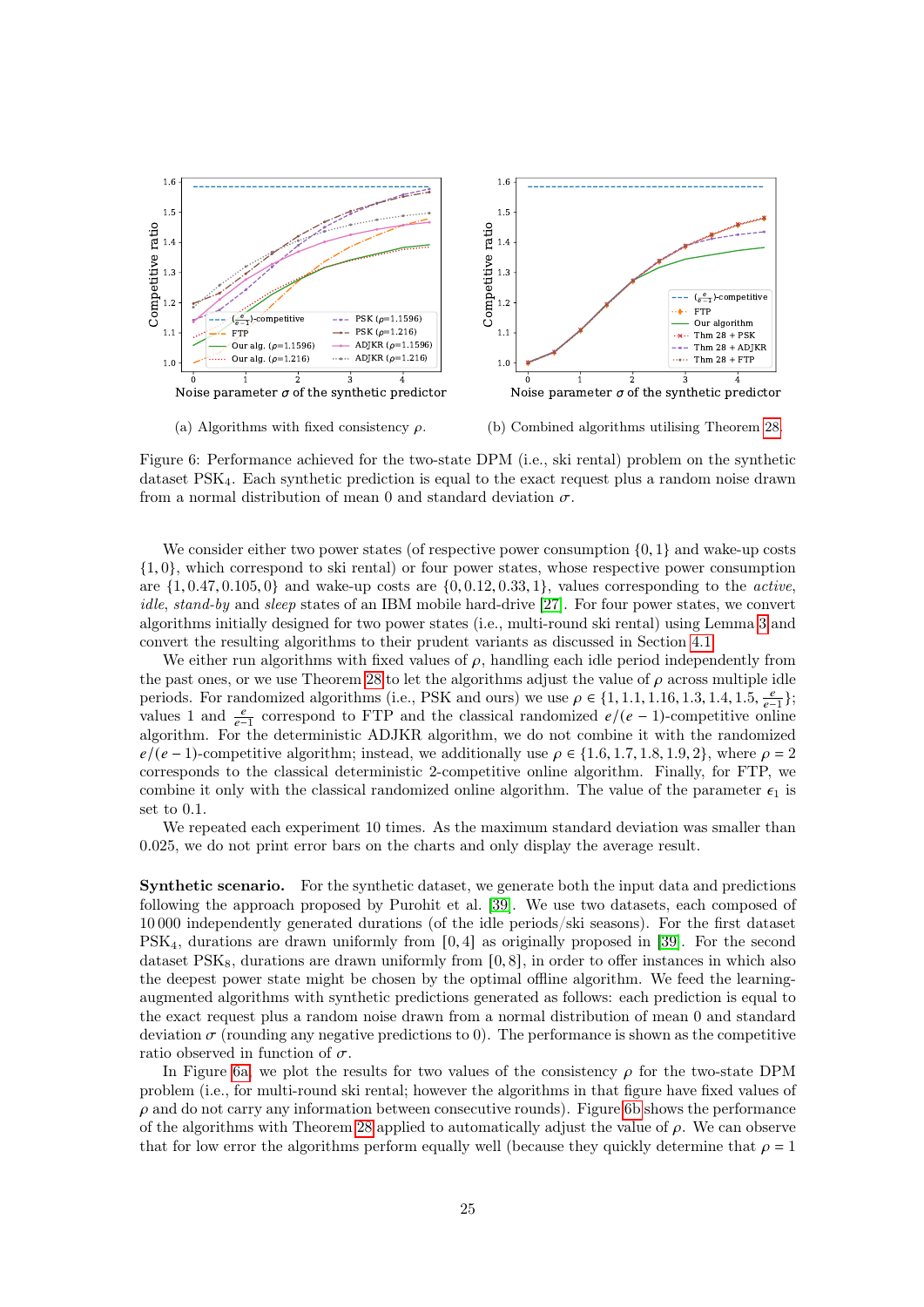<span id="page-25-0"></span>

Figure 7: Performance achieved for the four-state DPM problem on the synthetic datasets by algorithms utilising Theorem [28.](#page-21-1)





Figure 8: Performance of our ski rental algorithm for different values of  $\rho$  on PSK<sub>4</sub> dataset. Recall that for  $\rho = e/(e-1) \approx 1.58$ , our algorithm emulates exactly the classical  $e/(e - 1)$ competitive online algorithm, while for  $\rho = 1$  it emulates the FTP algorithm.

Figure 9: Impact of prudence (see Section [4.1\)](#page-20-2) on performance achieved for the four-state DPM problem on  $PSK<sub>8</sub>$  dataset by algorithms utilising Theorem [28.](#page-21-1)

<span id="page-25-1"></span>

Figure 10: Performance achieved by algorithms utilising Theorem [28](#page-21-1) for the four-state DPM problem on the real-world dataset based on I/O traces from Nexus 5 smartphone [\[44\]](#page-29-3) with predictions generated by Share algorithm of Herbster and Warmuth [\[23\]](#page-28-17) as proposed by Helmbold et al. [\[22\]](#page-27-11).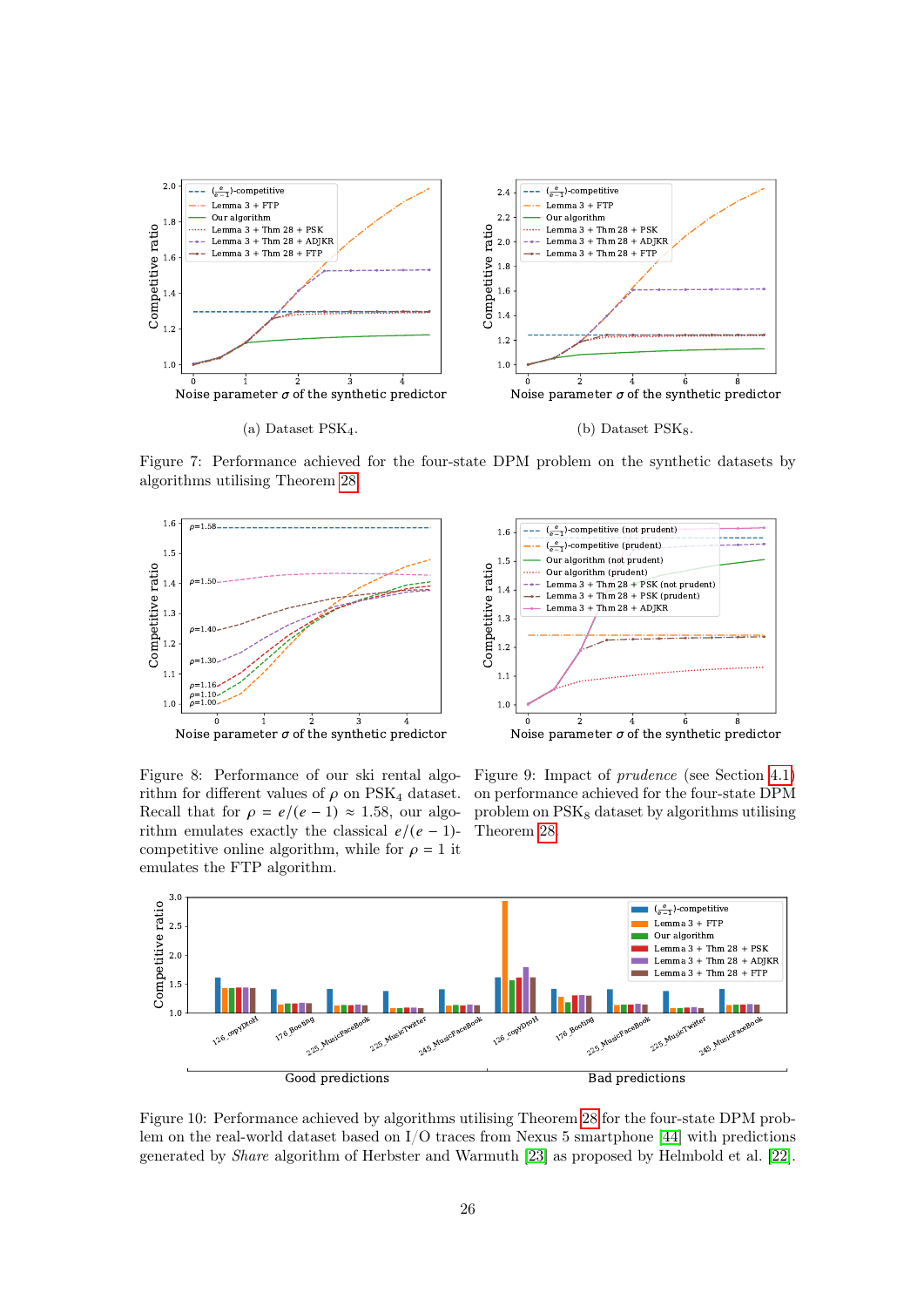is best, which corresponds to executing FTP). As the prediction error increases, our algorithm performs better than the other algorithms on this dataset.

Figure [7](#page-25-0) presents analogous results to Figure [6b](#page-24-0) for four-state DPM on both datasets, PSK<sup>4</sup> and PSK<sub>8</sub>. The figure shows that the algorithms PSK and ADJKR (combined with Lemma [3](#page-3-3) and Theorem [28\)](#page-21-1) essentially perform as well as the better of the two algorithms FTP and the classical online algorithm without predictions. This reflects the fact that these algorithms were designed to optimize the trade-off between consistency and robustness in every single idle period, thus aiming primarily at the two extremes of perfect predictions and adversarially bad predictions. In contrast, the way in which our algorithm's performance degrades as the error increases is (near-)optimal in terms of  $(\rho, \mu)$ -competitiveness, and the algorithm's consistency and robustness are still optimal over many idle periods (but not necessarily for each idle period individually). Accordingly, our algorithm achieves a significant improvement over previous algorithms in the regime of mediumsized errors and even when predictions are only very weakly correlated with the truth.

The impact of the choice of the consistency  $\rho$  on our algorithm is depicted in Figure [8.](#page-25-0) Lower values of  $\rho$  imply a better consistency, so a better performance when  $\sigma$  is small, but may lead to worse results for larger prediction errors.

Finally, Figure [9](#page-25-0) shows that converting randomized algorithms to prudent ones (see Section [4.1\)](#page-20-2) is crucial for achieving good experimental performance. Four-state DPM algorithms with that modification ablated perform significantly worse than their prudent variants on the  $PSK<sub>8</sub>$  dataset. Recall that since ADJKR is deterministic, there exists no non-prudent version of this algorithm.

Real-world scenario. Even though some of the previous works on DPM [\[22;](#page-27-11) [27\]](#page-28-5) include realworld experiments, these papers are rather aged and the datasets used in them seem no longer available. For that reason, in order to test the algorithms in a real-world-inspired scenario, we created a dataset based on  $I/O$  traces<sup>[5](#page-26-4)</sup> from a Nexus 5 smartphone [\[44\]](#page-29-3). We took the five largest traces and extracted from them durations of idle periods between requests. Since we could not find a power states specification for that device, we used the same power states as for the synthetic experiments, i.e., an IBM mobile hard-drive's power states reported in [\[27\]](#page-28-5). Because of that, we had to scale up the idle period durations so that their order of magnitude becomes similar to that in the synthetic experiments.

For this experiment, instead of resorting to synthetic predictions, we implemented a simple actual predictor, proposed by Helmbold et al. [\[22\]](#page-27-11) in the context of spinning down disks of mobile computers. The predictor adapts the Share learning algorithm of Herbster and Warmuth [\[23\]](#page-28-17), which is based on the multiplicative weights update method. Since it is interesting to evaluate learning-augmented algorithms both in the presence of good and bad predictions, we consider two variants of that predictor. The good variant uses hyperparameters proposed in [\[22\]](#page-27-11); the bad variant has the rate parameter of weight updates negated.

Figure [10](#page-25-1) presents the results of the experiment. In particular, on each dataset, either our algorithm performs better than all the others, or the nonrobust FTP is the best one and all robust learning-augmented algorithms are almost equally good.

## References

- <span id="page-26-3"></span>[1] S. Albers. Energy-efficient algorithms. Commun. ACM, 53(5):86–96, 2010.
- <span id="page-26-0"></span>[2] S. Albers. On energy conservation in data centers. ACM Trans. Parallel Comput., 6(3): 13:1–13:26, 2019.
- <span id="page-26-2"></span>[3] S. Albers and J. Quedenfeld. Optimal algorithms for right-sizing data centers. In C. Scheideler and J. T. Fineman, editors, Proceedings of SPAA'18,, pages 363–372. ACM, 2018.
- <span id="page-26-1"></span>[4] S. Angelopoulos, C. Dürr, S. Jin, S. Kamali, and M. Renault. Online Computation with Untrusted Advice. In Proceedings of ITCS'20, volume 151, pages 52:1–52:15, 2020.

<span id="page-26-4"></span><sup>5</sup>We obtained the traces from <http://iotta.snia.org/traces/block-io>.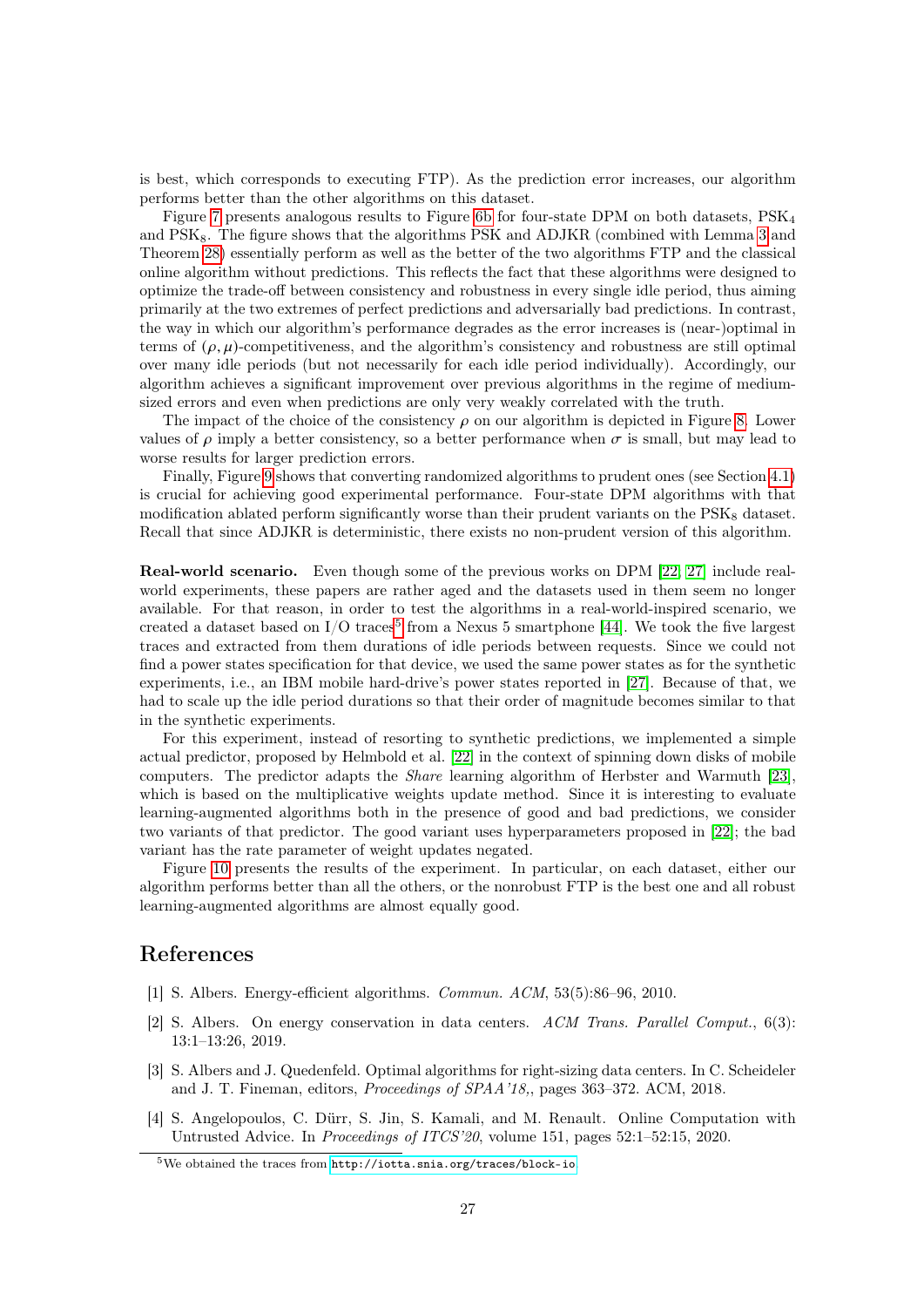- <span id="page-27-2"></span>[5] A. Antoniadis, C. Coester, M. Eliás, A. Polak, and B. Simon. Online metric algorithms with untrusted predictions. In Proceedings of ICML'20, pages 345–355. PMLR, 2020.
- <span id="page-27-10"></span>[6] A. Antoniadis, N. Garg, G. Kumar, and N. Kumar. Parallel machine scheduling to minimize energy consumption. In *Proceedings of SODA*'20, pages 2758–2769. SIAM, 2020.
- <span id="page-27-3"></span>[7] A. Antoniadis, T. Gouleakis, P. Kleer, and P. Kolev. Secretary and online matching problems with machine learned advice. In Proceedings of NeurIPS'20, 2020.
- <span id="page-27-8"></span>[8] J. Augustine, S. Irani, and C. Swamy. Optimal power-down strategies. SIAM J. Comput., 37 (5):1499–1516, 2008.
- <span id="page-27-6"></span>[9] É. Bamas, A. Maggiori, L. Rohwedder, and O. Svensson. Learning augmented energy minimization via speed scaling. In Proceedings of NeurIPS'20, 2020.
- <span id="page-27-9"></span>[10] P. Baptiste, M. Chrobak, and C. Dürr. Polynomial-time algorithms for minimum energy scheduling. ACM Trans. Algorithms, 8(3):26:1–26:29, 2012.
- <span id="page-27-7"></span>[11] L. Benini, A. Bogliolo, and G. D. Micheli. A survey of design techniques for system-level dynamic power management. IEEE Trans. Very Large Scale Integr. Syst., 8(3):299–316, 2000.
- <span id="page-27-13"></span>[12] A. Blum and C. Burch. On-line learning and the metrical task system problem. Machine Learning, 39(1):35–58, 2000.
- <span id="page-27-12"></span>[13] A. Borodin, N. Linial, and M. E. Saks. An optimal on-line algorithm for metrical task system. J. ACM, 39(4):745–763, 1992.
- <span id="page-27-14"></span>[14] N. Cesa-Bianchi and G. Lugosi. Prediction, learning, and games. Cambridge University Press, 2006. ISBN 978-0-521-84108-5.
- <span id="page-27-16"></span>[15] N. Cesa-Bianchi, P. Gaillard, G. Lugosi, and G. Stoltz. A new look at shifting regret. CoRR, abs/1202.3323, 2012. URL <http://arxiv.org/abs/1202.3323>.
- <span id="page-27-15"></span>[16] N. Chen, G. Goel, and A. Wierman. Smoothed online convex optimization in high dimensions via online balanced descent. In Proceedings of COLT'18, volume 75, pages 1574–1594. PMLR, 2018.
- <span id="page-27-1"></span>[17] E. Chung, L. Benini, A. Bogliolo, Y. Lu, and G. D. Micheli. Dynamic power management for nonstationary service requests. IEEE Trans. Computers, 51(11):1345–1361, 2002.
- <span id="page-27-0"></span>[18] J. R. J. Dirk Blevins, Michael Loewe. White Paper, Inter Corporation: Designing Systems without a Suspend Supply. [https://www.intel.com/content/dam/www/public/us/](https://www.intel.com/content/dam/www/public/us/en/documents/white-papers/systems-without-suspend-supply-paper.pdf) [en/documents/white-papers/systems-without-suspend-supply-paper.pdf](https://www.intel.com/content/dam/www/public/us/en/documents/white-papers/systems-without-suspend-supply-paper.pdf), 2008. [Online; accessed 14-May-2021].
- <span id="page-27-4"></span>[19] P. Dütting, S. Lattanzi, R. P. Leme, and S. Vassilvitskii. Secretaries with advice. CoRR, abs/2011.06726, 2020.
- <span id="page-27-5"></span>[20] S. Gollapudi and D. Panigrahi. Online algorithms for rent-or-buy with expert advice. In Proceedings of ICML'19, pages 2319–2327, 2019.
- <span id="page-27-17"></span>[21] E. Hall and R. Willett. Dynamical models and tracking regret in online convex programming. In Proceedings of ICML'13, volume 28:1, pages 579–587. PMLR, 2013.
- <span id="page-27-11"></span>[22] D. P. Helmbold, D. D. Long, and B. Sherrod. A dynamic disk spin-down technique for mobile computing. In Proceedings of the 2nd annual international conference on Mobile computing and networking, pages 130–142, 1996.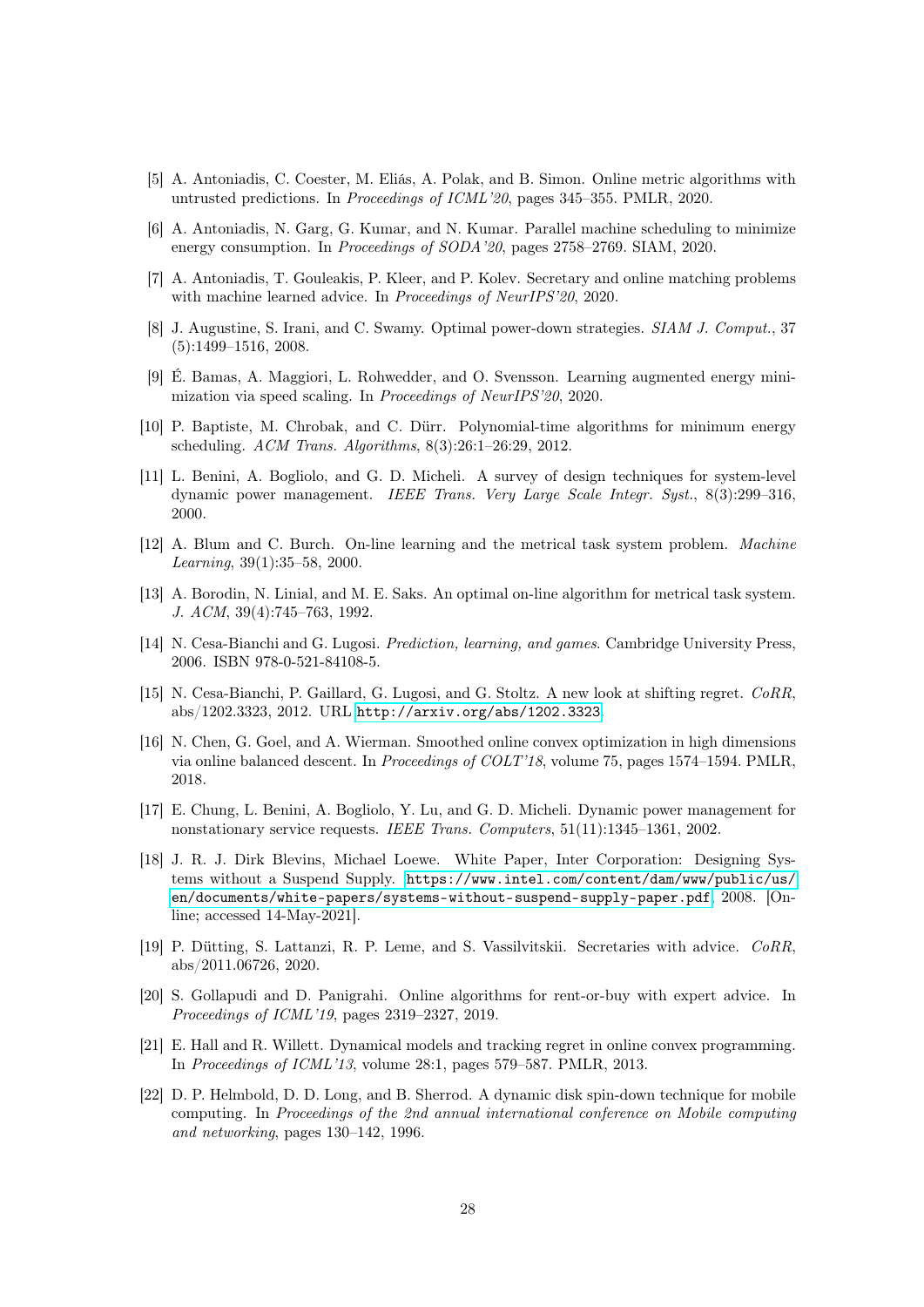- <span id="page-28-17"></span>[23] M. Herbster and M. K. Warmuth. Tracking the best expert. In *Proceedings of ICML'95*, pages 286–294. Morgan Kaufmann, 1995.
- <span id="page-28-1"></span>[24] Hewlett-Packard Corporation, Intel Corporation, Microsoft Corporation, Phoenix Technologies Ltd., and Toshiba Corporation. Advanced Configuration and Power Interface Specification (ACPI). <https://uefi.org/acpi/specs>, 2013. [Online; accessed 14-May-2021].
- <span id="page-28-4"></span>[25] S. Irani and A. R. Karlin. Online computation. In D. S. Hochbaum, editor, Approximation Algorithms for NP-Hard Problems, page 521–564. PWS Publishing Co., USA, 1996. ISBN 0534949681.
- <span id="page-28-16"></span>[26] S. Irani and K. Pruhs. Algorithmic problems in power management. SIGACT News, 36(2): 63–76, 2005.
- <span id="page-28-5"></span>[27] S. Irani, S. Shukla, and R. Gupta. Online strategies for dynamic power management in systems with multiple power-saving states. ACM Trans. Embed. Comput. Syst., 2(3):325-346, 2003.
- <span id="page-28-13"></span>[28] S. Irani, S. K. Shukla, and R. Gupta. Algorithms for power savings. ACM Trans. Algorithms, 3(4):41, 2007.
- <span id="page-28-12"></span>[29] A. R. Karlin, M. S. Manasse, L. A. McGeoch, and S. S. Owicki. Competitive randomized algorithms for nonuniform problems. Algorithmica, 11(6):542–571, 1994.
- <span id="page-28-14"></span>[30] S. Khuller, J. Li, and B. Saha. Energy efficient scheduling via partial shutdown. In SODA, pages 1360–1372. SIAM, 2010.
- <span id="page-28-11"></span>[31] S. Lattanzi, T. Lavastida, B. Moseley, and S. Vassilvitskii. Online scheduling via learned weights. In Proceedings of SODA'20, pages 1859–1877, 2020.
- <span id="page-28-15"></span>[32] J. Li and S. Khuller. Generalized machine activation problems. In Proceedings of SODA'11, pages 80–94. SIAM, 2011.
- <span id="page-28-2"></span>[33] S.-H. Lim, B. Sharma, B. C. Tak, and C. R. Das. A dynamic energy management scheme for multi-tier data centers. In (IEEE ISPASS) IEEE International Symposium on Performance Analysis of Systems and Software, pages 257–266. IEEE, 2011.
- <span id="page-28-10"></span>[34] A. Lindermayr, N. Megow, and B. Simon. Double coverage with machine-learned advice. CoRR, abs/2103.01640, 2021. URL <https://arxiv.org/abs/2103.01640>.
- <span id="page-28-6"></span>[35] Z. Lotker, B. Patt-Shamir, and D. Rawitz. Rent, lease, or buy: Randomized algorithms for multislope ski rental. SIAM J. Discret. Math., 26(2):718–736, 2012.
- <span id="page-28-9"></span>[36] T. Lykouris and S. Vassilvitskii. Competitive caching with machine learned advice. In Proceedings of ICML'18, pages 3302–3311, 2018.
- <span id="page-28-7"></span>[37] M. Mitzenmacher and S. Vassilvitskii. Algorithms with predictions. In T. Roughgarden, editor, Beyond the Worst-Case Analysis of Algorithms, pages 646–662. Cambridge University Press, 2020.
- <span id="page-28-3"></span>[38] S. Phillips and J. Westbrook. On-line algorithms: Competitive analysis and beyond. In M. J. Atallah, editor, Algorithms and Theory of Computation Handbook, chapter 10. CRC Press, 1999.
- <span id="page-28-8"></span>[39] M. Purohit, Z. Svitkina, and R. Kumar. Improving online algorithms via ML predictions. In Proceedings of NeurIPS'18, pages 9684–9693, 2018.
- <span id="page-28-0"></span>[40] M. Rareshide. Power in the data center and its cost across the U.S. [https://info.siteselectiongroup.com/blog/power-in-the-data-center-and](https://info.siteselectiongroup.com/blog/power-in-the-data-center-and-its-costs-across-the-united-states)[its-costs-across-the-united-states](https://info.siteselectiongroup.com/blog/power-in-the-data-center-and-its-costs-across-the-united-states), 2017. [Online, acessed 23-May-2021].